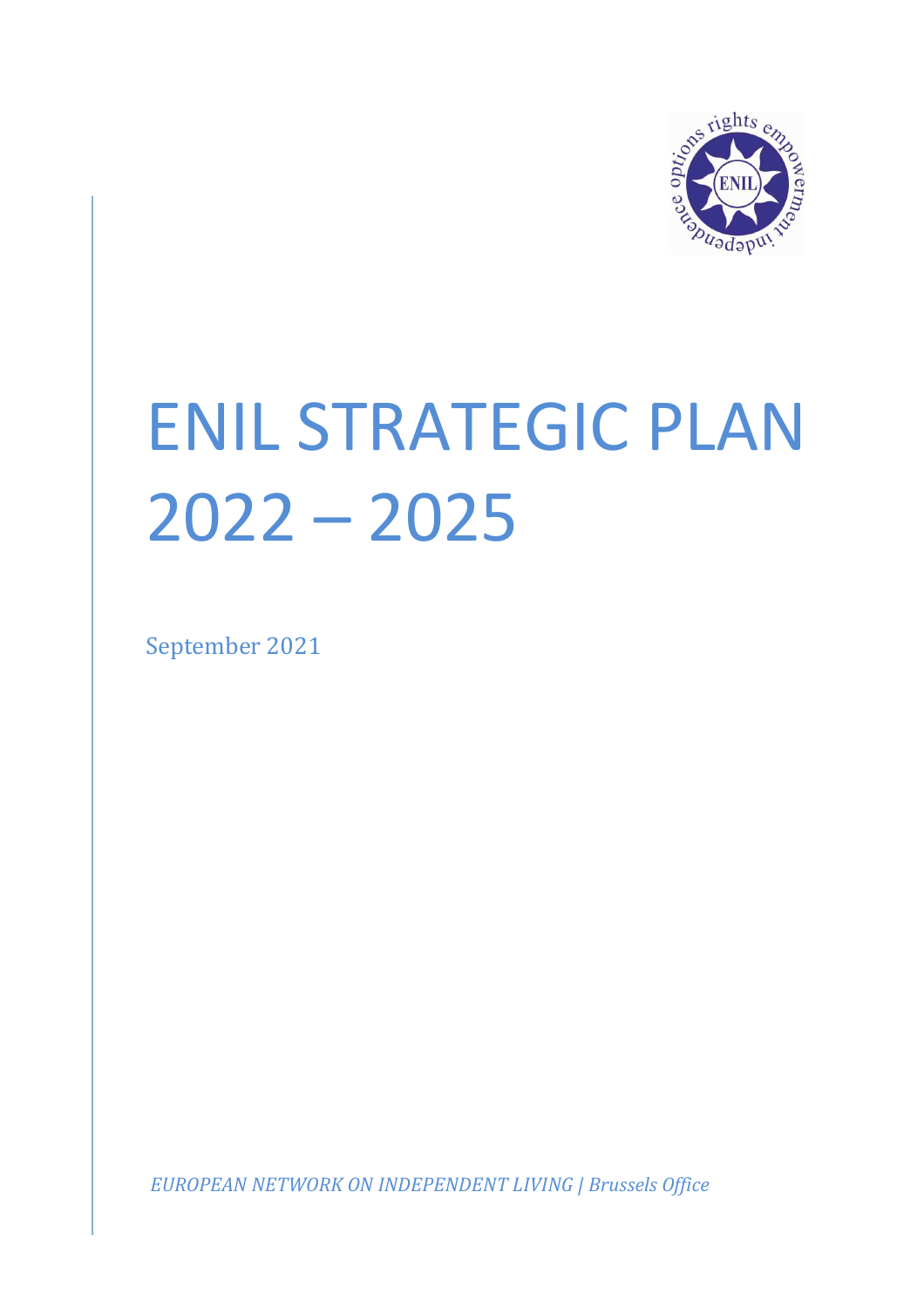# **Part 1: Background information**

## **1.1. Introduction**

The European Network on Independent Living (ENIL) is a Europe-wide<sup>1</sup> network of disabled people2, with members throughout Europe and beyond. ENIL is a forum for all disabled people, Independent Living organisations and their non-disabled allies on the issues of Independent Living. ENIL represents the disability movement for human rights and social inclusion based on solidarity, peer support, deinstitutionalisation, democracy, non-discrimination, self-representation, cross disability and selfdetermination.

The Strategic Plan will be used to guide the work of the organisation over the next 4 years, from 2022 – 2025. It sets out the context in which we work, our main goals and objectives, the relevance of our activities, and the way we are organised internally. The Plan also explains how we will monitor and evaluate the effectiveness our work, our communications and membership strategies. The Strategic Plan includes a multiannual action plan, while a risk management strategy is available in a separate Annex.

This Strategic Plan was developed in close consultation with ENIL's organisational and individual members, following a set of regional consultations in May 2021. We are thankful to everyone who took time to provide input, in person or in writing.

## **1.2. Mission statement, vision and purpose**

ENIL's **vision** is of Europe where all disabled people are able to exercise choice and control over their lives, on an equal level with others; where they are valued members of the community and can enjoy all of their human rights, as set out in the UN Convention on the Rights of Persons with Disabilities (CRPD) and other human rights treaties.

ENIL's **mission** is to advocate and lobby for Independent Living values, principles and practices, namely for a barrier-free environment, deinstitutionalisation, provision of personal assistance support and adequate technical aids, together making full citizenship of disabled people possible. ENIL's activities target European, national and local administrations, politicians, media, and the general society. ENIL works to strengthen the empowerment of disabled people, mainly through providing resources for peer support and peer-to-peer training. ENIL enhances the European disability sector by providing an arena for the sharing of disabled people's experience of services and in providing economical, logistics and technical expertise on independent living. ENIL prides itself on providing a strong platform for grassroots activists and organisations.

ENIL is a pan disability organisation, which means that we promote Independent Living for all disabled people. We work directly with disabled individuals and disabled

<sup>1</sup> ENIL covers the entire Council of Europe area, as opposed to just the European Union.

<sup>2</sup> We use the term 'disabled people', rather than 'persons with disabilities' or 'people with disabilities', to reflect the fact that people are disabled by the environmental, systemic and attitudinal barriers in society, rather than by their impairment. This is in line with the social model of disability.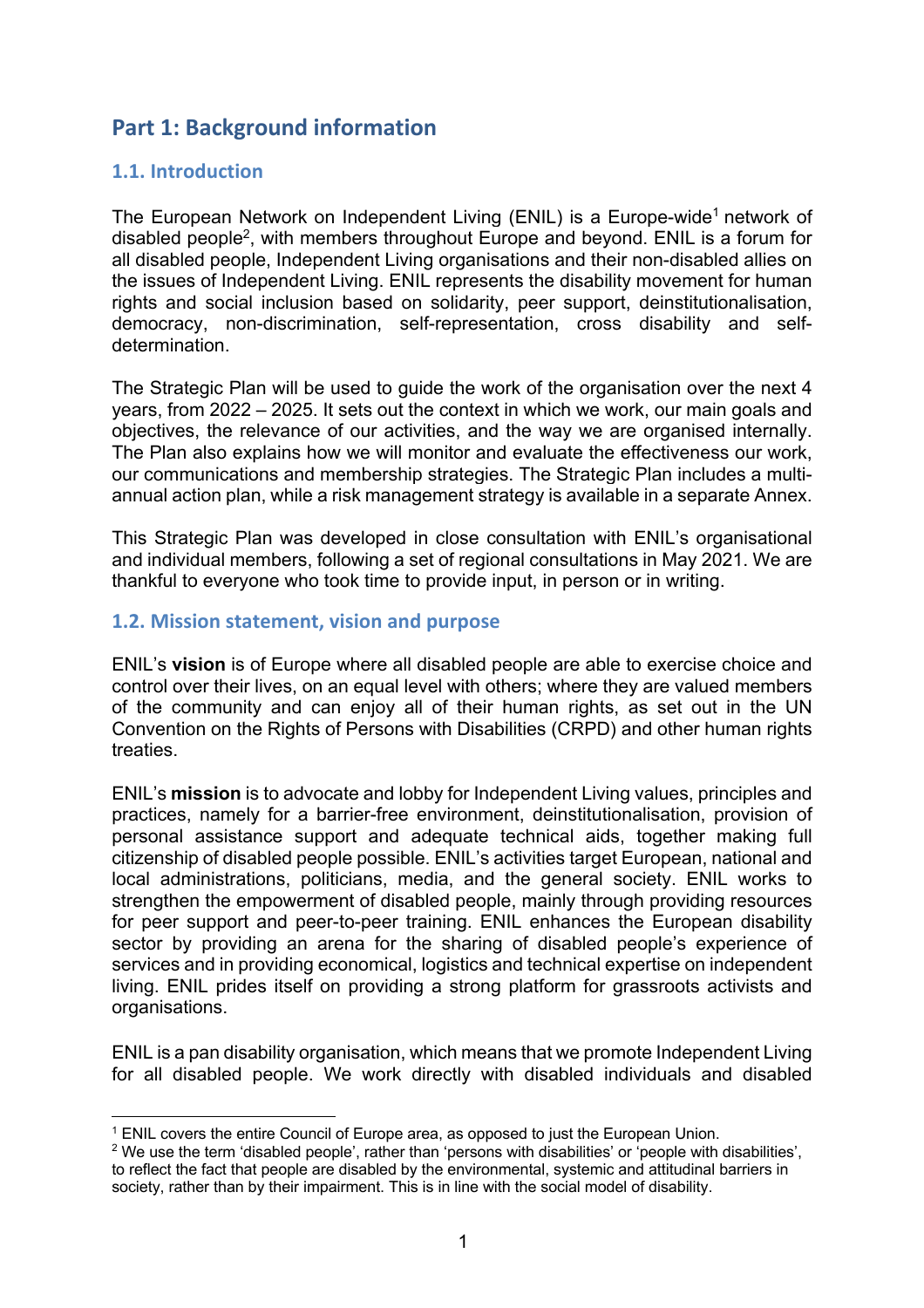persons' organisations (mainly Centres of Independent Living), in Europe and globally. We also work with non-disabled people and mainstream human rights organisations, whom we consider to be important allies to disabled people's rights movement.

That which makes ENIL different from other European disabled people's organizations is its make-up of grassroots organisations and individuals, guided by the social model approach; the dedication of us as members to promote, advocate and lobby for social change (empowerment of disabled people to take control over their lives); and the transferability of the Independent Living principles into applicable practices.

ENIL's **purpose** is to develop and support the Independent Living Movement in Europe through advocating for and/or providing:



# **1.3. Definition of Independent Living**

ENIL places great importance on the correct understanding on the terminology related to the right to independent living, and aims to prevent these terms being misappropriated to promote and justify policies and services which discriminate against disabled people. For this reason, in 2012, ENIL developed definitions of key terms, including independent living, personal assistance, deinstitutionalisation and community-based services. In addition to its own definitions, ENIL uses and promotes definitions set out in the CRPD and its General Comments, especially General Comment 5 on Article 19 CRPD.

ENIL defines independent living as:

"The daily demonstration of human rights-based disability policies. Independent living is possible through the combination of various environmental and individual factors that allow disabled people to have control over their own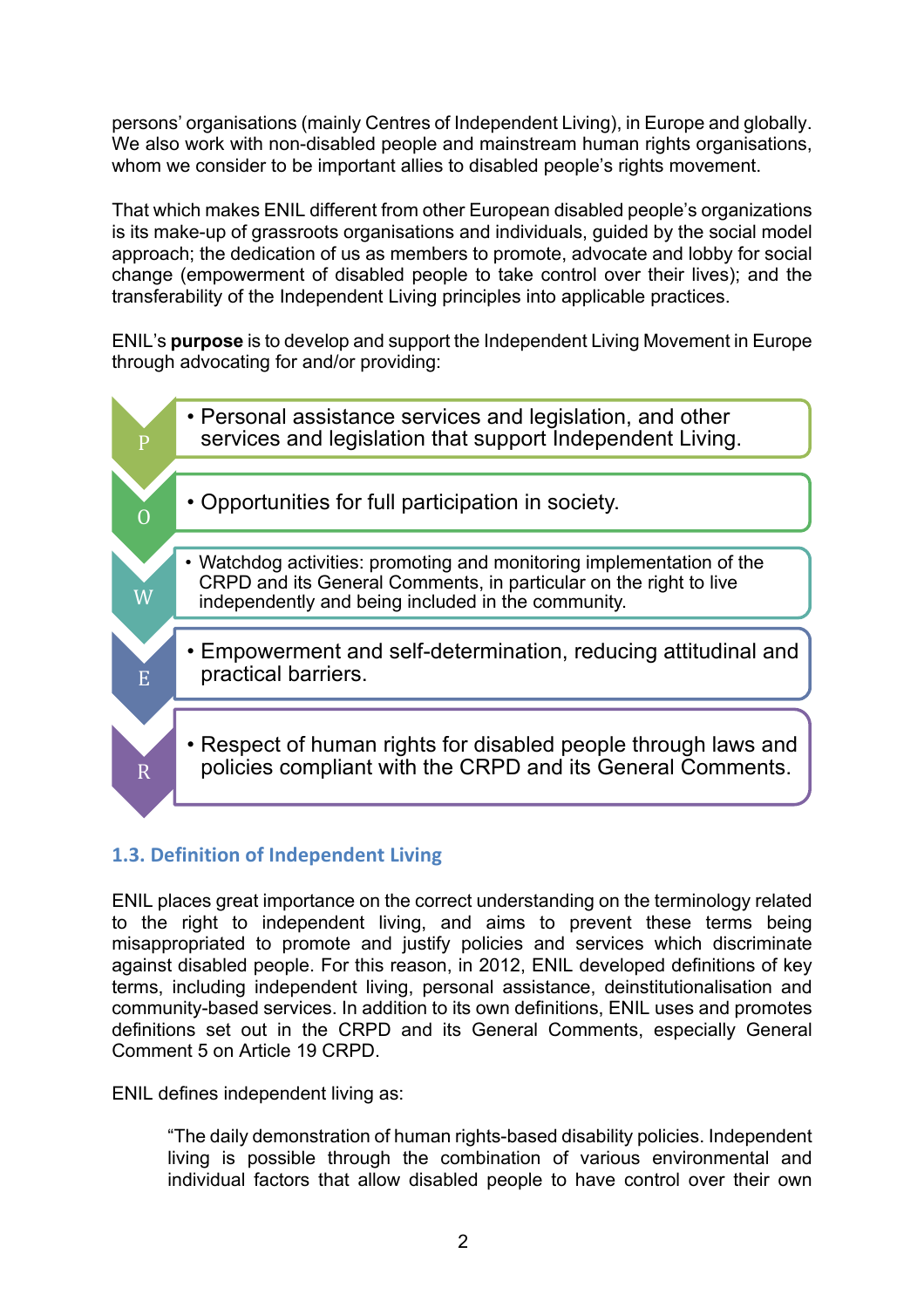lives. This includes the opportunity to make real choices and decisions regarding where to live, with whom to live and how to live. Services must be available, accessible to all and provided on the basis of equal opportunity, free and informed consent and allowing disabled people flexibility in our daily life. Independent living requires that the built environment, transport and information are accessible, that there is availability of technical aids, access to personal assistance and/or community-based services. It is necessary to point out that independent living is for all disabled persons, regardless of the gender, age and the level of their support needs."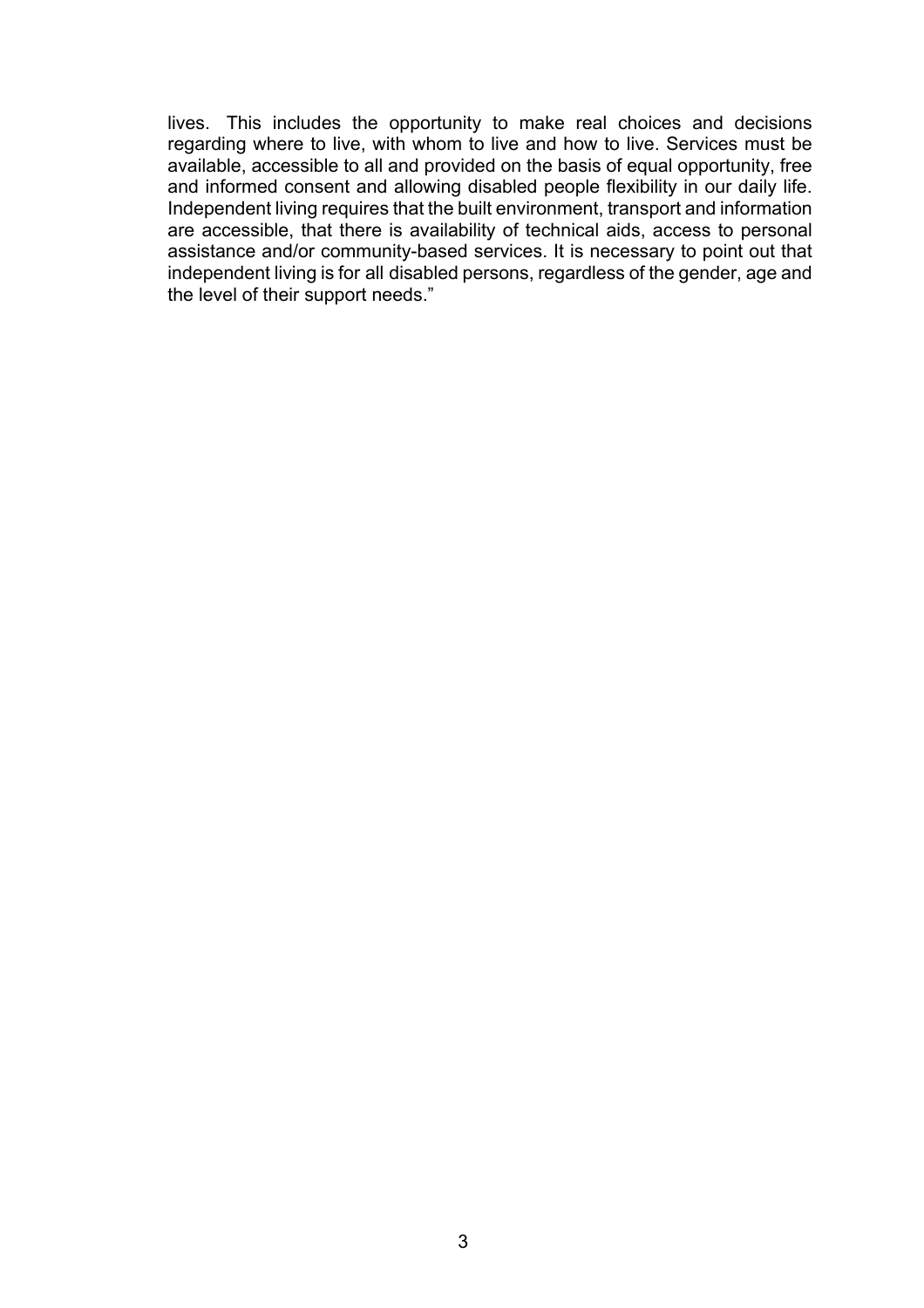# **Part 2: Context of the strategy**

This strategy is being written at a time when Europe and the rest of the world grapples with the impact of the COVID-19 pandemic, with the long-term consequences still hard to predict. Disabled people have been disproportionately affected and excluded from the emergency response, and many have lost their lives. The pandemic has once again exposed the dangers of segregating people in institutions; as a result, in many European countries, disabled and older people in institutions make up the majority of fatalities from COVID-19. We have seen disabled people denied emergency treatment, with their lives considered to have no value. The effects of climate change are also felt more and more, and once again, we are seeing disabled people left behind.

For an organisation that promotes Independent Living and is against institutions of any kind, the context in which find ourselves – with thousands of disabled people in institutions and social welfare systems under threat - presents many challenges. On one hand, we can build on public awareness of the dangers of institutional care and more empathy for those whose lives are restricted and who are denied the ability to move freely due to the barriers that exist in society. We can use to our advantage the realisation that it is possible to work remotely and flexibly; this might make it easier for more disabled people to find employment. On the other hand, we are seeing a return to the medical model, with disabled people considered vulnerable, with calls for further investment in institutions, the creation of isolation rooms and hiring of more staff. Despite the funding made available to EU governments for post COVID recovery, there are no guarantees it will be used to provide disabled people with the opportunities to live independently.

The Strategic Plan seeks to address the barriers disabled people face in countries across Europe, in exercising their human rights, through activities at the European, national and local level. In view of this, ENIL organised four regional consultations with our organisational and individual members in May 2021. The issues raised during the four consultations are summarised here, by region, and provide a framework for ENIL's work in the next four years.

#### **2.1. Regional overview**

**Central and Eastern Europe:** In this region, ENIL members noted there was lack of progress towards deinstitutionalisation, outdated laws continue to be in place and overall, there is lack of proper implementation of the CRPD. There were also complaints of governments controlling and interfering with DPOs, which resulted in a lack of independent advocacy. Most countries agreed on a lack of personal assistance or poor understanding of what personal assistance meant. Lack of opportunities for litigation, and legal advocacy, was another major issue brought up. With regard to policies and decisions that concern disabled people, there is a tendency not to consult disabled activists, instead preferring consultations with non-disabled stakeholders. There is a lack of mechanisms for incorporating the CRPD into national law, with guidance and good practice needed on how such mechanism could be established and implemented. There is also a need to change how public funding works at municipal levels, in order to ensure all disabled people get access to personal assistance regardless of their impairments.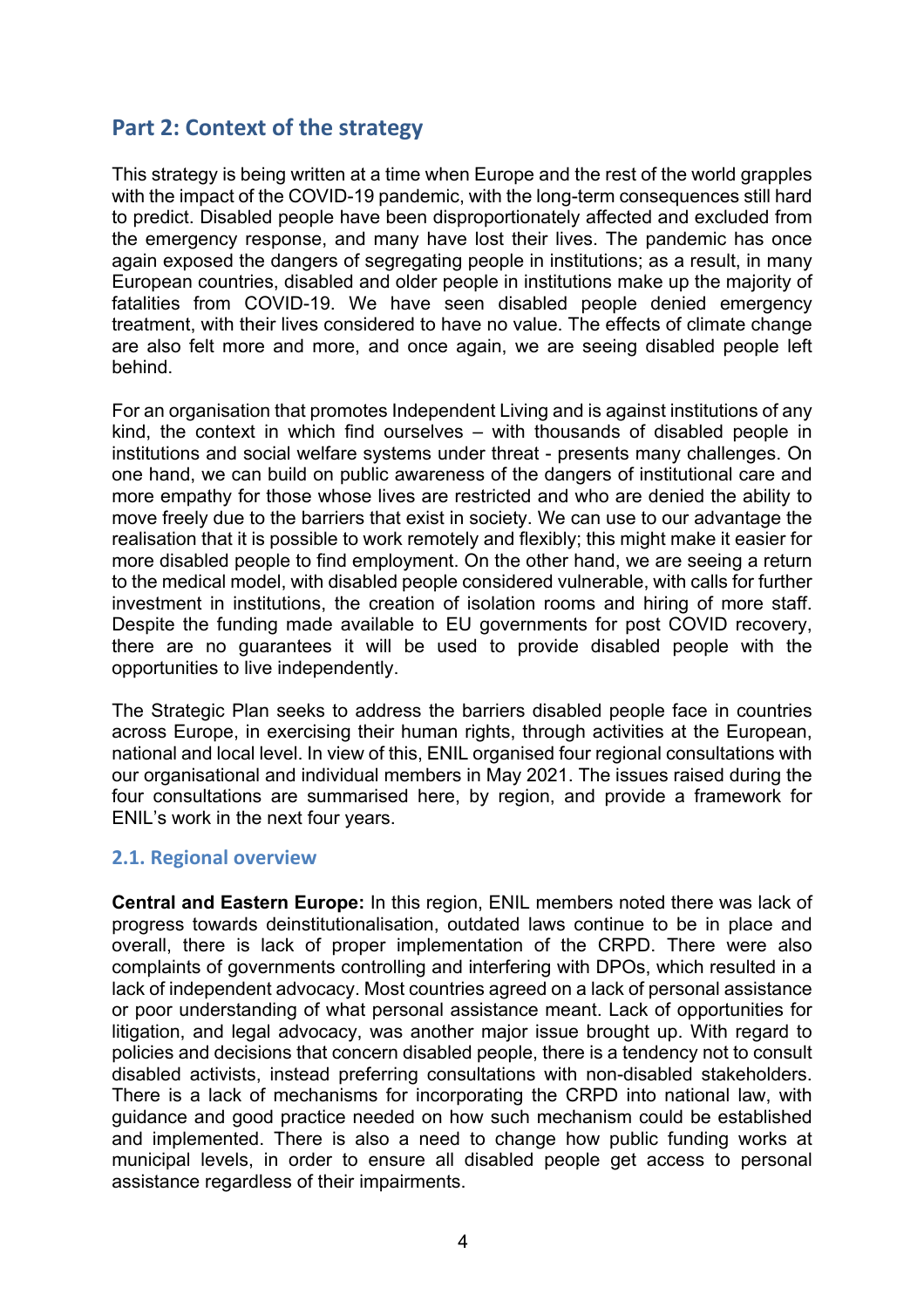**Northern Europe:** There is a lack of knowledge of personal assistance, and DPOs find themselves alienated from other organisations if they are seen as too 'radical' in their outlook. In some countries, there is a reluctance to implement the CRPD, as well as confusion over the different competencies allocated to different areas of government (central government vs municipalities). This makes it difficult to understand what the attitude towards disability rights is as a whole.

**Southern Europe:** In this region, DPOs are also struggling with a lack of interest and development of personal assistance schemes, which causes a loss of independent living. In a number of countries, residential care is seen as the preferred option to independent living, with a significant proportion of disabled people in some form of regulated or segregated housing. Accessible housing was also raised as an issue, as well as a lack of accessible technology. There is a need for more education about CILs, how to establish one, and their role in supporting the right to independent living.

**Western Europe:** Problems caused by austerity have restricted many disabled people's ability to enjoy independent living, while forced institutionalisation of persons with psychosocial disabilities is a major concern. The COVID-19 situation has caused a fear of the return of institutionalisation, as more money is being funnelled towards institutional settings. At the same time, lack of accessible and affordable housing, along with funding directed towards institutions rather than disabled people, means that the efforts to live independently and get adequate personal assistance are difficult in some countries.

## **2.2. A growing movement of disabled people**

ENIL is a globally recognized Disabled People's Organisation (DPO) which meaningfully puts into practice the slogan 'nothing about us, without us!'. In 2019, we celebrated our 30th Anniversary, which we marked by looking back at the key moments in the history of our movement. We continue to grow, with members in 44 countries in Europe, and beyond. In 2024, towards the end of this Strategic Plan, we will celebrate our 35th Anniversary.

We have a small but dedicated Secretariat in Brussels, and staff and volunteers spread out throughout Europe. This has ensured that we have a better insight into the problems and good practices in different European countries, and can work more closely with our members in those countries where our staff and volunteers are based.

ENIL advises the EU institutions, the Committee on the Rights of Persons with Disabilities, the UN Special Rapporteur on the Rights of Persons with Disabilities, the Council of Europe Human Rights Commissioner, national and local governments, in order to try and achieve the best outcome for disabled people. We also have an active youth wing, which has been successful in building the capacity of young disabled people and co-opting them into the Independent Living movement. Our flagship events – the Freedom Drive and the European Day of Independent Living – on May 5<sup>th</sup> - are hugely important for engaging with our member organisations and understanding what they expect of ENIL.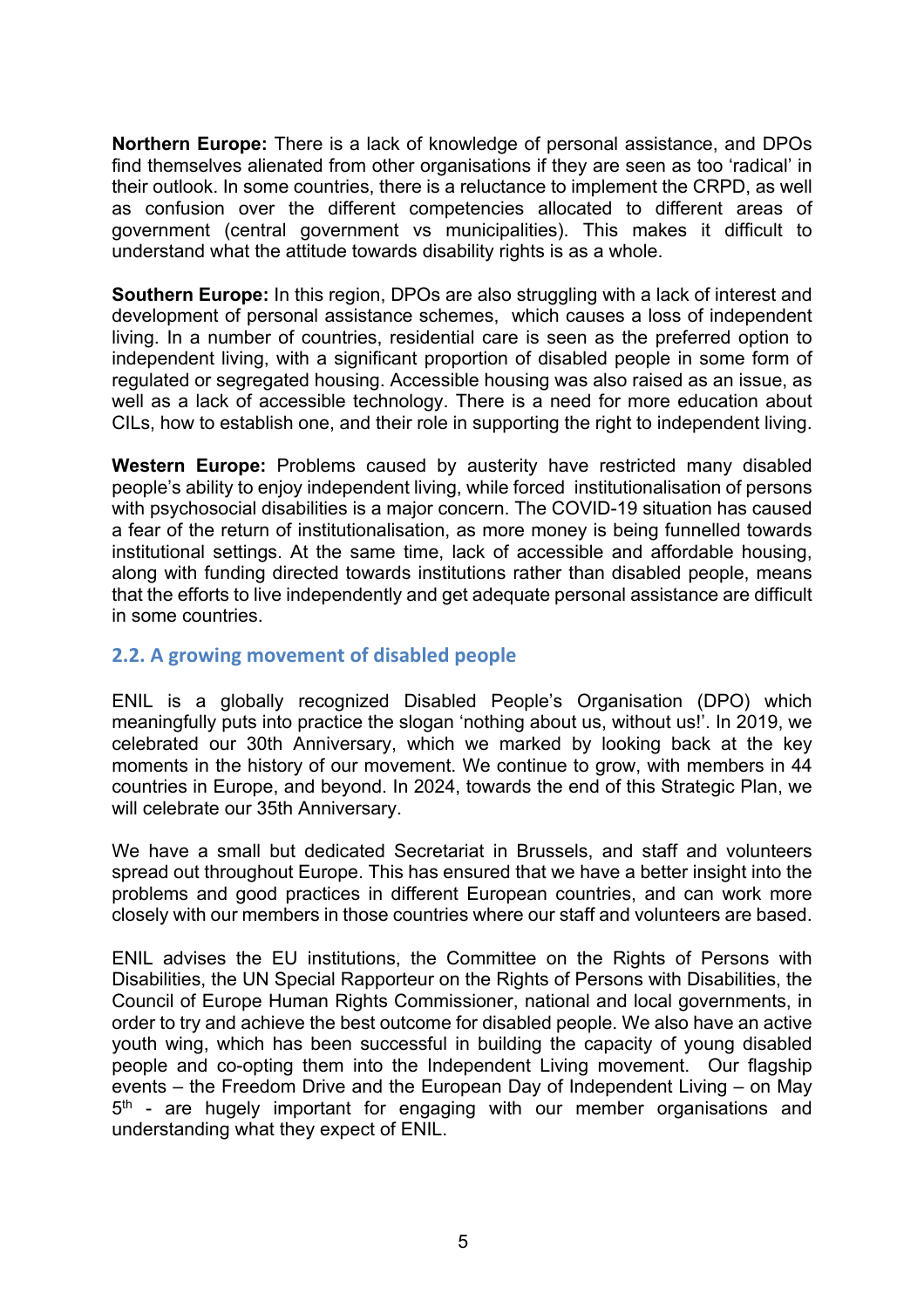## **2.3. Dealing with unforeseen challenges**

Of course, it is not always possible to stick to routines and plans must sometimes change. We learned this with the outbreak of the COVID-19 pandemic, which has drastically changed how we operate, not just at ENIL but across all sectors of society throughout the world.

The pandemic has highlighted and brought to the forefront a lot of problems that disabled people already faced; such as institutionalisation, lack of accessible housing, lack of accessible transport, lack of access to personal assistance (PA). These issues have not gone away and, in fact, in some cases seem to have intensified. Smaller institutions continue mushrooming up around Europe, in place of the bigger ones. A turn towards economic conservatism in the pre-COVID era, with policies such as austerity, has done nothing to help in the situation we now find ourselves in. Many of the victims from COVID-19 have been disabled, with deaths in care homes and institutions skyrocketing at the hight of the pandemic in Europe. This highlights the urgent need to accelerate the process of deinstitutionalisation across the continent and beyond, and to implement and embrace the full meaning of the CRPD.

ENIL has been forced to adapt to the COVID situation by postponing its 2021 Freedom Drive and General Assembly until 2022. Despite the difficulties caused by the pandemic such as social isolation, restrictions on movement, and other, our work continues, and we find ourselves facing bigger demand to engage with our members, the European policies and with independent living activists globally.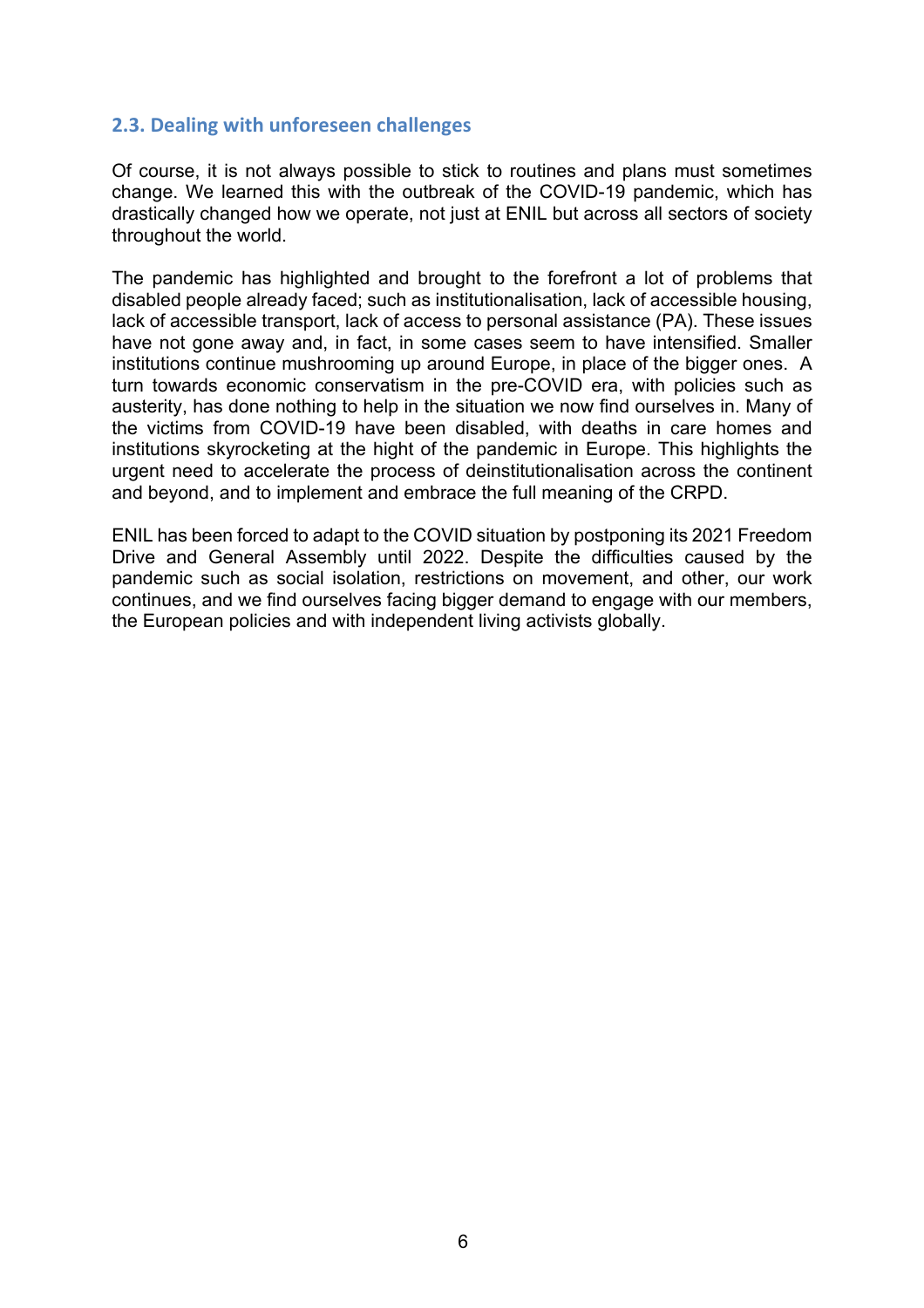# **Part 3: Realising our vision and mission**

## **3.1. Legal and policy context**

In 2021, we marked 10 years since the European Union ratified the CRPD. By now, all 27 Member States have also ratified the Convention. Article 19 of the CRPD, as well as General Comment 5, remain at the core of ENIL's work. The European Disability Strategy (EDS) 2021 – 2030, launched in March 2020, is a key document we will engage with in the coming period. With one of the key themes of EDS being independent living, ENIL is well placed to contribute to its implementation.

In addition to the CRPD and EDS, a number of other legal and policy documents have relevance to our work, and these are set out below:

#### *International level*

- **UN Convention on the Rights of Persons with Disabilities** –Drafting a Shadow report on the implementation of Article 19 CRPD, and other articles key to Independent Living, in the European Union. [The CRPD Committee is expected to adopt the List of Issues for the European Union in March/April or August/September sessions in 2022.] Supporting the CRPD Committee in the process of preparing guidelines on deinstitutionalisation, as part of the Global Coalition on Deinstitutionalisation, and dissemination/training. [The guidelines will be published in 2022.] Taking part in the implementation of the UN OHCHR 10 year strategy on deinstitutionalisation. Promotion of the Human rights indicators on the CRPD, produced jointly by the UN OHCHR and the International Disability Alliance, among ENIL's membership.3
- **General Comments** Developing resources and providing training on the General Comments, in particular General Comment 5 on Article 19 CRPD.
- **UN Convention on the Rights of the Child and the related guidelines** Promoting the adoption of new standards which support the right of children to grow up in a family, as part of an informal coalition of disability rights and children's rights groups. Increasing the capacity of our members to submit shadow reports to the CRC Committee.
- **Sustainable Development Goals** (SDGs) Building the capacity of our members to engage with the SDGs in their countries, and raising awareness among development organisations and funders on independent living.
- **Older people –** Contributing to efforts to improve human rights protection of older people, in particular access to community-based support and deinstitutionalisation.

*European Union*

<sup>3</sup> See: https://www.ohchr.org/EN/Issues/Disability/Pages/SDG-CRPDindicators.aspx#Indicators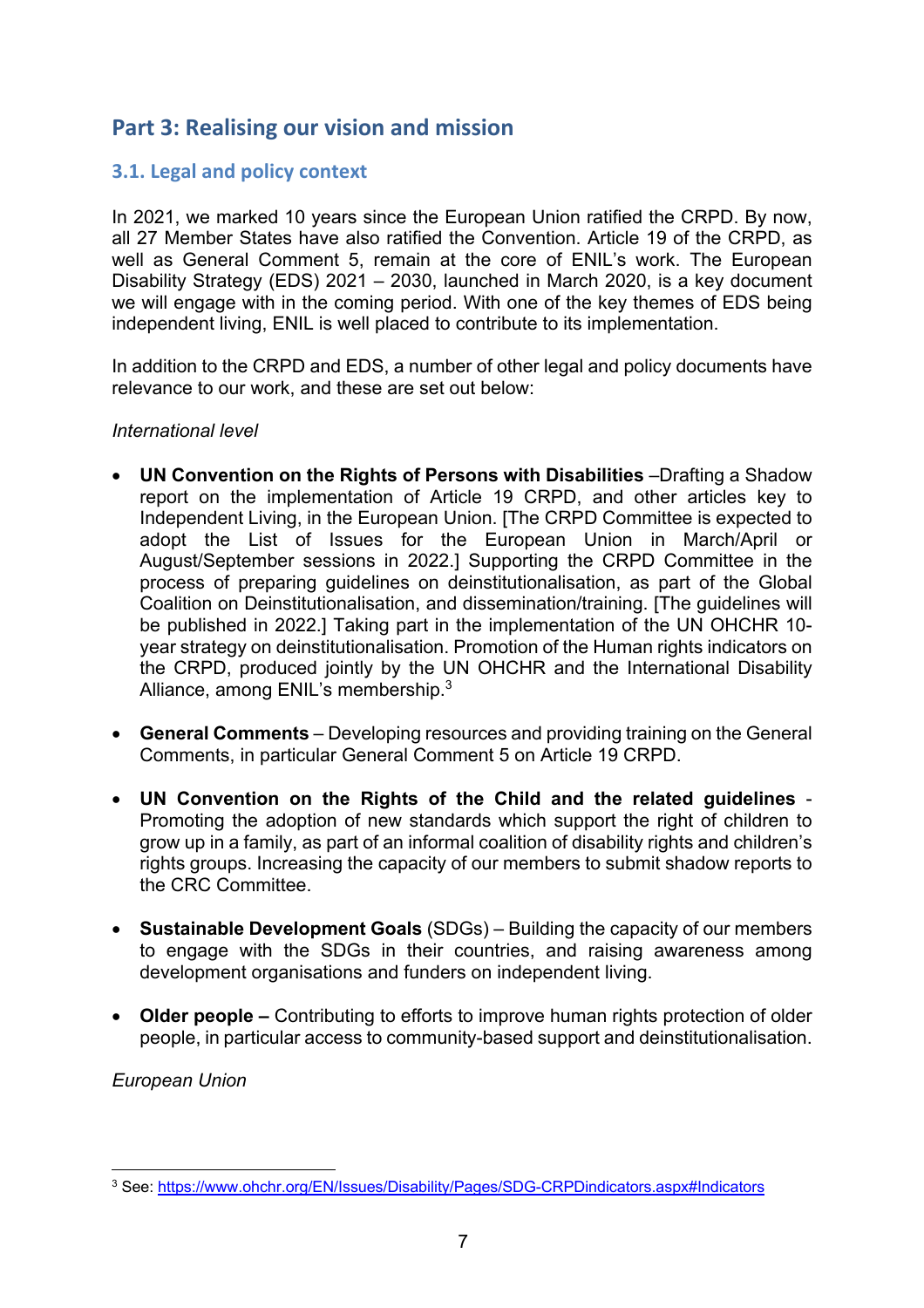ENIL plans to contribute to the implementation of the following **strategic documents and policies at EU level**, and will monitor the extent to which they facilitate access to the right to live independently and to be included in the community.

- European Disability Strategy 2021 2030
- European Pillar of Social Rights & the Action Plan
- EU Strategy on the Rights of the Child and the European Child Guarantee
- Cohesion Policy 2021 2027 (European Social Fund+, European Regional Development Fund, European Agricultural Fund for Rural Development) & Next Generation EU (Recovery and Resilience Facility)
- European Semester
- Erasmus+
- EU Charter on Fundamental Rights & EU Strategy to strengthen the application of the Charter of Fundamental Rights
- EU Youth Strategy
- Green paper on Ageing
- Long Term Vision for Rural Areas
- European Green Deal
- Horizon Europe

## *Council of Europe*

- European Convention on Human Rights and the Revised Social Charter
- CoE Youth Sector Strategy 2030
- Draft CoE Strategy on deinstitutionalisation (coordinated by the Committee of Ministers)
- CoE Strategic Action Plan on Human Rights and Technologies in Biomedicine (2020 – 2025) and the Oviedo Convention
- Reports and Issue papers by the CoE Human Rights Commissioner

In the next four years, we also plan to engage with several processes, namely:

- The European Parliament elections, which are taking place in 2024; the new European Commission will also be formed then.
- European Council Presidencies the following trios will be holding the rotating Council Presidency over the period covered by the strategy: France, Czech Republic and Sweden (2022 – 2023), Spain, Belgium and Hungary (2023 – 2024), Poland, Denmark and Cyprus (2025 – 2026)
- Election of members to the CRPD Committee, scheduled for December 2022

## **3.2. Thematic areas of work**

In order to realise its vision and mission, ENIL will be working on a number of thematic areas over the coming period. Some of these are among the core areas that ENIL has been working on since the beginning, while others were added following consultation with our members. They are: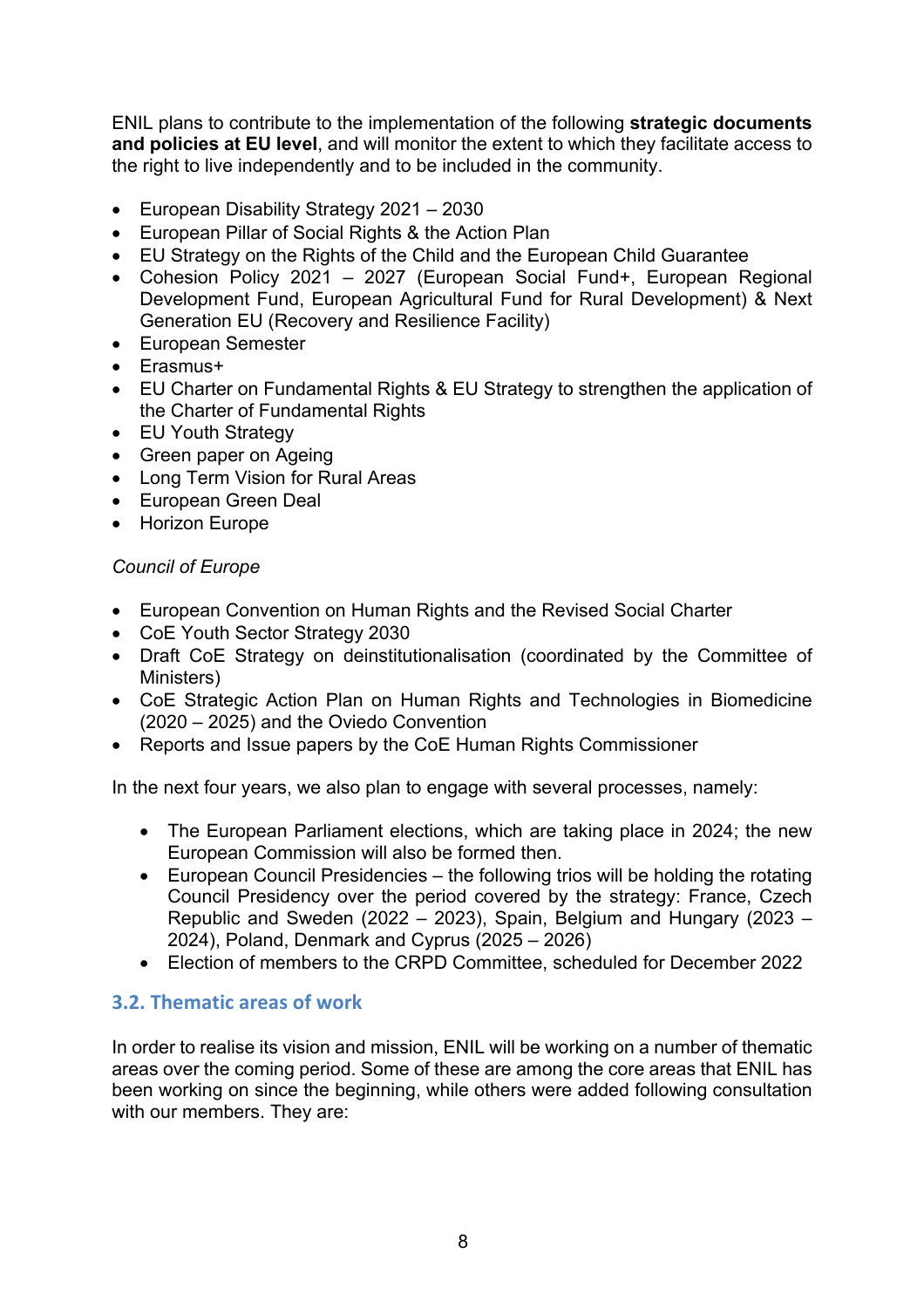| Independent<br>Living | DI                         | Personal<br>assistance |
|-----------------------|----------------------------|------------------------|
| Peer support          | Accessible<br>environments | Inclusive<br>education |
| <b>Funding</b>        | Disability<br>hate crime   | Legal capacity         |

## **3.3. Methodology**

ENIL undertakes the following types of activities, to work on these thematic areas, and to achieve its goals and objectives:

- **Awareness raising activities**, such as the Freedom Drive, the European Independent Living Day on the 5th May, and the EU Funds for Our Rights Campaign;
- **Advocacy activities**, targeting the EU institutions, the UN human rights treaty bodies and other mechanisms, the Council of Europe, other intergovernmental bodies and the national Governments, through position papers, briefings, submissions, letters, complaints, meetings, hearings, other events and expert groups;
- **Training and capacity building activities**, such as seminars, study sessions, trainings, training modules, webinars and the leadership programme for young disabled people;
- **Mutual learning and exchange activities**, such as conferences, study visits, webinars and regional meetings;
- **Analytical activities and data collection,** including surveys, studies, fact sheets, manuals and toolkits, as well and the Independent Living Research Network;
- **information and dissemination activities,** including website, social media, members' mailings and online newsletters;
- **Networking activities**, such as memberships in other organisations, partnerships, coalitions and the work done through the World Independent Living Network (WIN).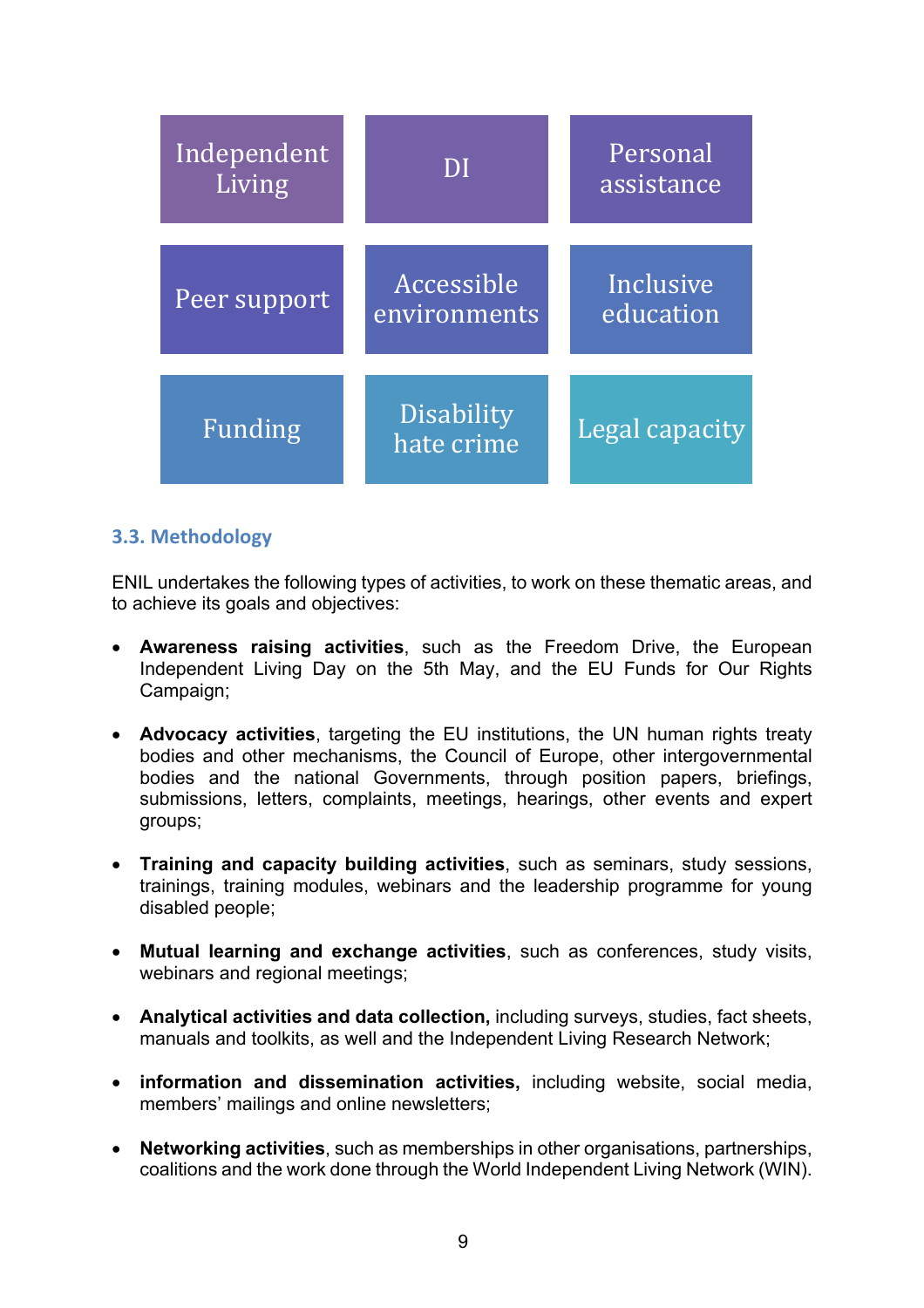## **3.4. Goals & objectives**

By implementing this Strategic plan, ENIL aims to achieve the following goals and objectives:

**Goal 1:** Full implementation of the European Disability Strategy 2021 – 2030, the CRPD and other relevant laws and policies at the European level, ensuring enjoyment of all disabled people of the right to independent living and being included in the community, as set out in Article 19 of the CRPD and the General Comment 5.

**Objective 1.** To advocate for full implementation of Article 19 (the right to live independently and being included in the community) and other CRPD articles in Europe, through:

- 1) Monitoring the implementation of relevant laws and policies, which promote independent living, by European Union and its Member States, and calling for action to ensure compliance;
- 2) Providing input into strategies and guidelines on deinstitutionalisation and Independent living, at the European and international level;
- 3) Monitoring the economic and social policies in Europe, especially in the context of the post-COVID recovery, and advocating against austerity measures and the regression of social and economic rights;
- 4) Capacity building of those responsible for implementing deinstitutionalisation reforms, to ensure adequate understanding of the right to independent living and deinstitutionalisation;
- 5) Promoting inclusion in the open labour market of disabled people and challenging the use of sheltered workshops and work capacity assessments, through examples of good practice.

**Objective 2.** To promote access to Personal Assistance for all disabled people that require it, through:

- 1) Raising awareness about the importance of Personal Assistance, as defined by ENIL and the General Comment 5;
- 2) Monitoring the quality of Personal Assistance schemes in Europe, using the PA Checklist;
- 3) Monitoring and evaluation of Personal Assistance schemes funded by the EU;
- 4) Promoting the role of assistive (incl. digital) technology in Independent Living, in combination with Personal Assistance and other support services;
- 5) Promoting funding mechanisms, such as personal budgets and direct payments, that give disabled people control over their support.

**Objective 3. To promote the use of European Union and other funding for projects that support the right to Independent Living, in Europe and globally, through:**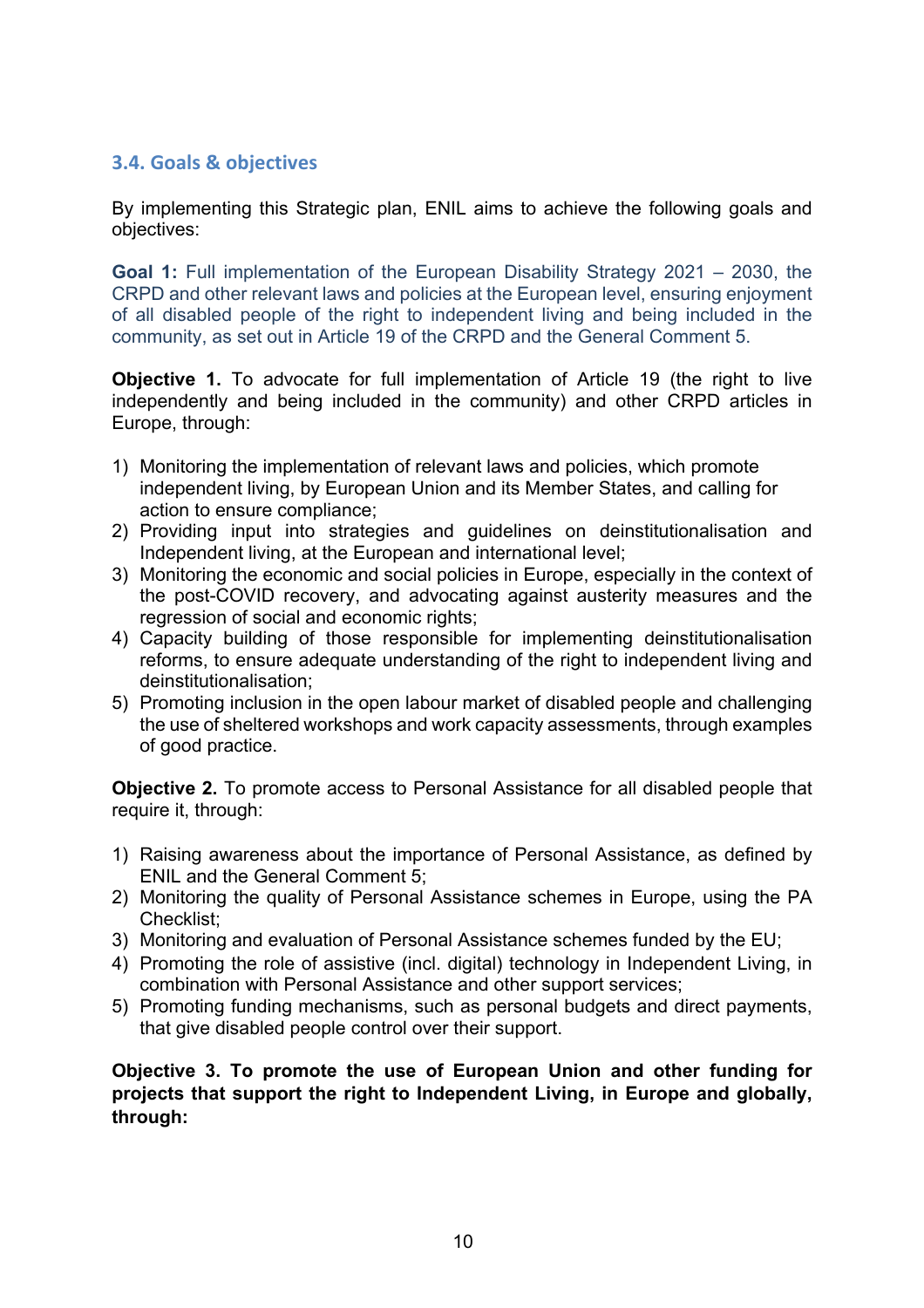- 1) Monitoring how the EU Funds, including the Recovery and Resilience Facility, are being used and taking action when this implementation is in conflict with the CRPD and the EU Charter of Fundamental Rights;
- 2) Monitoring the implementation of enabling conditions, set out in European Structural and Investment Funds Regulations, by the Member States;
- 3) Sharing good practice in the use of EU Funds when it comes to supporting independent living;
- 4) Capacity building on Independent Living, aimed at those involved in the implementation, monitoring and evaluation of EU Funds at the local or national level;
- 5) Promoting the participation of disabled people in all phases of EU Funds use.

**Objective 4.** To advocate for access of disabled people to accessible mainstream services and facilities, in line with Article 19 CRPD, through:

- 1) Promoting good practice in providing inclusive, accessible and affordable housing;
- 2) Promoting adequate social protection programmes for disabled people and human rights based disability assessments, to address poverty and to prevent social exclusion;
- 3) Promoting accessible transport at national levels, through lobbying activities, data collection and awareness raising;
- 4) Promoting the implementation of the European Accessibility Act.

**Objective 5.** To advocate for the right to inclusive education, in line with Article 24 CRPD and General Comment 4, for all disabled children and young people, as a precondition for Independent Living, through:

- 1) Promoting good practice on inclusive education and raising awareness about its importance for independent living and prevention of institutionalisation at the EU level;
- 2) Monitoring exclusion of disabled children and young people from mainstream education.

**Goal 2:** Increased awareness of the right to independent living among disabled people, their families, policy and decision makers and other stakeholders.

**Objective 1.** To advance the cause of independent living at local, national, European and international levels, through:

- 1) Promoting a common understanding of independent living at the European and international level, by organising a range of events during the ENIL Freedom Drive and other meetings and events, and by acting as the regional representative for Europe in the World Independent Living Network (WIN).
- 2) Using the European Independent Living Day 5th May to bring our demands and messages closer to broader audience.
- 3) Promoting definitions of independent living and highlighting the impact of the misuse of terminology on the right to independent living;
- 4) Highlighting barriers in the freedom of movement experienced by disabled people in the EU and advocating for the right to move freely, using the European Elections in 2024 to highlight this issue;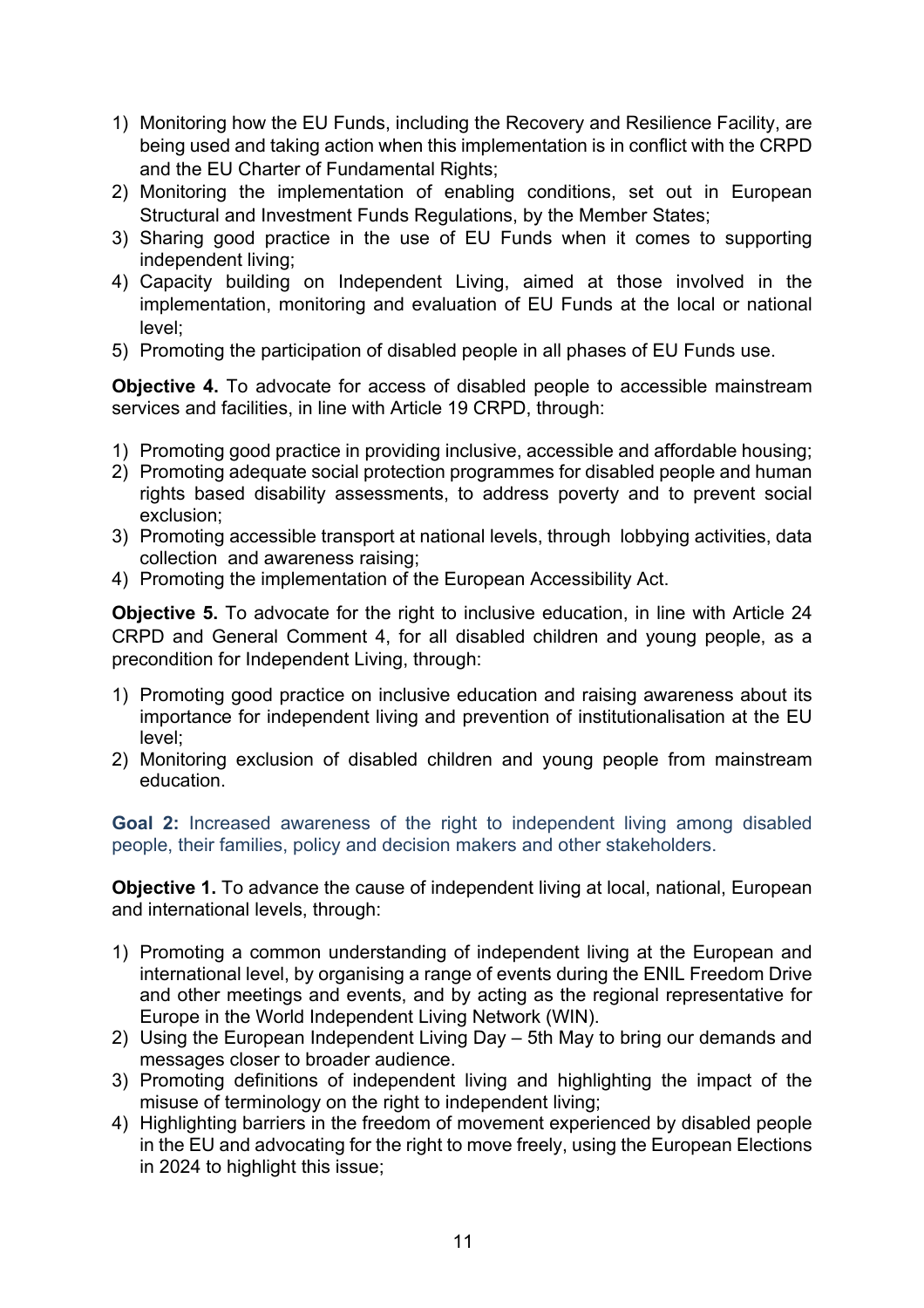- 5) Raising awareness about the impact of climate change on Independent Living;
- 6) Monitoring access to Independent Living by disabled refugees, and building the capacity of our members in this area;
- 7) Supporting and disseminating research on Independent Living, through the Independent Living Research Network;
- 8) Promoting a common understanding of independent living at the European and international level, by developing resources on Independent Living for different audiences.

**Objective 2.** To promote better recognition of disability hate crime and prevention of disability hate crime, through:

- 1) Raising awareness of hate crimes against disabled people, including disabled people from an intersectional background;
- 2) Promoting good practice in tackling disability hate crime, especially as developed by our members.

**Objective 3.** To promote the right to equal recognition before the law (Article 12 CRPD) and General Comment 1), through:

- 1) Raising awareness about the links between Article 12 and Article 19 CRPD;
- 2) Promoting good practice in supported decision making, through creating opportunities for exchange among our members and other stakeholders;
- 3) Challenging legislation and policy which is not compliant with Article 12 and Article 19 CRPD.

**Goal 3:** Improved capacity of ENIL members to contribute to the implementation of the European Disability Strategy 2021 – 2030, the CRPD and other relevant laws and policies at the local and national level

**Objective 1.** To promote Peer Support as key to Independent Living and deinstitutionalisation, through:

- 1) Collecting information about Centres for Independent Living (CILs) and user cooperatives;
- 2) Building the capacity of our members to advocate for and provide peer support, through organising study sessions and study visits and sharing good practice;
- 3) Organising training for members to get involved in legal advocacy, in order to protect and promote the rights guaranteed by the CRPD in their countries;
- 4) Encouraging leadership among young disabled people and building their capacity to become advocates for Independent Living;
- 5) Promoting ENIL and ENIL Youth ambassadors across all regions of Europe.

**Objective 2:** To support our members in advocating more effectively for Independent Living, increasing their capacity to take part in the drafting of relevant laws, policies and strategies, as well as service delivery, through:

1) Creating opportunities for ENIL members to support each other with best practice advice on deinstitutionalisation, accessible and affordable housing, communitybased support services and self-directed funding;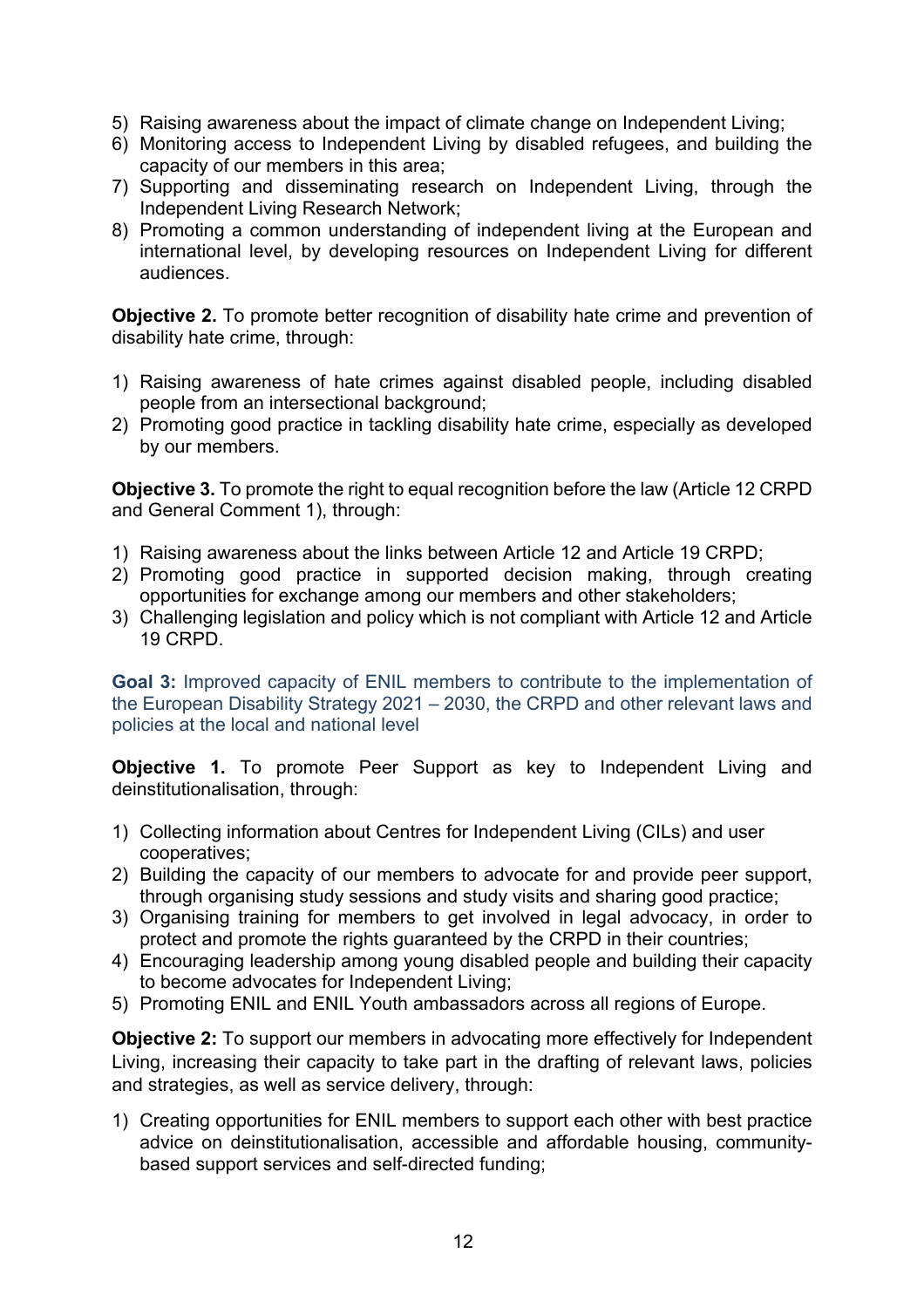- 2) Sharing best practice in Personal Assistance legislation and policies amongst members and other stakeholders;
- 3) Creating opportunities for our members to meet and exchange best practice ideas in monitoring of EU Funds use and the related advocacy;
- 4) Establishing a Martin Naughton Prize, on the occasion of ENIL's 35th anniversary, for an IL organisation which has had the biggest impact (through advocacy) at the national or local level in the past 2 years, to be given during the Freedom Drive 2024.

**Goal 4:** A stronger and unified movement of disabled people on Independent Living and deinstitutionalisation at the European and global level.

**Objective 1:** To improve ENIL's ability to address barriers to independent living and to provide a platform for independent living organisations and activists from across Europe, through:

- 1) Facilitating the participation of members in the General Assembly and organising elections to the Board every two years, ensuring it is representative of the diversity of disabled people;
- 2) Supporting the work of the Board and ensuring it is representative of the diversity of disabled people;
- 3) Providing opportunities for staff development and maintaining a good working environment, with a positive work-life balance;
- 4) Diversifying funding and strengthening mechanisms for financial management of the organisation;
- 5) Adopting internal policies currently lacking, to streamline the work of the organisation and improve transparency;
- 6) Maintaining an up to date risk management strategy, and carrying out risk assessment on a regular basis;
- 7) Ensuring that members are kept informed about the work of the Secretariat and the Board, and are able to contribute to the work of the organisation;
- 8) Providing information in diverse (written, audio and video) and fully accessible formats, so as not to exclude anyone from the work we do and to appeal to a broad audience.

**Objective 2:** To apply an intersectional approach when advocating for the rights of disabled people, through:

- 1) Advocating for the rights of women and girls with disabilities, children and older people to live independently and to be included in the community;
- 2) Promoting the participation of young disabled people, through supporting the work of the ENIL Youth Network;
- 3) Encouraging disabled people who face multiple discrimination to speak out, and assist them in doing so by creating inclusive spaces and mechanisms in ENIL;
- 4) Encourage greater representation within ENIL and our members of individuals from diverse communities such as people of colour, ethnic minority, LGBTQIAA+, refugees, etc;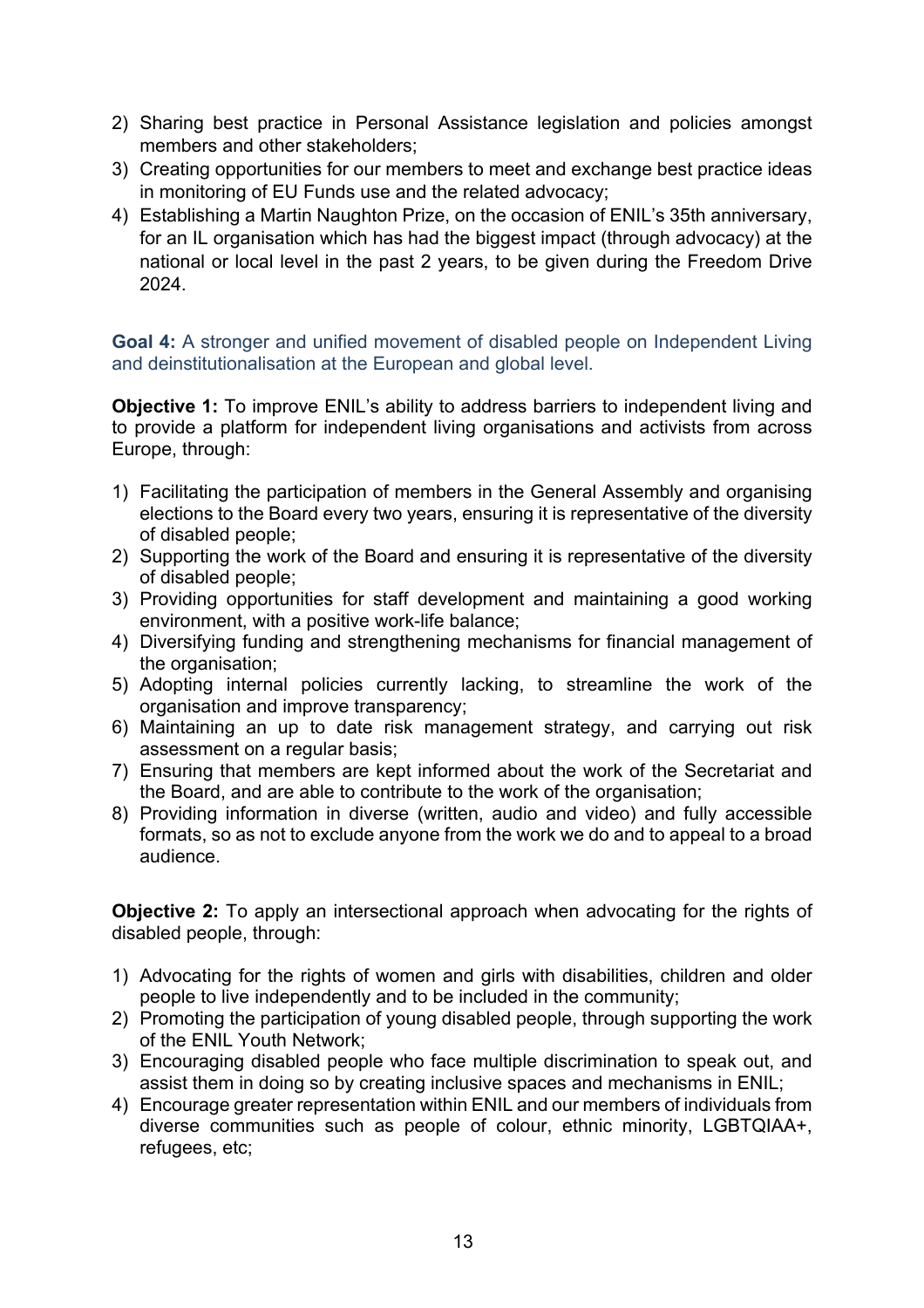5) Encourage greater representation within ENIL and our members of activists with intellectual impairments, autistic advocates, users and survivors of psychiatry, people with chronic illnesses and all those currently underrepresented in the organisation, while abiding by the social model of disability.

## **3.5. Target groups**

The following groups are covered by ENIL's Strategic Plan:

- **Disabled people** as a cross-disability organisation, ENIL's work targets disabled people as covered by the CRPD, regardless of age, gender, impairment, background or any other characteristic. ENIL also recognises the different identities disabled people have, and the fact that some experience multiple discrimination on that account. We recognise that not all disabled people are equally represented in the Independent Living movement and work to address this.
- **Young disabled people** while included in the previous point, ENIL considers young disabled people as a separate target group, given their importance for the future of the movement Europe-wide and in their own countries. Our Youth Network is a semi-autonomous organisation, with its own Board, and is supported by ENIL.
- **Organisations of disabled people (DPOs)** we value partnerships with other organisations of disabled people and, where possible, will work in coalitions on different thematic areas. We also challenges those DPOs that run services not in line with the CRPD, such as institutions or sheltered workshops.
- **Families of disabled people** ENIL considers families as allies in ensuring disabled people are able to live independently in the community. However, we also recognise that sometimes families make it difficult for disabled people to live independently, and even run institutions for disabled people. Regardless, we recognise the interdependence of disabled people, their family members and the wider community, and will work with family members as allies to promote self-determination and independent living of disabled people.
- **Policy and decision makers at the EU level** as ENIL seeks to influence EU laws and policies of relevance to disabled people, the European Commission, the European Parliament and the European Council are key targets for our work; the European Economic and Social Committee, and the Committee of the Regions are also to be targeted. The Council of Europe, which includes countries outside the EU, is also a key target for our work.
- **Policy and decision makers at the local and national level** while our members, as a rule, target this group, ENIL can ensure they are supported in their advocacy efforts.
- **Service providers**  if we want the service provision to change, we must work with the service providers. Our aim is to ensure service providers understand that the human rights of disabled people come before their own interests. As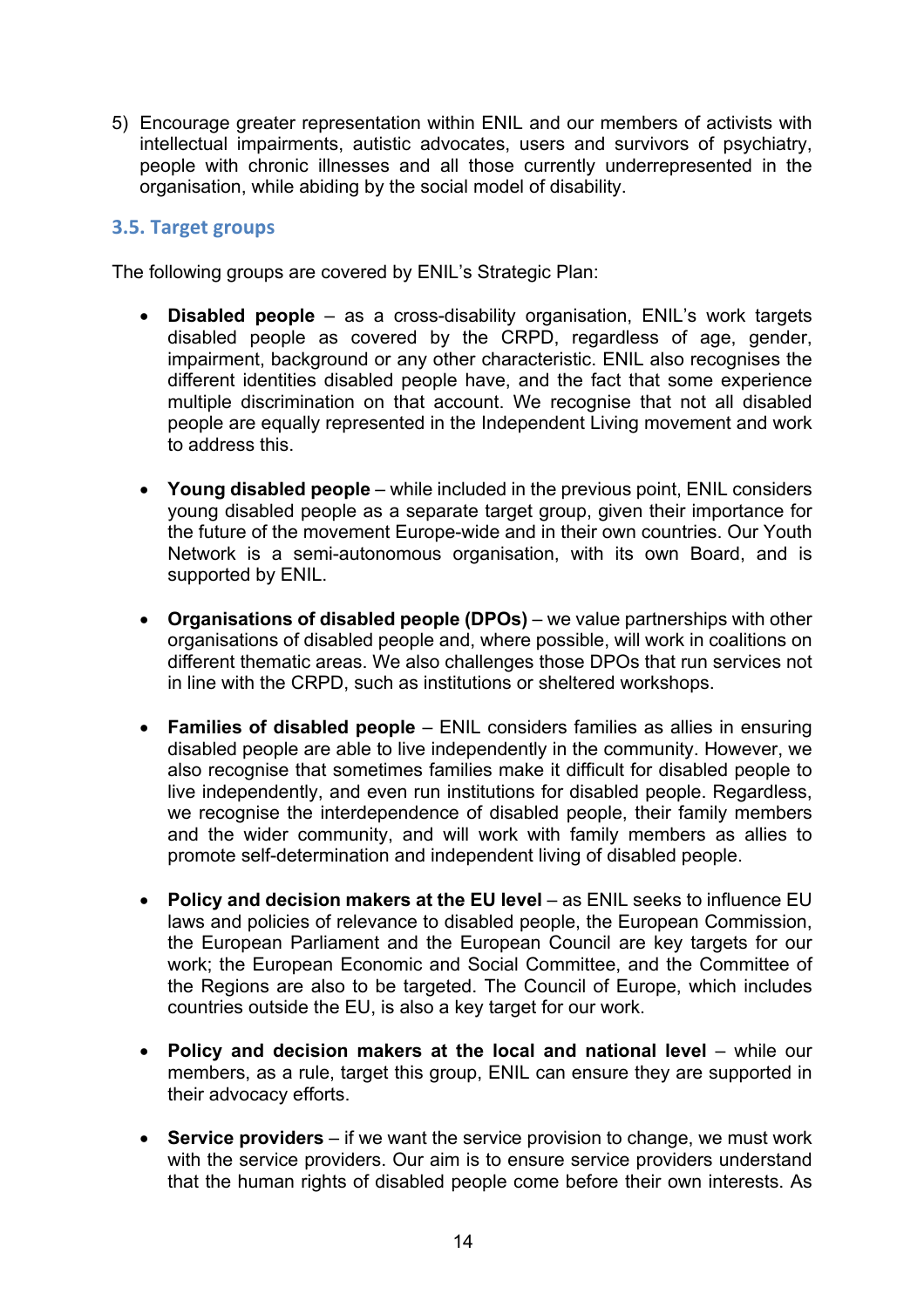experts by experience, we should be co-producing the services, and monitoring and evaluating the quality of services. We also make it clear that service providers can never speak for disabled people, and should be considered an interest group.

- **Academia**  as an organisation whose advocacy is informed by evidence, it is important that we maintain close links with universities and departments involved in research on independent living. ENIL's Independent Living Research network aims to facilitate contacts between researchers interested in independent living, help disseminate their work and promote new research topics.
- **General public**  through our awareness raising campaigns, such as the Freedom Drive, the 5<sup>th</sup> May and the EU Funds for Our Rights Campaign, as well as our communication tools, ENIL seeks to ensure members of the public support disabled people's right to independent living.

As mentioned earlier in the document, ENIL works at the European level, covering the territory of the Council of Europe. With regard to our target groups, this means our work is aimed at a European audience, although we are open to cooperation and requests for expertise from the rest of the world.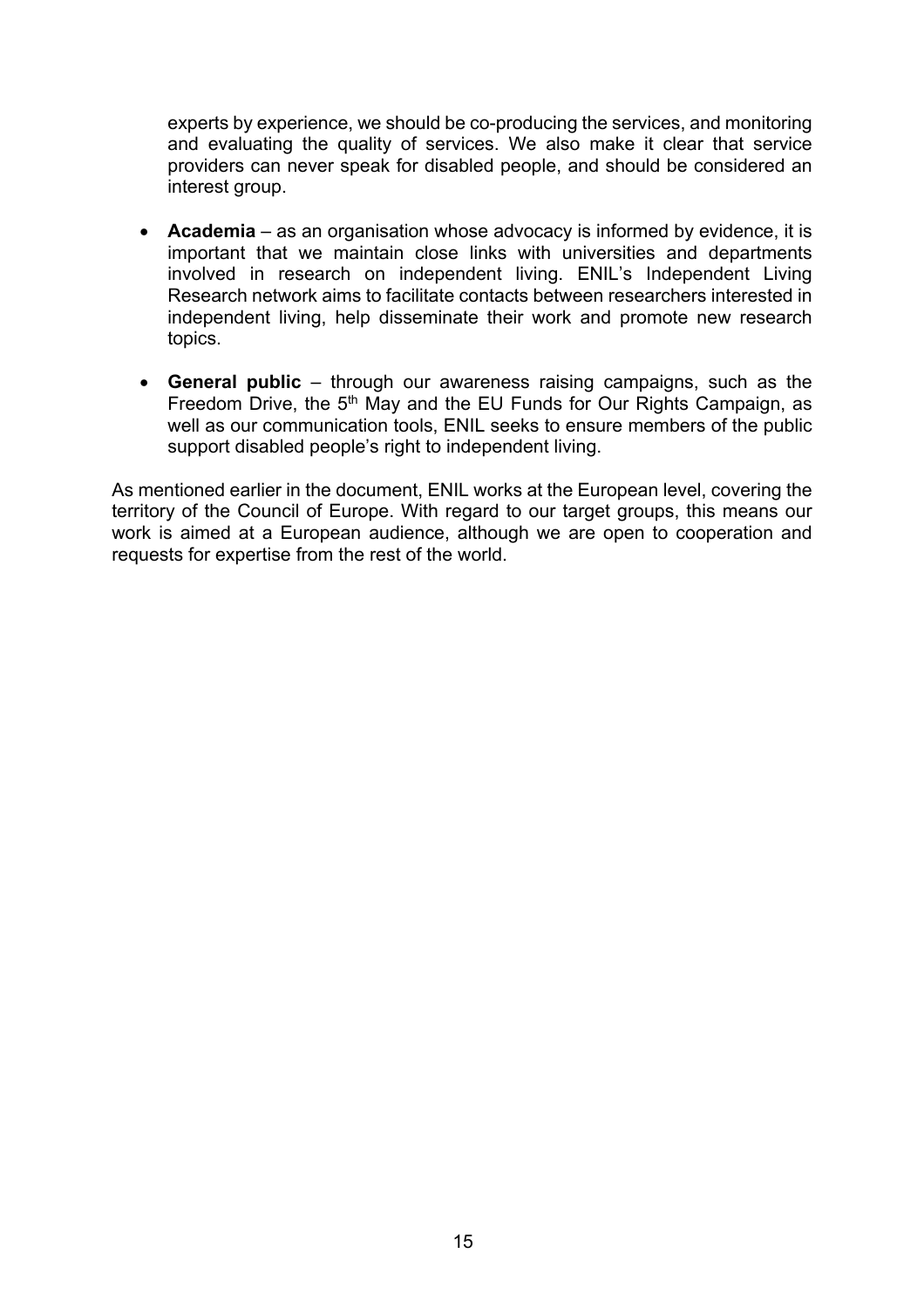# **Part 4: Building a sustainable organisation**

## **4.1. Resources**

Since the beginning of 2018, ENIL has been operating with limited resources, but we have been able to maintain a good level of activities and show resilience. With the COVID-19 pandemic and many funders making changes to what they support, we do not expect the situation to get any easier. Our strategy remains to continue diversifying our funding sources, and in this way, continue increasing our capacity.

## **A. Financial resources**

ENIL's core costs are funded largely by ULOBA, our member in Norway, and to a smaller extent by our members in Sweden – STIL and GIL. Until 2021, ENIL received funds from the Open Society Foundations, but that funding stopped due to a change in strategic priorities. Other funding that ENIL currently relies on is project funding, mainly from the European Commission (Erasmus+ and Horizon 2020). In addition, ENIL provides consultancy services to various organisations, such as the European Disability Experts (EDE), the European Parliament, etc. We have developed a consultancy offer that we are able to send to prospective organisations, and also have a pool of trainers we can draw on when opportunities arise.

ENIL aims to apply for a framework partnership with the European Commission in 2021, in order to secure an operating grant from 2022 onward. This would increase ENIL's ability to apply for additional funding, from other sources.

Should we be successful in securing a partnership with the European Commission, a fundraising strategy will be put in place. In preparation of this strategy, ENIL will carry out research among our members, to establish if more members are in a position to support us financially or to commit to joint projects. The fundraising strategy will address fundraising from various sources, including foundations and individuals, and will set out concrete steps the organisation must take to improve its fundraising.

#### **B. Human resources**

At the beginning of 2018, ENIL was forced to restructure, to be able to survive financially. Several posts were cut, including that of the Director. The Deputy Director therefore assumed the role of the Acting Director and continues to perform in this role to date, based in Strasbourg, France (from August 2021). The Brussels Secretariat currently employs an Office Manager (part time), a Campaign Coordinator (full time), a Human Rights Officer (part time) and the TRIPS Project Coordinator (full time, currently based in Lithuania). We employ two additional staff members – a Membership Development Officer and Project Coordinator (full time, based in Greece) and PAKT/UNFPA Project Coordinator (part time, based in the UK). In addition to paid staff, we have 1 – 2 European Solidarity Corps volunteers each year at the Brussels Secretariat, and additional volunteers or interns.

If we are successful in securing core funding from the European Commission for 2022 – 2025, we plan to restructure the team, with all staff working full time.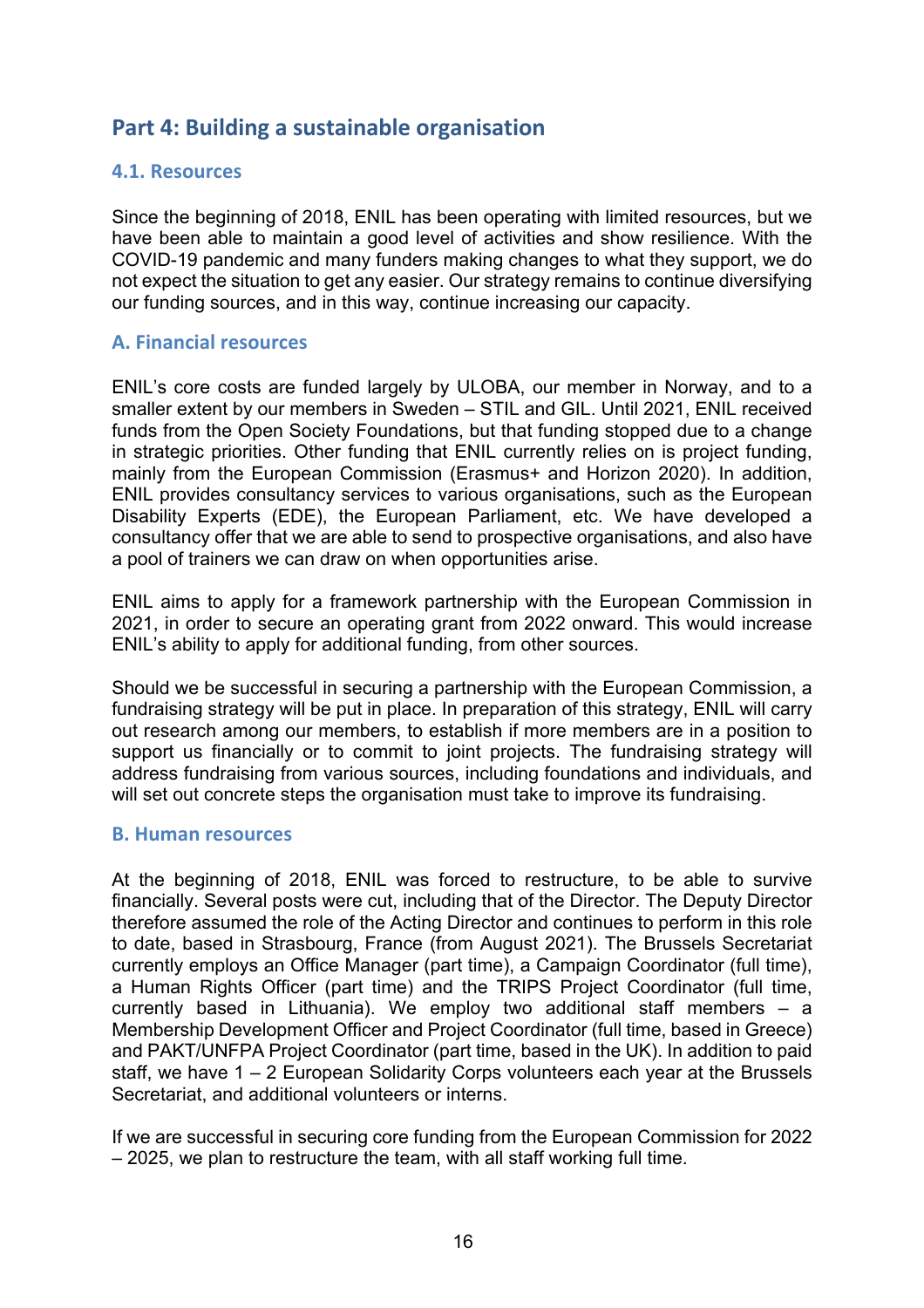ENIL is due to obtain a new Quality Label in 2021 and, provided we are successful, we will continue hosting young disabled people as volunteers through the European Solidarity Corps programme, and giving them the experience of working and living in another country.

## **4.2. Membership**

In 2019, ENIL's General Assembly adopted a number of changes to the Constitution, in order to bring it more closely in line with the CRPD. Among other, there were changes to the membership criteria, to ensure neither full or associate members were carrying out activities or providing services non compliant with Article 19, or other CRPD articles. This was followed by a membership review, which started in 2020 and was finalised in 2021. As a result of the review, the number of organisational members decreased from 107 to 104 members. As of July 2021, our members come from 44 countries (39 European and 5 rest of the world). With regard to individual members, their number stands at 764, with 378 of these also part of the ENIL Youth Network.

As part of the membership strategy, ENIL will continue offering free membership to organisations and individuals that satisfy the membership criteria. Additional efforts will be invested in encouraging organisations and individuals to join ENIL, in countries where we do not have members. This will be done through involving them in different activities, such as youth study sessions.

In order to facilitate exchange and mutual learning between the members, we will organise regional members' meetings on a yearly basis, each year including members from a different region. The meetings might be a hybrid format, with sessions held in person and online, to allow a bigger number of members to attend. ULOBA allocated a contact person to support the coordination of ENIL members in Scandinavia and the Baltics (also referred to as 'ENIL North'); additional activities might therefore be organised for these members.

Key events for mobilising members will continue to be the Freedom Drive and the European Independent Living Day. With the COVID-19 pandemic forcing the cancellation of the 2021 Freedom Drive, the focus will be on bringing our members together in 2022, for the Freedom Drive events and the General Assembly. In 2024, ENIL will celebrate its 35th Anniversary, providing an opportunity to look back and plan ahead. Participation of young people in both events will be key, to ensure a continued stream of new leaders for the Independent Living movement. A Martin Naughton Prize for a member which has been able to make substantial progress in their country (at a local or national level), through advocacy, campaigns or other, will also be introduced to mark our 35th Anniversary – during the 2024 Freedom Drive.

We will continue answering members' queries and requests for support, and identifying opportunities for joint funding bids and collaborations. Particular efforts will be aimed at supporting individual members in countries where there are no Centers for Independent Living, to start their own organisations.

Another key area of work will be increasing and improving the involvement of young people in ENIL's work, through supporting the work of ENIL Youth Network. A staff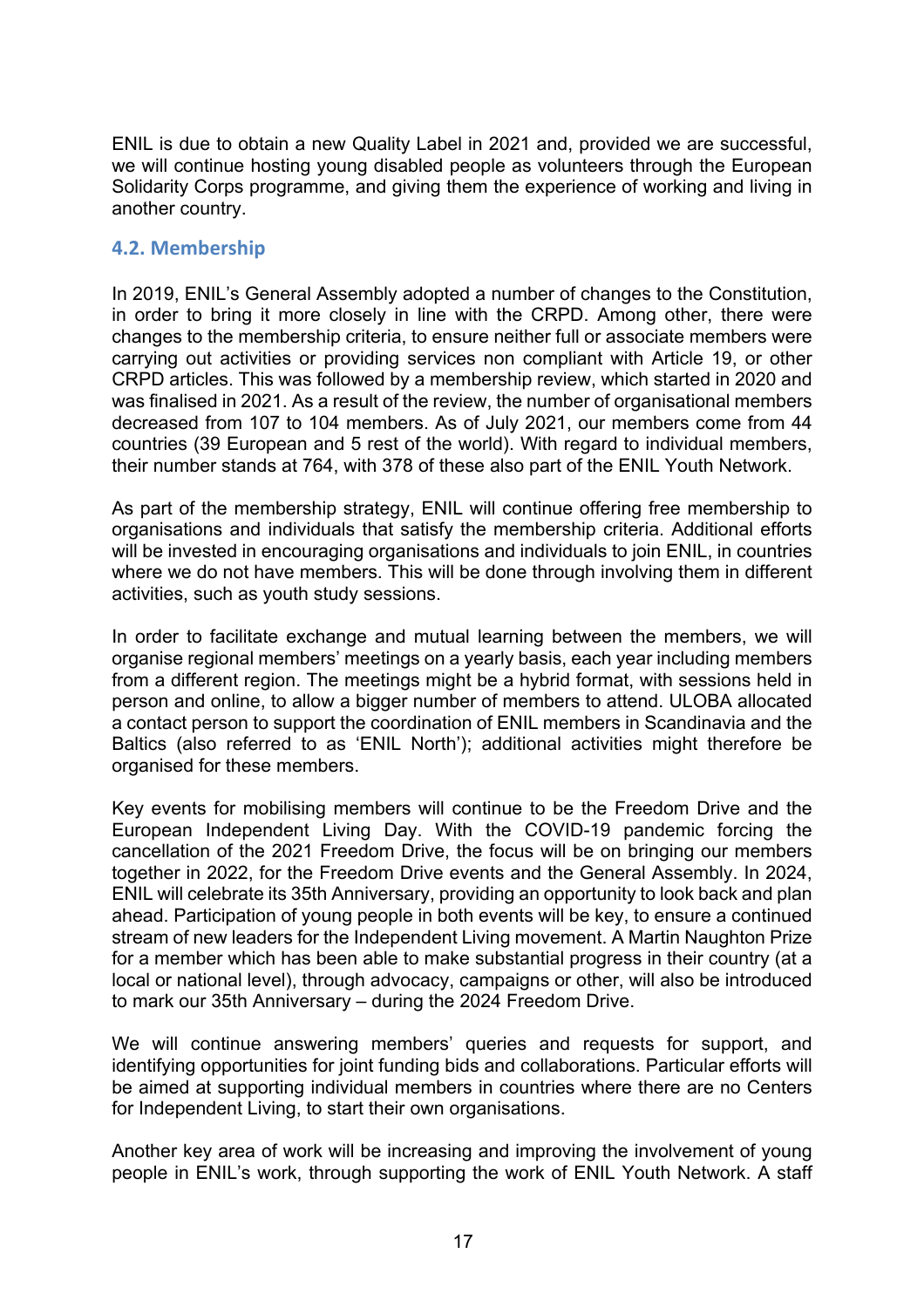member will be responsible for facilitating the work of the Youth Board, and will support them in identifying additional funding opportunities for new activities. We will bring back our leadership programme for young disabled people interested in working at the European level, consisting of providing opportunities for a group of young people to participate in exchanges with some of our member organisations. This programme has been well received in the past. Study visits, study sessions and summer schools will be open to young people as well, from across Europe.

An annual survey for members is planned, to feed into our evaluation and annual planning.

## **4.3. Communications**

ENIL has not had full time communications person. In the coming period, we aim to invest more time into communications, including developing a new Communications strategy. Our aim is to diversify our communications, introducing more audio and visual formats, and to better target it at different audiences.

We will continue publishing monthly Members' Mailings and Newsletters, both in an online format. As part of the Communications strategy, we will consider improvements to both.

Thanks to a grant from the Bente Skansgards Independent Living Fund, we have been able to start working on a new website, which we expect to be launched in December 2021. We will continue working on the website in the period covered by the strategy, by adding new content.

We will continue improving our use of social media, including Facebook, Twitter, Instagram and LinkedIn, with the aim of increasing the number of followers and interactions.

## **4.4. Strategic partnerships**

As an organisation with a small Secretariat, ENIL places great importance on partnerships with like-minded organisations, but also with a range of other nongovernmental and intergovernmental organisations. The key partners for the implementation of ENIL's 4-year strategy are listed below:

**World Independent Living Network (WIN)** – ENIL acts as a regional representative for Europe, and meets regularly with other regional representatives to promote a common understanding of Independent Living and Personal Assistance, to exchange information and identify opportunities for working together internationally.

**European Disability Forum (EDF)** – ENIL is a member of EDF, and is represented on the Board and the Executive Committee since June 2017; in addition ENIL is part of the Youth and Women's Committees, and is involved in several task forces.

**European Expert Group on the Transition from Institutional to Communitybased Care (EEG)** – As a founding member, ENIL is active in the work of the group, attending internal and open meetings, and contributing to different activities (such as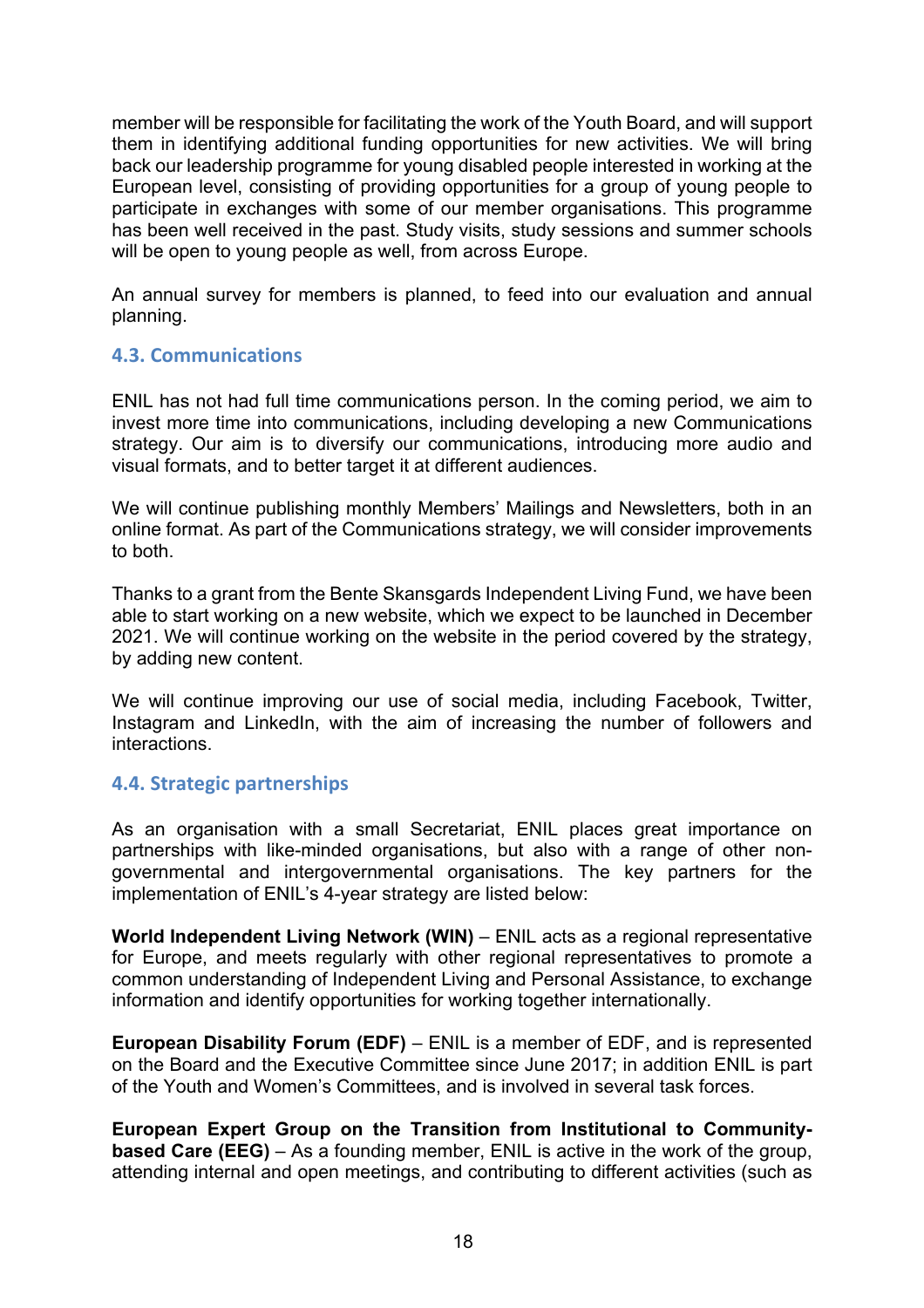the European Semester and the MFF Task force). ENIL contributes towards funding for the EEG Coordinator.

**Global Coalition on Deinstitutionalisation and the informal coalition on the rights of the child** – Since March 2020, when the COVID-19 Disability Rights Monitor (DRM) Coordinating Group came together, we have been working with a group of international organisations in an ad hoc coalition (based on a Memorandum of Understanding). These organisations include: the International Disability Alliance, Validity Foundation, Disability Rights International, Inclusion International and the International Federation for Spina Bifida and Hydrocephalus. In 2021, we have continued working together on deinstitutionalisation, and it is likely that this partnership will continue. In parallel, we have been with some of the same organisations as an informal coalition on the rights of the child, focusing on the right of all children to grow up in a family. This work will continue until international standards on children are brought in line with the CRPD.

**European Coalition for Community Living (ECCL)** – In 2018, we have been able to revive ECCL by bringing together individuals and organisations working on, or concerned with, deinstitutionalisation reforms in their countries. We have organised a series of webinars and online events, to discuss barriers in the process of transition from institutional care to living independently, and to exchange information about good practice. We aim to continue this work in a similar format in the future.

**Disability Rights Defenders (DRD)** – We will continue working with this legal network coordinated by the Independent Living Institute in Sweden, which is focused on increased disabled people's capacity to file complaints in court and other bodies, at the local, national, European and international level.

**EU CRPD Monitoring Framework** – We will contribute to the work of the **EU Fundamental Rights Agency – EU FRA,** the **European Ombudsman**, and the **European Parliament,** where relevant. We aim to take part in the annual Fundamental Rights Forum, organised by EU FRA.

**Disability Intergroup at the European Parliament** – ENIL plans to attend meetings of the Disability Intergroup in Brussels, and occasionally in Strasbourg, and with different MEPs that are part of the Intergroup.

**United Nations** – ENIL has established communication channels with the Secretariat of the CRPD Committee, with members of the CRPD Committee and the UN Special Rapporteurs on the Rights of Persons with Disabilities, Gerard Quinn. As needed, we communicate with other special mandates, Committees and UN agencies. Since 2017, we have had consultative status with ECOSOC (the UN Economic and Social Council), and aim to take part in the Conference of States Parties to the CRPD, sessions of the CRPD Committee, meetings of the Human Rights Council, the High Level Political Forum (on SDGs), and other, where relevant.

**Council of Europe** – ENIL has established cooperation with the CoE Youth Department, which has continued to support the organisation of study sessions. In addition, ENIL seeks to provide input to the work of the CoE Human Rights Commissioner. We plan to apply to the Committee on Social Rights, in order to be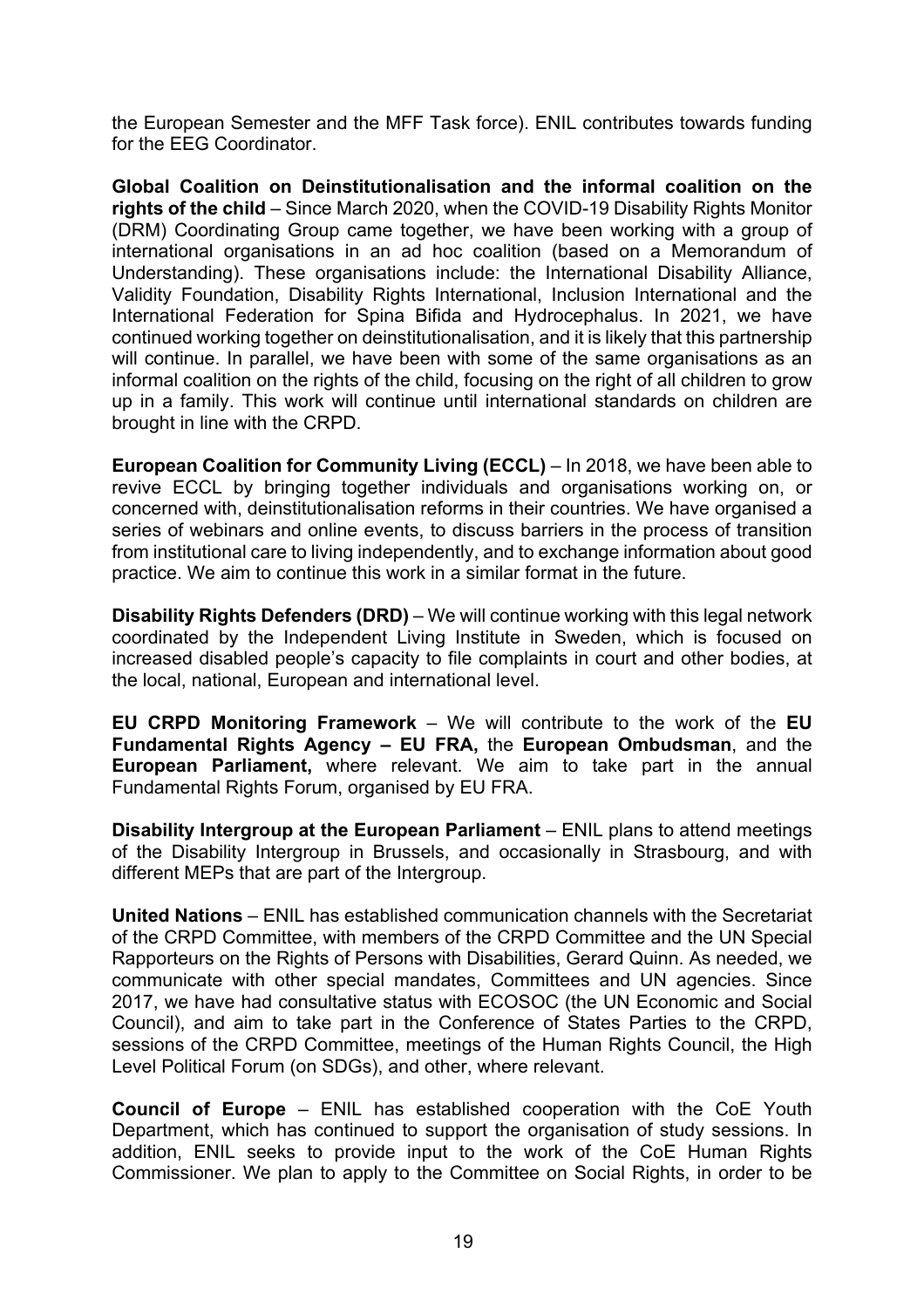able to file complaints, and will continue submitting third party interventions to the European Court of Human Rights, where relevant. As a member of the Conference of INGOs, we have the opportunity to take part in meetings, committees and elections.

## **4.5. Measuring results**

In order to make the best use of available resources, and to ensure that our work is making a difference to disabled people, it is important that we continually monitor and evaluate our work. There are a number of methods ENIL plans to use to evaluate this strategy:

- **Ongoing monitoring** Monitoring of the Strategic plan 2022 2025 will be carried out on a monthly basis by the Management Team, with Secretariat reports sent to the Board before each meeting and discussed by the Board. Success indicators, which will form a part of the annual work plan, will be used to monitor whether we are able to reach our targets. The General Assembly will also be used to monitor and evaluate our work, and to make changes to the plan, if needed.
- **Membership surveys** As part of the process of monitoring the implementation of the Strategic plan 2022 - 2025, a membership survey will be carried out every year, giving members an opportunity to provide feedback on ENIL's work and to suggest how the organisation can better meet their needs.
- **External evaluation** An external evaluation of the Strategic plan 2022 2025 will be carried out every two vears, with the results feeding into the planning. The evaluation will be carried out by an external consultant, involving the Management Team, Board members, the staff and volunteers, and membership. A monitoring and evaluation framework will be set up during the first year, in 2022, in order to consistently monitor and evaluate the implementation of the Strategy.

## **4.6. Risk management**

We have put in place a risk management strategy for period covered by this Strategic Plan (Annex 1). The main bodies which assess the risks are: the Management Team and the Audit Committee (financial risks). The Management Team will continue meeting on a monthly basis, while the Audit Committee will meet four times per year.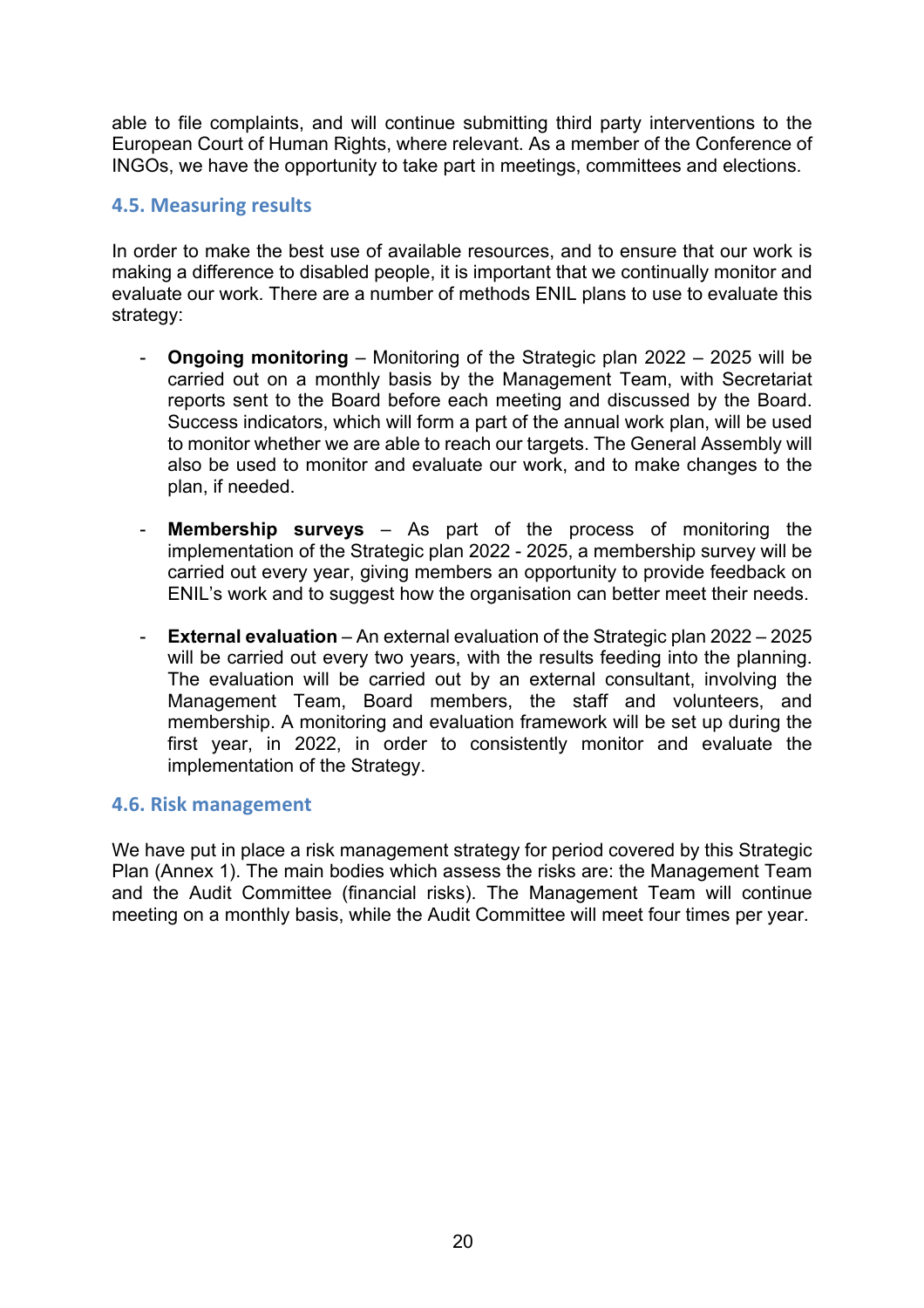# **Part 5: ENIL's Multi-Annual Action Plan 2022 - 2025**

**Goal 1:** Full implementation of the European Disability Strategy 2021 – 2030, the CRPD and other relevant laws and policies at the European level, ensuring enjoyment of all disabled people of the right to independent living and being included in the community, as set out in Article 19 of the CRPD and the General Comment 5.

| <b>Objective</b>                                                                                                                                                                       | <b>Activity</b>                                                                                                                                                                                      | <b>Description</b>                                                                                                                                                                                                                                                        | <b>Target group</b>                                                                                                              | <b>Milestones</b><br>&<br>deliverables                  | Methodology                                                           | Timeframe   |
|----------------------------------------------------------------------------------------------------------------------------------------------------------------------------------------|------------------------------------------------------------------------------------------------------------------------------------------------------------------------------------------------------|---------------------------------------------------------------------------------------------------------------------------------------------------------------------------------------------------------------------------------------------------------------------------|----------------------------------------------------------------------------------------------------------------------------------|---------------------------------------------------------|-----------------------------------------------------------------------|-------------|
| O1: To advocate for<br>full implementation<br>of Article 19 (the<br>right to live<br>independently and<br>being included in<br>the community) and<br>other CRPD articles<br>in Europe. | A1. Monitoring the<br>implementation of<br>relevant laws and<br>policies, which<br>promote independent<br>living, by the Member<br><b>States, and calling for</b><br>action to ensure<br>compliance. | Taking part in strategic<br>dialogues, meetings<br>(such as the new<br>Disability Platform) and<br>events organised by the<br>EU institutions and<br>Member States,<br>publishing statements,<br>briefings and press<br>releases - in<br>cooperation with our<br>members. | Governments,<br>EU institutions,<br>the media                                                                                    | <b>Statements</b><br><b>Briefings</b><br>Press releases | Advocacy;<br>Analytical activity;<br>Information and<br>dissemination | 2022 - 2025 |
|                                                                                                                                                                                        | A2. Providing input into<br>strategies and<br>guidelines on<br>deinstitutionalisation<br>and independent<br>living, at the European<br>and international level.                                      | Drafting submissions<br>and attending meetings<br>in relation to the EC<br>guidelines on<br>Independent Living<br>(EDS flagship initiative);<br>the CoE DI strategy; the<br>guidelines on DI by the<br><b>CRPD Committee; UN</b><br>OHCHR 10-year<br>strategy on DI.      | Governments,<br>local authorities,<br>EU institutions,<br>service<br>providers,<br>disabled people<br>and their<br>organisations | Written submissions                                     | Analytical activity;<br>Awareness<br>raising; Advocacy                | 2022 - 2023 |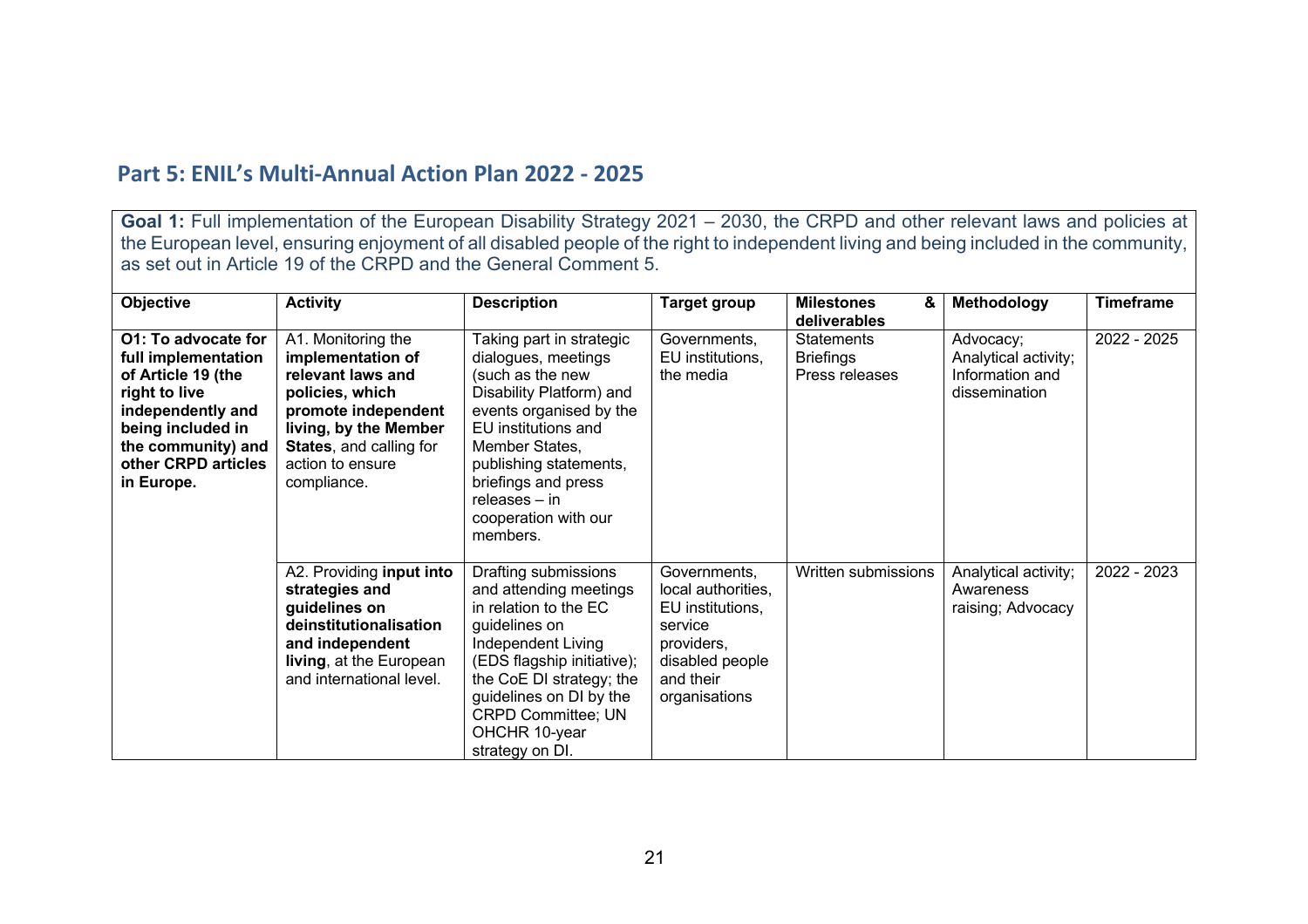| A3. Monitoring the<br>implementation of the<br>right to independent<br>living in Europe and<br>progress in<br>deinstitutionalisation,<br>including the impact of<br>COVID-19 on<br>independent living. | Carrying out a regular<br>Independent Living<br>Survey among ENIL<br>members, with sections<br>on deinstitutionalisation,<br>Personal Assistance,<br>access to mainstream<br>services etc. in order to<br>have up to date<br>information about<br>implementation of Article<br>19 CRPD and EDS, and<br>to understand what<br>progress has been<br>made.<br>Cooperating with other<br>EU-level organisations<br>on the survey.<br>Organising a hearing in<br>the EP to launch the<br>survey.<br>Using the results of the<br>survey to feed into the<br>European Semester<br>process. | Disabled people<br>and their<br>representative<br>organisations,<br>EU institutions,<br>Governments.<br>general public,<br>the media | IL Survey results -<br>country<br>sheets,<br>synthesis<br>report<br>Website map and<br>infographics<br>Hearing in the EP<br>European Semester<br>recommendations | Analytical activity;<br>Information and<br>dissemination;<br>Advocacy | 2022 & 2024 |
|--------------------------------------------------------------------------------------------------------------------------------------------------------------------------------------------------------|-------------------------------------------------------------------------------------------------------------------------------------------------------------------------------------------------------------------------------------------------------------------------------------------------------------------------------------------------------------------------------------------------------------------------------------------------------------------------------------------------------------------------------------------------------------------------------------|--------------------------------------------------------------------------------------------------------------------------------------|------------------------------------------------------------------------------------------------------------------------------------------------------------------|-----------------------------------------------------------------------|-------------|
| A4. Capacity building                                                                                                                                                                                  | Developing an online                                                                                                                                                                                                                                                                                                                                                                                                                                                                                                                                                                | Governments,                                                                                                                         | Online training tool                                                                                                                                             | Analytical activity;                                                  | 2023 - 2024 |
| of those responsible<br>for implementing<br>deinstitutionalisation                                                                                                                                     | accessible training tool<br>on deinstitutionalisation,<br>consisting of modules                                                                                                                                                                                                                                                                                                                                                                                                                                                                                                     | EU institutions,<br>service<br>providers,                                                                                            | on DI<br>Events to promote<br>the training tool                                                                                                                  | Training and<br>capacity building;<br>Awareness                       |             |
| reforms, to ensure<br>adequate understanding                                                                                                                                                           | covering different parts<br>of the process (in line                                                                                                                                                                                                                                                                                                                                                                                                                                                                                                                                 | funders,<br>organisations                                                                                                            |                                                                                                                                                                  | raising;                                                              |             |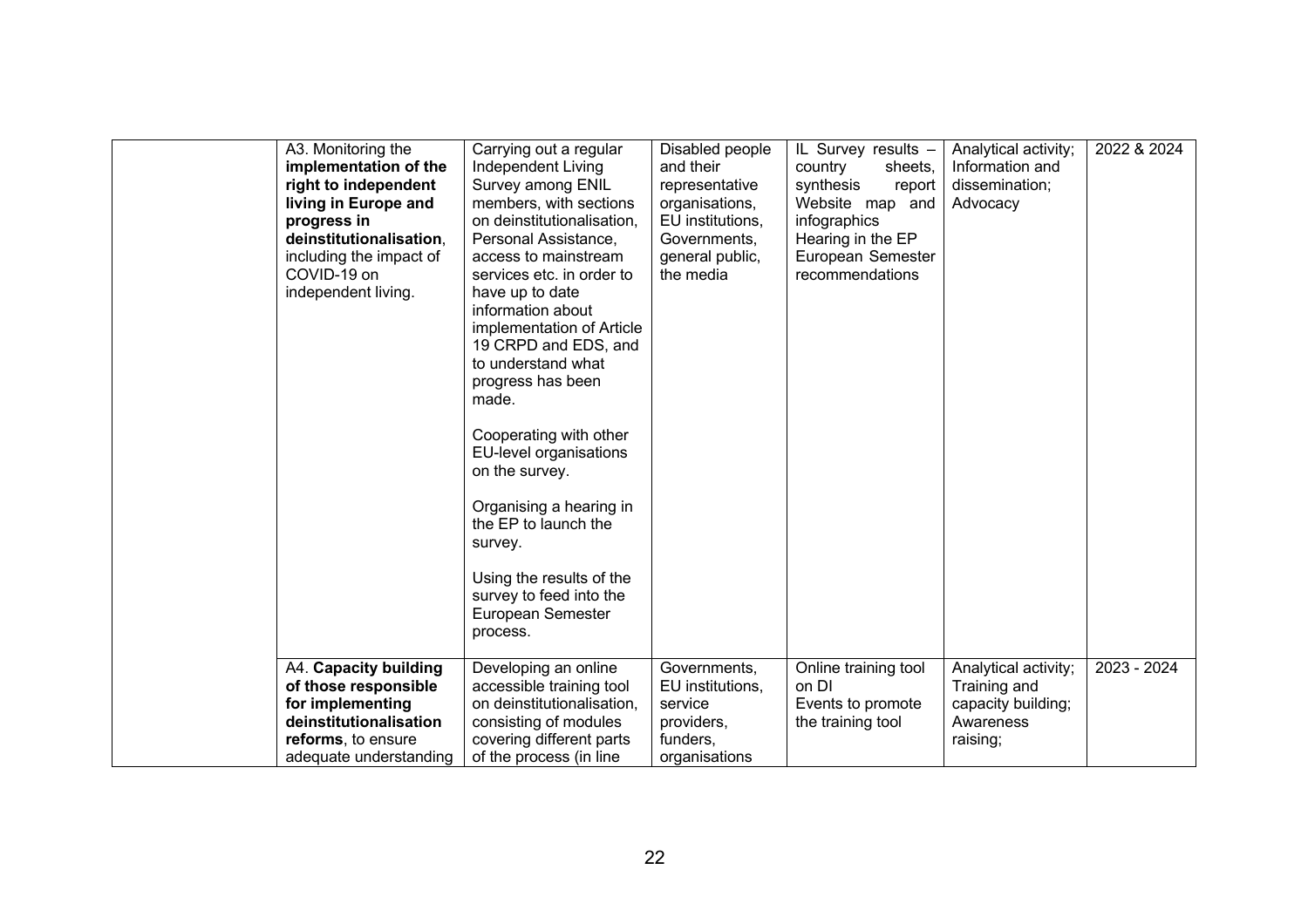|                                                                                                          | of the right to<br>Independent Living and<br>deinstitutionalisation.                                                                                                                                                    | with Article 19 and GC<br>5). Promoting the tool<br>among different<br>audiences, through<br>events.                                                                                                                                                                                                             | involved in<br>development<br>cooperation.                                                                                                   |                                                                                                                        | Information and<br>dissemination                                                                |             |
|----------------------------------------------------------------------------------------------------------|-------------------------------------------------------------------------------------------------------------------------------------------------------------------------------------------------------------------------|------------------------------------------------------------------------------------------------------------------------------------------------------------------------------------------------------------------------------------------------------------------------------------------------------------------|----------------------------------------------------------------------------------------------------------------------------------------------|------------------------------------------------------------------------------------------------------------------------|-------------------------------------------------------------------------------------------------|-------------|
|                                                                                                          | A5. Promoting<br>inclusion in the open<br>labour market of<br>disabled people,<br>including through self-<br>employment, and<br>challenging the use of<br>sheltered workshops,<br>through examples of<br>good practice. | Developing a library of<br>good practice,<br>resources, with<br>examples of strategies,<br>reports and other useful<br>documents that can be<br>used by those<br>advocating at the<br>national and local level,<br>and authorities.                                                                              | Disabled people<br>and their<br>representative<br>organisations,<br>Governments,<br>EU institutions,<br>service providers                    | Online library of<br>good practices                                                                                    | Mutual learning<br>and exchange of<br>good practice;<br>Information and<br>dissemination        | 2024 - 2025 |
| O2: To promote<br>access to Personal<br><b>Assistance for all</b><br>disabled people<br>that require it. | A6. Raising awareness<br>about the importance<br>of Personal<br>Assistance, as defined<br>by ENIL and the<br>General Comment 5.                                                                                         | Organising webinars<br>and developing<br>materials on PA in<br>various formats.<br>Providing input into the<br>framework for Social<br>Services of Excellence<br>for persons with<br>disabilities (flagship<br>initiative EDS), and<br>disseminating<br>information about the<br>framework among our<br>members. | Disabled people<br>and their<br>representative<br>organisations,<br>family members,<br>governments,<br>EU institutions,<br>service providers | Webinars<br>Information<br>materials (fact<br>sheets,<br>infographics,<br>podcasts, videos)<br>Submissions<br>Meetings | Training and<br>capacity building;<br>Awareness<br>raising;<br>Information and<br>dissemination | 2022 - 2025 |
|                                                                                                          | A7. Monitoring the<br>quality of Personal<br>Assistance schemes in                                                                                                                                                      | Carrying out the<br>Independent Living<br>Survey among ENIL                                                                                                                                                                                                                                                      | Disabled people<br>(PA users) and<br>their                                                                                                   | IL Survey results -<br>country sheets,<br>synthesis report,                                                            | Analytical activity;<br>Awareness<br>raising; Advocacy                                          | 2022 & 2024 |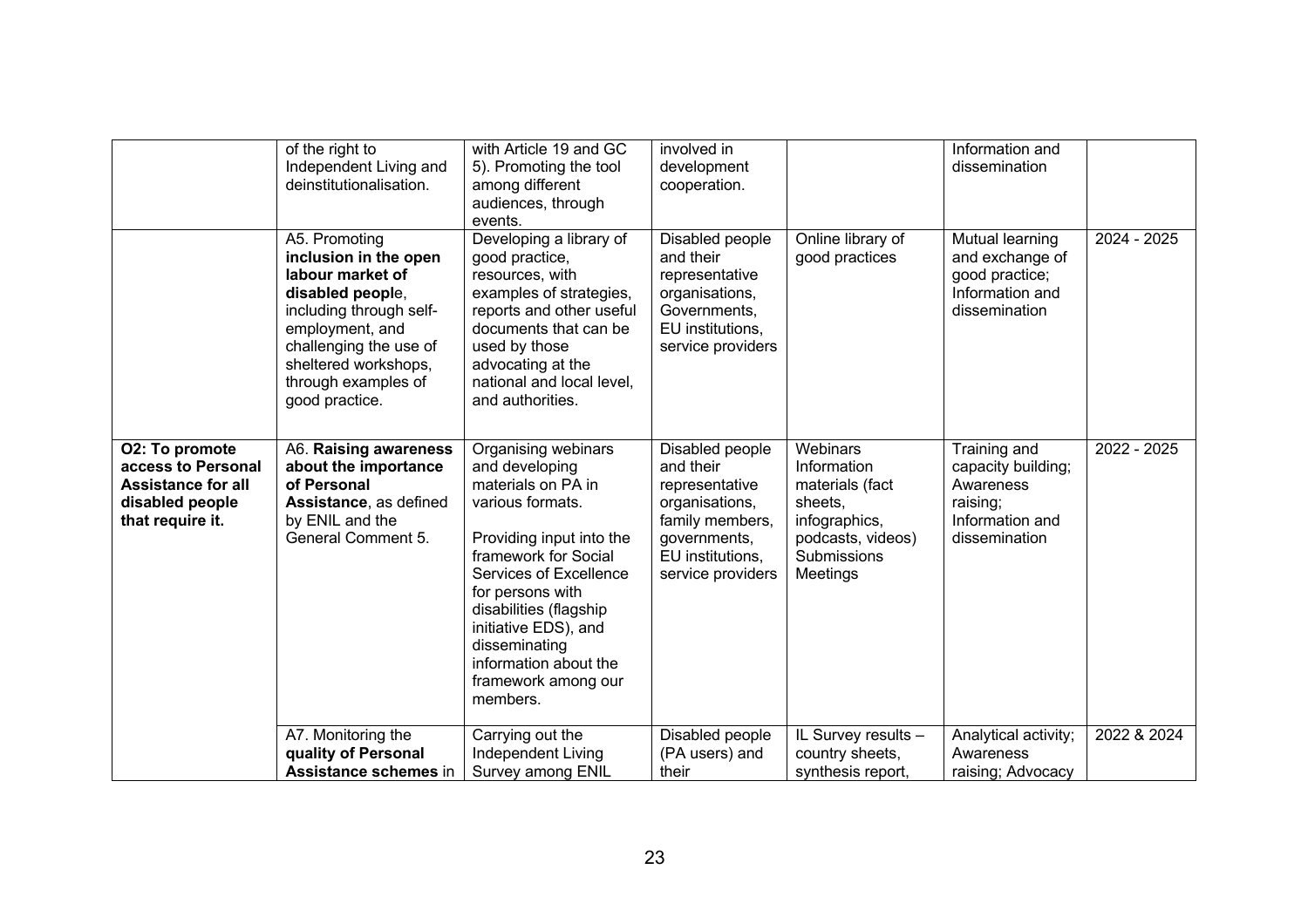| Europe, using the PA<br>Checklist.                                                                                                                                                    | members, with sections<br>on deinstitutionalisation<br>and Personal<br>Assistance, in order to<br>have up to date<br>information about<br>implementation of Article<br>19 CRPD and EDS, and<br>to understand what<br>progress has been<br>made. | representative<br>organisations                                                                                              | website map and<br>infographics                             |                                                                                               |             |
|---------------------------------------------------------------------------------------------------------------------------------------------------------------------------------------|-------------------------------------------------------------------------------------------------------------------------------------------------------------------------------------------------------------------------------------------------|------------------------------------------------------------------------------------------------------------------------------|-------------------------------------------------------------|-----------------------------------------------------------------------------------------------|-------------|
| A8. Monitoring and<br>evaluation of Personal<br><b>Assistance schemes</b><br>funded by the EU.                                                                                        | Developing case<br>studies, based on<br>information provided<br>through the IL Survey,<br>interviews with those<br>involved in<br>implementation and end<br>users. Discussing<br>results with the MA and<br>the EC.                             | Governments<br>(Managing<br>Authorities) and<br>the European<br>Commission                                                   | Case studies, with<br>recommendations                       | Analytical activity;<br>Information and<br>dissemination;<br>Advocacy                         | 2022 & 2024 |
| A9. Promoting the role<br>of assistive (incl.<br>digital) technology in<br>Independent Living, in<br>combination with<br><b>Personal Assistance</b><br>and other support<br>services. | Organising an event on<br>the topic during the<br>Freedom Drive.                                                                                                                                                                                | Disabled people<br>and their<br>representative<br>organisations,<br>governments,<br>service<br>providers, EU<br>institutions | International<br>conference (during<br>the FD 2024)         | Awareness<br>raising;<br>Information and<br>dissemination;<br>Capacity building<br>of members | 2024        |
| A10. Promoting funding<br>mechanisms, such as<br>personal budgets and                                                                                                                 | Including a section in<br>the Independent Living<br>survey, on personal                                                                                                                                                                         | Disabled people<br>and their<br>representative                                                                               | IL Survey results -<br>country sheets,<br>synthesis report, | Analytical activity;<br>Capacity building<br>of members;                                      | 2022        |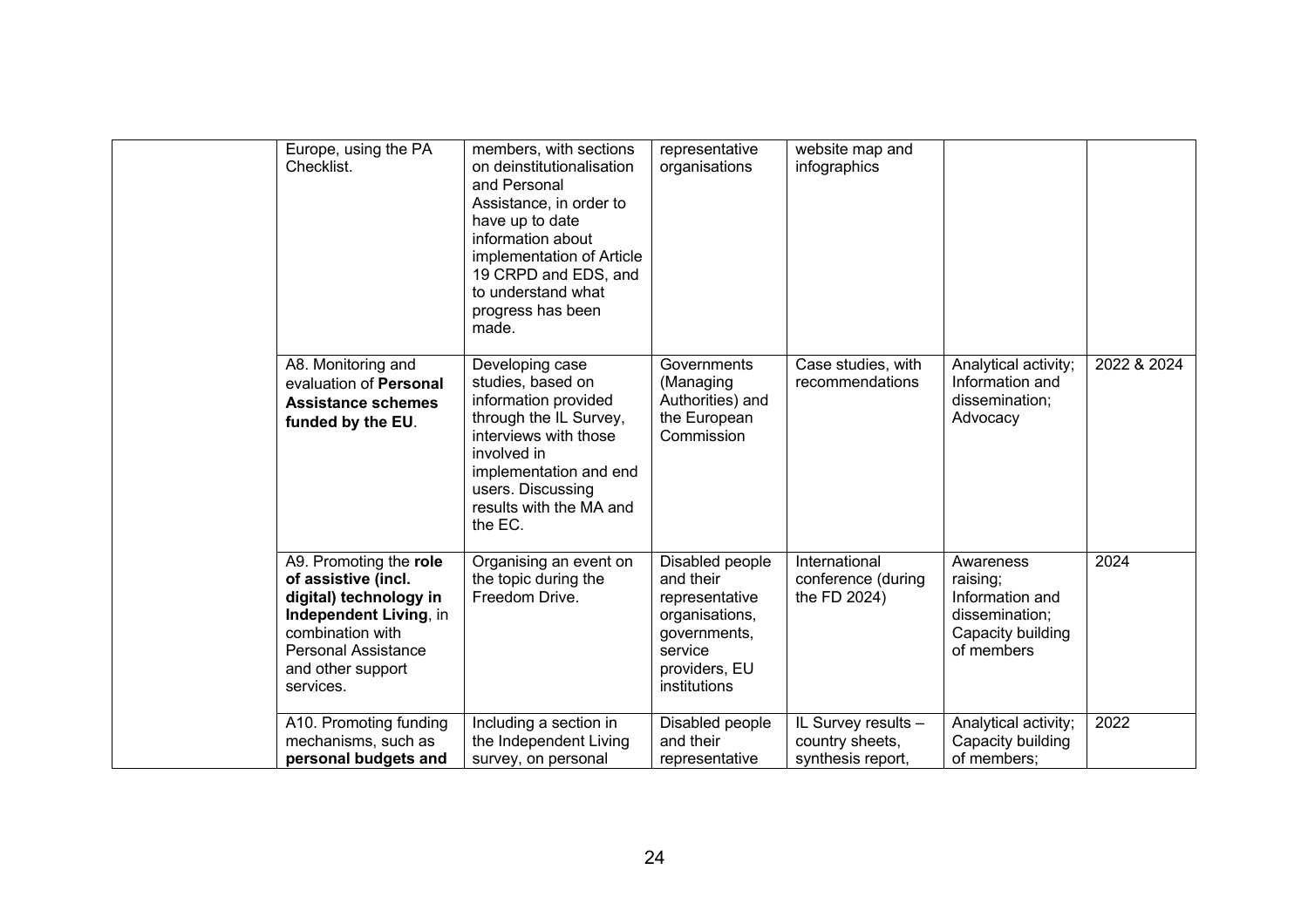|                                                                                                                                                                                              | direct payments, that<br>give disabled people<br>control over their<br>support.                                                                                                                                                                                | budgets and direct<br>payments, to<br>understand to what<br>extent they are user-led<br>and facilitate IL. Based<br>on the results,<br>developing<br>recommendations.<br>Organising an event on<br>user-led funding during<br>the Freedom Drive. | organisations,<br>governments,<br>service<br>providers, EC.                                                    | website map and<br>infographics<br>International<br>conference (during<br>the FD 2022)                                   | Awareness<br>raising                                                                           |             |
|----------------------------------------------------------------------------------------------------------------------------------------------------------------------------------------------|----------------------------------------------------------------------------------------------------------------------------------------------------------------------------------------------------------------------------------------------------------------|--------------------------------------------------------------------------------------------------------------------------------------------------------------------------------------------------------------------------------------------------|----------------------------------------------------------------------------------------------------------------|--------------------------------------------------------------------------------------------------------------------------|------------------------------------------------------------------------------------------------|-------------|
| Objective 3. To<br>promote the use of<br><b>European Union</b><br>and other funding<br>for projects that<br>support the right to<br><b>Independent Living,</b><br>in Europe and<br>globally. | A11. Monitoring how<br>the EU Funds.<br>including the<br><b>Recovery and</b><br><b>Resilience Facility, are</b><br>being used and taking<br>action when this<br>implementation is in<br>conflict with the CRPD<br>and the EU Charter of<br>Fundamental Rights. | Relaunching the EU<br>Funds for Our Rights<br>Campaign, with changes<br>made to reflect the new<br>Regulation for the 2021<br>$-2027$ programming<br>period and COVID-19<br>recovery, and new<br>advocacy targets.                               | Governments<br>(Managing<br>authorities), EU<br>institutions,<br>disabled people<br>and their<br>organisations | EU Funds for Our<br><b>Rights Campaign</b><br>Annual (online)<br>meeting of<br>members taking<br>part in the<br>campaign | Advocacy;<br>Analytical activity;<br>Awareness<br>raising;<br>Information and<br>dissemination | 2022 - 2025 |
|                                                                                                                                                                                              | A12. Monitoring the<br>implementation of<br>enabling conditions,<br>set out in European<br>Structural and<br><b>Investment Funds</b><br>Regulations, by the<br>Member States.                                                                                  | Carrying out an annual<br>survey among member<br>organisations taking part<br>in the Campaign, and<br>analysing the results in<br>an annual briefing.                                                                                            | Governments<br>(Managing<br>authorities), EU<br>institutions,<br>disabled people<br>and their<br>organisations | Briefing (annual)                                                                                                        | Analytical activity;<br>Advocacy;<br>Information and<br>dissemination                          | 2022 - 2025 |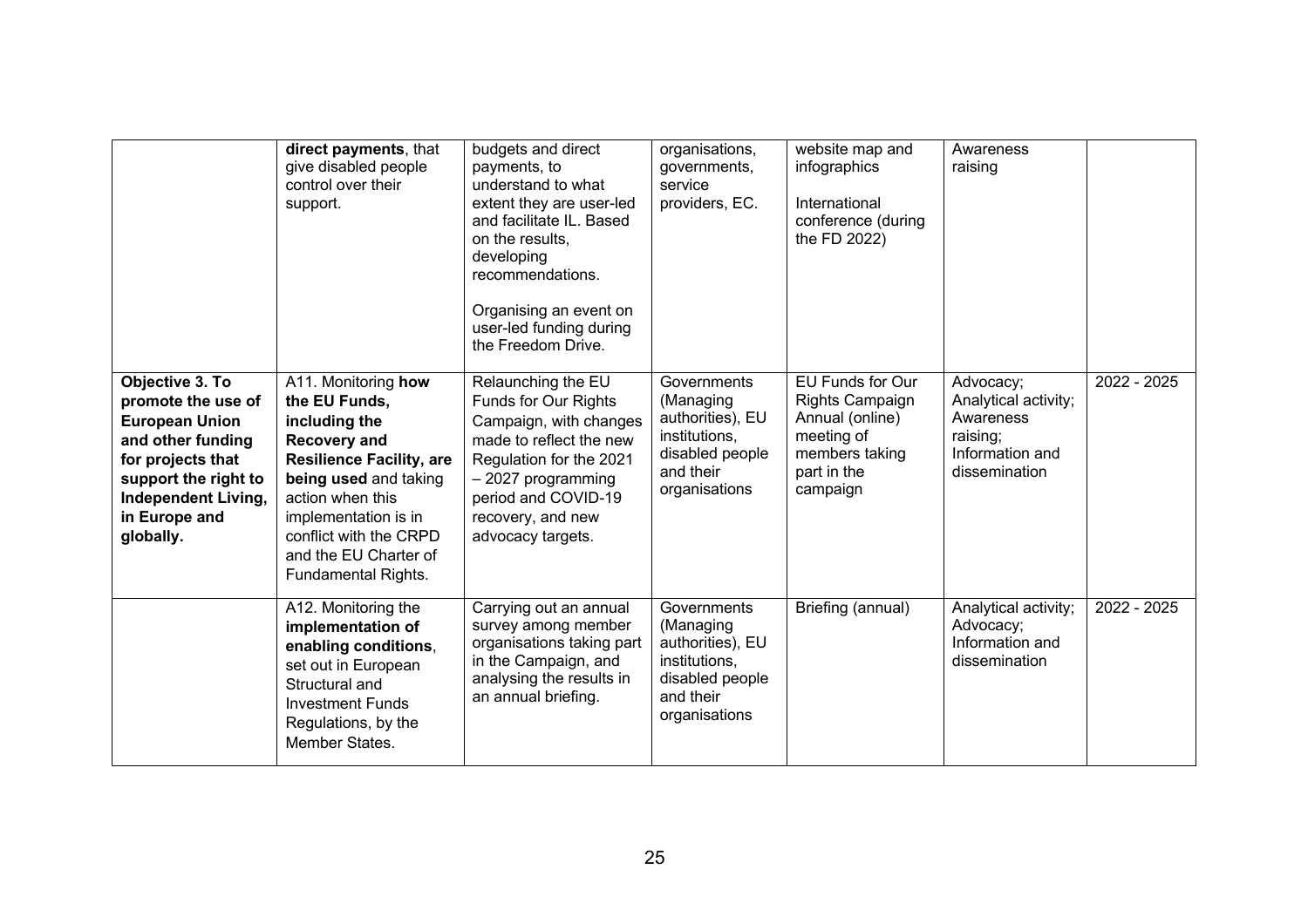|                                                                                                                                       | A13. Sharing good<br>practice in the use of<br><b>EU Funds when it</b><br>comes to supporting<br>independent living;                                                                       | As part of the annual<br>survey, identifying good<br>practice in the use of EU<br>Funds.                                                                                                   | Governments<br>(Managing<br>authorities), EU<br>institutions,<br>service<br>providers,<br>disabled people<br>and their<br>organisations. | Briefing (annual)                              | Analytical activity;<br>Mutual learning<br>and exchange of<br>good practice;<br>Information and<br>dissemination   | 2022 - 2025 |
|---------------------------------------------------------------------------------------------------------------------------------------|--------------------------------------------------------------------------------------------------------------------------------------------------------------------------------------------|--------------------------------------------------------------------------------------------------------------------------------------------------------------------------------------------|------------------------------------------------------------------------------------------------------------------------------------------|------------------------------------------------|--------------------------------------------------------------------------------------------------------------------|-------------|
|                                                                                                                                       | A14. Capacity building<br>on Independent Living,<br>aimed at those involved<br>in the implementation,<br>monitoring<br>and<br>evaluation of EU Funds<br>at the local or national<br>level. | As part of the online<br>training tool on<br>deinstitutionalisation,<br>developing a modules<br>aimed at funders.                                                                          | Governments,<br>EU institutions.<br>service<br>providers,<br>funders,<br>organisations<br>involved in<br>development<br>cooperation      | Online training tool<br>on DI                  | Training and<br>capacity building;<br>Mutual learning<br>and exchange of<br>good practice;<br>Awareness<br>raising | 2023 - 2024 |
|                                                                                                                                       | A15. Promoting the<br>participation of<br>disabled people in all<br>phases of EU Funds<br>use.                                                                                             | Providing input into<br>consultations related to<br>the use of EU Funds,<br>launched by the EC, and<br>taking part in expert<br>group on EU Funds,<br>established by the EC.               | European<br>Commission,<br>other EU<br>institutions,<br>disabled people<br>and their<br>organisations                                    | Written input and<br>attendance of<br>meetings | Advocacy;<br>Awareness<br>raising                                                                                  | 2022 - 2025 |
| Objective 4. To<br>advocate for<br>access of disabled<br>people to<br>accessible<br>mainstream<br>services and<br>facilities, in line | A16. Promoting good<br>practice in providing<br>inclusive, accessible<br>and affordable<br>housing, through<br>examples of good<br>practice.                                               | Developing an online<br>library of good practice,<br>resources, with<br>examples of strategies,<br>reports and other useful<br>documents that can be<br>used by those<br>advocating at the | Disabled people<br>and their<br>organisations,<br>Governments,<br>EU institutions,<br>service providers                                  | Online library of<br>good practices            | Mutual learning<br>and exchange of<br>good practice;<br>Information and<br>dissemination                           | 2024 - 2025 |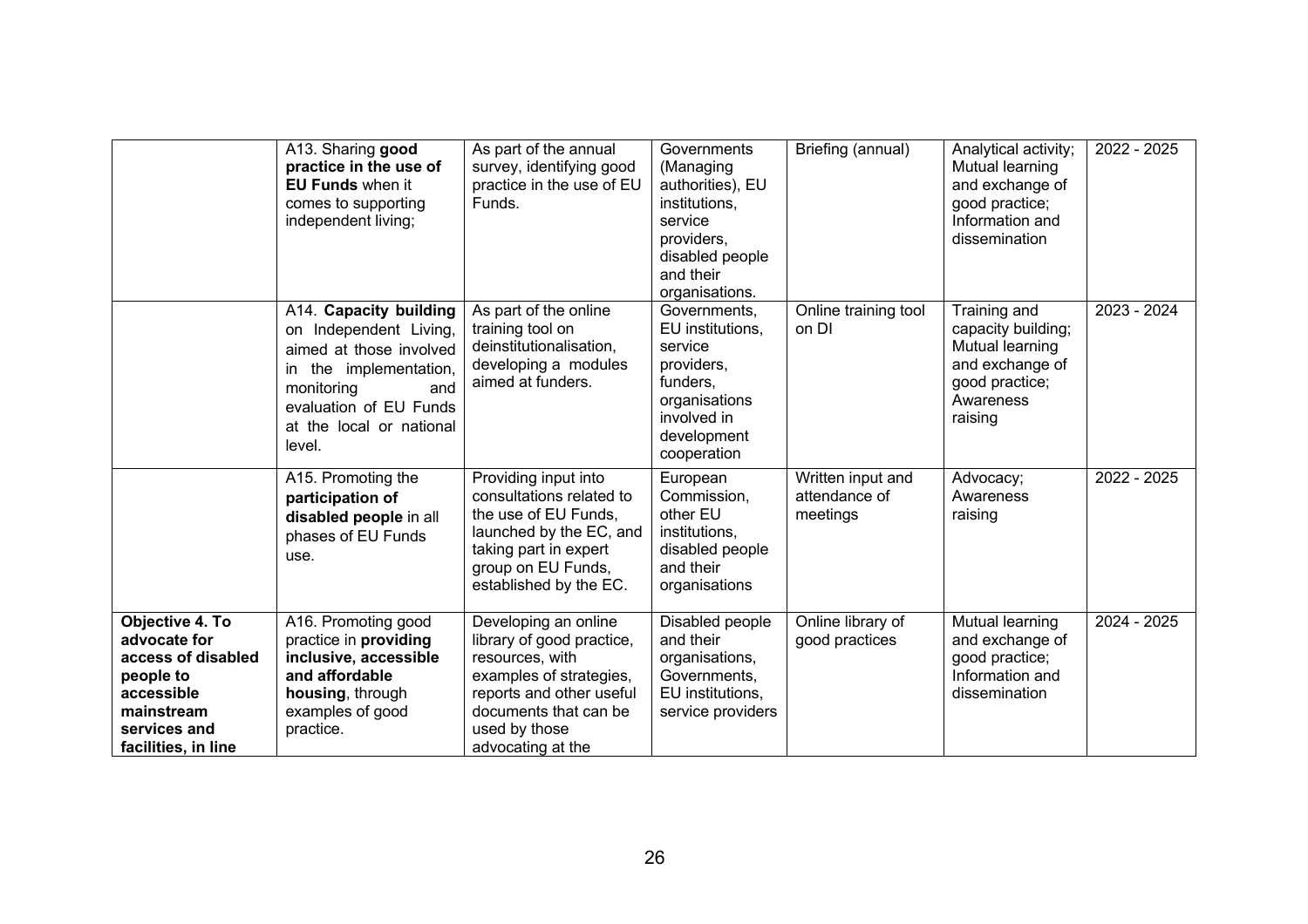| with Article 19<br>CRPD. |                                                                                                                                                                                                        | national and local level,<br>and authorities.                                                                                                                                                                                                       |                                                                                                                                                                         |                                                                                    |                                                                                                                  |             |
|--------------------------|--------------------------------------------------------------------------------------------------------------------------------------------------------------------------------------------------------|-----------------------------------------------------------------------------------------------------------------------------------------------------------------------------------------------------------------------------------------------------|-------------------------------------------------------------------------------------------------------------------------------------------------------------------------|------------------------------------------------------------------------------------|------------------------------------------------------------------------------------------------------------------|-------------|
|                          | A17. Promoting<br>adequate social<br>protection<br>programmes for<br>disabled people and<br>human rights based<br>disability<br>assessments, to<br>address poverty and to<br>prevent social exclusion. | Developing an online<br>library of good practice,<br>resources, with<br>examples of strategies,<br>reports and other useful<br>documents that can be<br>used by those<br>advocating at the<br>national and local level,<br>and authorities.         | Disabled people<br>and their<br>organisations,<br>Governments,<br>EU institutions,<br>service providers                                                                 | Online library of<br>good practices                                                | Mutual learning<br>and exchange of<br>good practice;<br>Information and<br>dissemination                         | 2022 - 2023 |
|                          | A18. Promoting<br>accessible transport at<br>national levels, through<br>lobbying activities, data<br>collection and<br>awareness raising;                                                             | Through TRIPS project<br>(Horizon 2020),<br>researching and<br>promoting accessible<br>transport solutions, and<br>disseminating them<br>among various<br>stakeholders. Exploring<br>new funding<br>opportunities to continue<br>the work of TRIPS. | Transport<br>providers, local<br>and national<br>authorities, EU<br>institutions,<br>disabled people<br>and their<br>representative<br>organisations,<br>family members | <b>TRIPS Project</b><br>deliverables (funded<br>through Horizon<br>2020)           | Analytical activity;<br>Mutual learning<br>and exchange of<br>good practice;<br>Information and<br>dissemination | 2022 - 2023 |
|                          | A19. Promoting the<br>implementation of the<br>European<br><b>Accessibility Act.</b>                                                                                                                   | Taking part in the<br>working<br>groups/platforms related<br>to EAA, and<br>disseminating<br>information to ENIL<br>members.                                                                                                                        | Disabled people<br>and their<br>representative<br>organisations;<br>local authorities                                                                                   | Updates in the<br>Members' mailing &<br>Newsletter articles:<br>social media posts | Information and<br>dissemination;<br>Awareness<br>raising                                                        | 2022 - 2025 |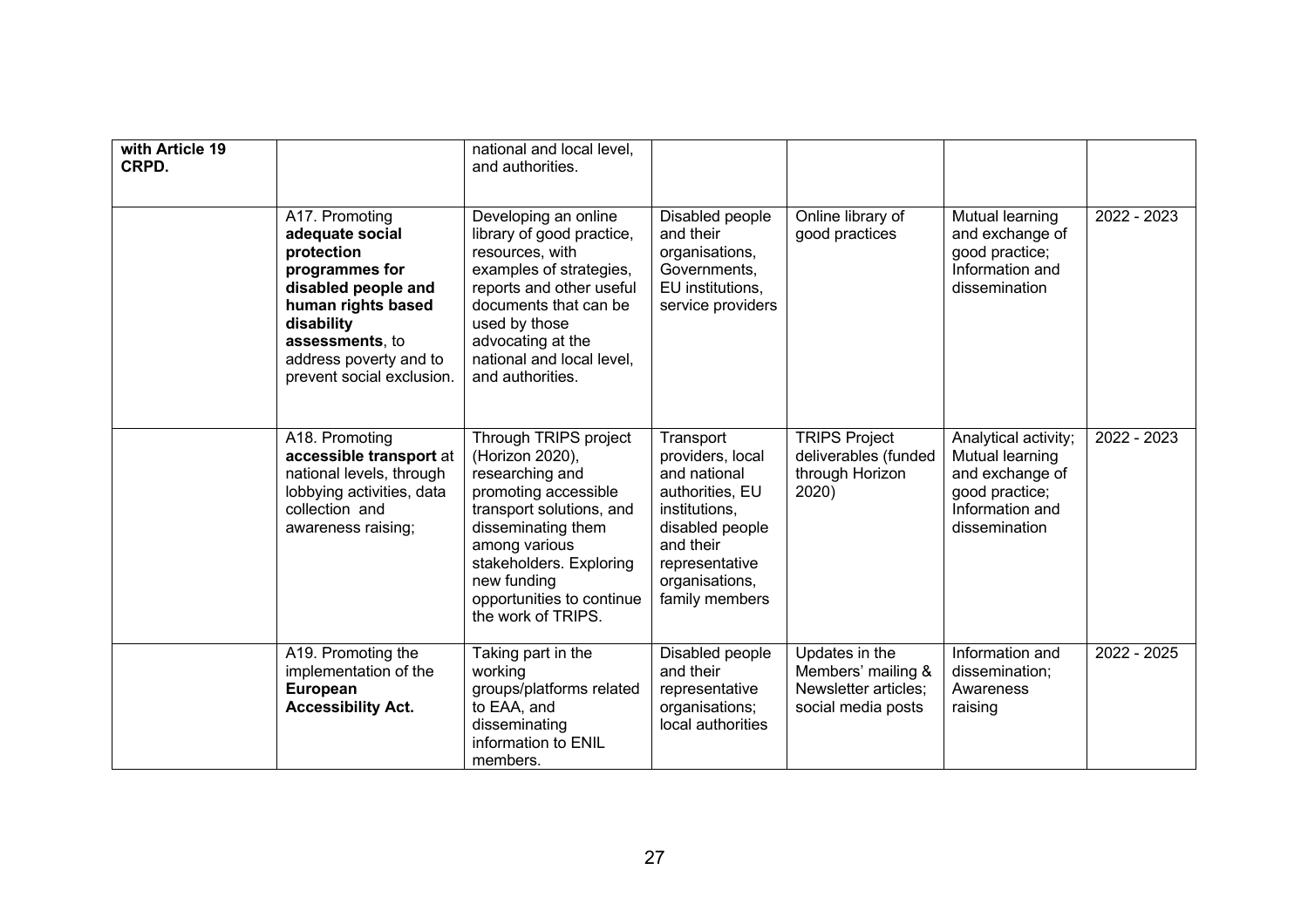|                                                                                                                                                                             |                                                                                                                                                                                                       | Disseminating<br>information about the<br>Access City Award.                                                                                                                                                                        |                                                                                                                               |                                       |                                                                                          |             |
|-----------------------------------------------------------------------------------------------------------------------------------------------------------------------------|-------------------------------------------------------------------------------------------------------------------------------------------------------------------------------------------------------|-------------------------------------------------------------------------------------------------------------------------------------------------------------------------------------------------------------------------------------|-------------------------------------------------------------------------------------------------------------------------------|---------------------------------------|------------------------------------------------------------------------------------------|-------------|
| Objective 5. To<br>advocate for the<br>right to inclusive<br>education for all<br>disabled children<br>and young people,<br>as a precondition<br>for Independent<br>Living. | A20. Promoting good<br>practice on inclusive<br>education and raising<br>awareness about its<br>importance for<br>independent living and<br>prevention of<br>institutionalisation at the<br>EU level. | Developing a library of<br>good practice,<br>resources, with<br>examples of strategies,<br>reports and other useful<br>documents that can be<br>used by those<br>advocating at the<br>national and local level,<br>and authorities. | Disabled people<br>and their<br>representative<br>organisations,<br>Governments,<br>EU institutions,<br>service<br>providers. | Online library of<br>good practices   | Mutual learning<br>and exchange of<br>good practice;<br>Information and<br>dissemination | 2024 - 2025 |
|                                                                                                                                                                             | A21. Monitoring<br>exclusion of disabled<br>children and young<br>people from mainstream<br>education.                                                                                                | Advocating for inclusion<br>of disabled students in<br>PSA tests by OECD, by<br>drafting a petition to the<br>Petitions Committee at<br>the EP and follow up,<br>and organising<br>meetings/providing input<br>to the OECD.         | OECD,<br>Governments,<br>EU institutions                                                                                      | Petition<br>Written input<br>Meetings | Advocacy;<br>Analytical activity;<br>Awareness<br>raising                                | 2022        |

| Goal 2: Increased awareness of the right to independent living among disabled people, their families, policy and decision makers<br>and other stakeholders. |                  |                         |                     |                                         |             |             |
|-------------------------------------------------------------------------------------------------------------------------------------------------------------|------------------|-------------------------|---------------------|-----------------------------------------|-------------|-------------|
| <b>Objective</b>                                                                                                                                            | <b>Activity</b>  | <b>Description</b>      | <b>Target group</b> | <b>Milestones &amp;</b><br>deliverables | Methodology | Timeframe   |
| Objective 1. To                                                                                                                                             | A1. Promoting a  | Organising the Freedom  | Disabled people     | Setting a date and                      | Capacity    | 2022 - 2025 |
| advance the cause of                                                                                                                                        | common           | Drive, a biannual 3-day | and their           | theme for the FD                        | building of |             |
| independent living at                                                                                                                                       | understanding of | event in Brussels - in  | organisations,      |                                         | members;    |             |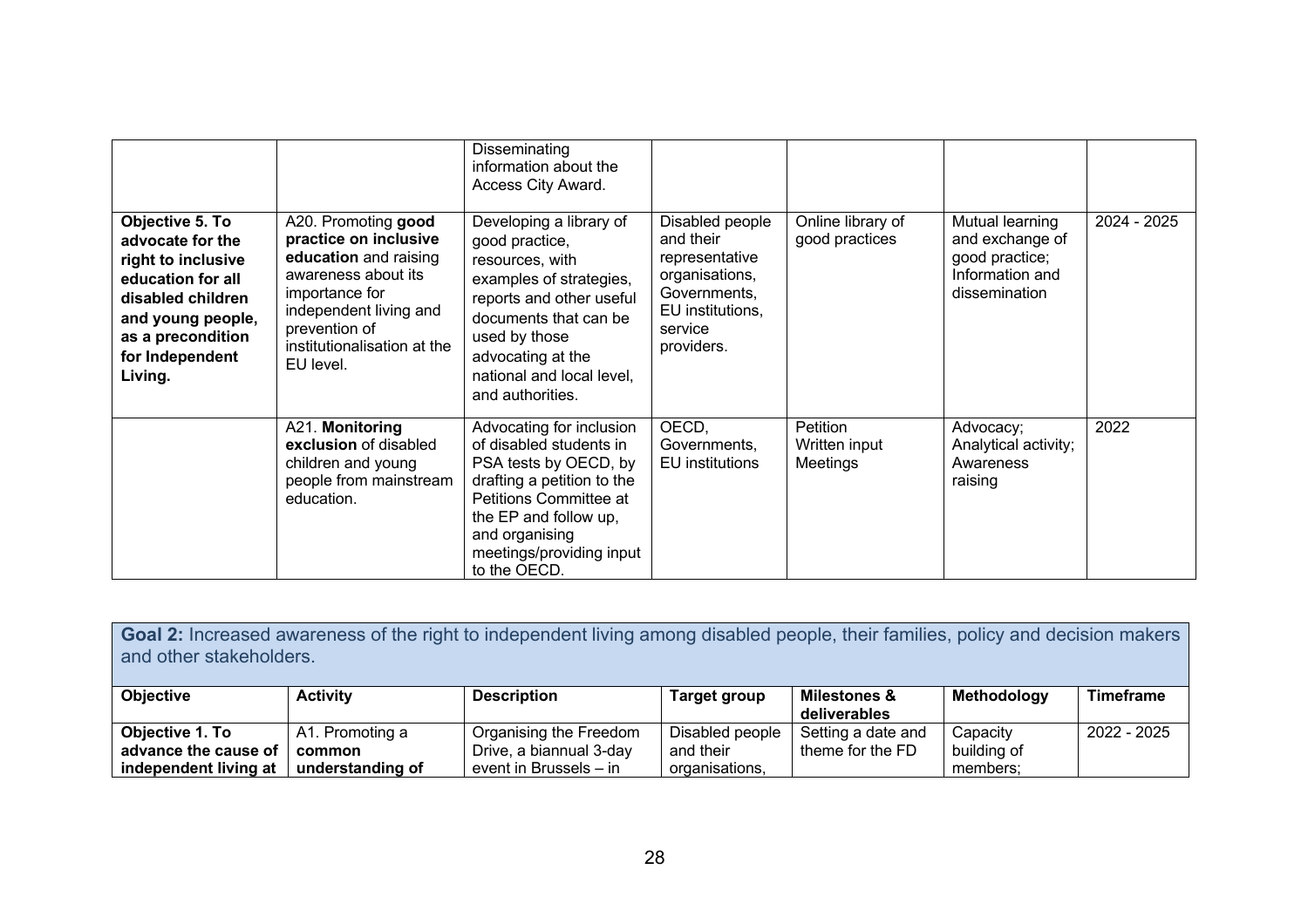| local, national,      | independent living at     | 2022 and 2024 -             | family members, | Booking of venues                 | Awareness       |             |
|-----------------------|---------------------------|-----------------------------|-----------------|-----------------------------------|-----------------|-------------|
| <b>European and</b>   | the European and          | consisting of an            | other NGOs, EU  |                                   | raising;        |             |
| international levels. | international level, by   | international conference,   | institutions,   | Mobilisation of                   | Information and |             |
|                       | organising a range of     | a hearing in the            | CoE, UN         | members (support                  | dissemination;  |             |
|                       | events during the ENIL    | Parliament, a protest, and  | agencies,       | with fundraising),                | Advocacy        |             |
|                       | <b>Freedom Drive and</b>  | social events.              | general public  | incl. through                     |                 |             |
|                       | by acting as the          |                             |                 | regular updates,                  |                 |             |
|                       | regional representative   | Taking part in WIN          |                 | using different                   |                 |             |
|                       | for Europe in the         | meetings, organising side   |                 | communication                     |                 |             |
|                       | <b>World Independent</b>  | events and taking part in   |                 | tools                             |                 |             |
|                       | <b>Living Network</b>     | COSP and other events       |                 |                                   |                 |             |
|                       | (WIN).                    | at the international level. |                 | Organisation of the               |                 |             |
|                       |                           |                             |                 | various events                    |                 |             |
|                       |                           |                             |                 | during the 3-days                 |                 |             |
|                       |                           |                             |                 |                                   |                 |             |
|                       |                           |                             |                 | Preparing of                      |                 |             |
|                       |                           |                             |                 | materials & media                 |                 |             |
|                       |                           |                             |                 | work                              |                 |             |
|                       |                           |                             |                 |                                   |                 |             |
|                       |                           |                             |                 | WIN meetings                      |                 |             |
|                       |                           |                             |                 | COSP side events                  |                 |             |
|                       |                           |                             |                 |                                   |                 |             |
|                       | A2. Using the             | Organising an event in      | Disabled people | Setting the theme                 | Awareness       | 2022 - 2025 |
|                       | European                  | Brussels and coordinating   | and their       | for the IL Day                    | raising;        |             |
|                       | <b>Independent Living</b> | events across Europe for    | organisations,  |                                   | Information and |             |
|                       | $Day - 5th$ May to        | the IL Day on the 5th       | family members, | Organising event in               | dissemination   |             |
|                       | bring our demands         | May.                        | other NGOs,     | Brussels and an                   |                 |             |
|                       | and messages closer       |                             | governments at  | online event                      |                 |             |
|                       | to broader audience.      |                             | the local and   |                                   |                 |             |
|                       |                           |                             | national level, | Mobilisation of                   |                 |             |
|                       |                           |                             | general public  | members and other<br>stakeholders |                 |             |
|                       |                           |                             |                 |                                   |                 |             |
|                       |                           |                             |                 | Coordinating input                |                 |             |
|                       |                           |                             |                 | from across                       |                 |             |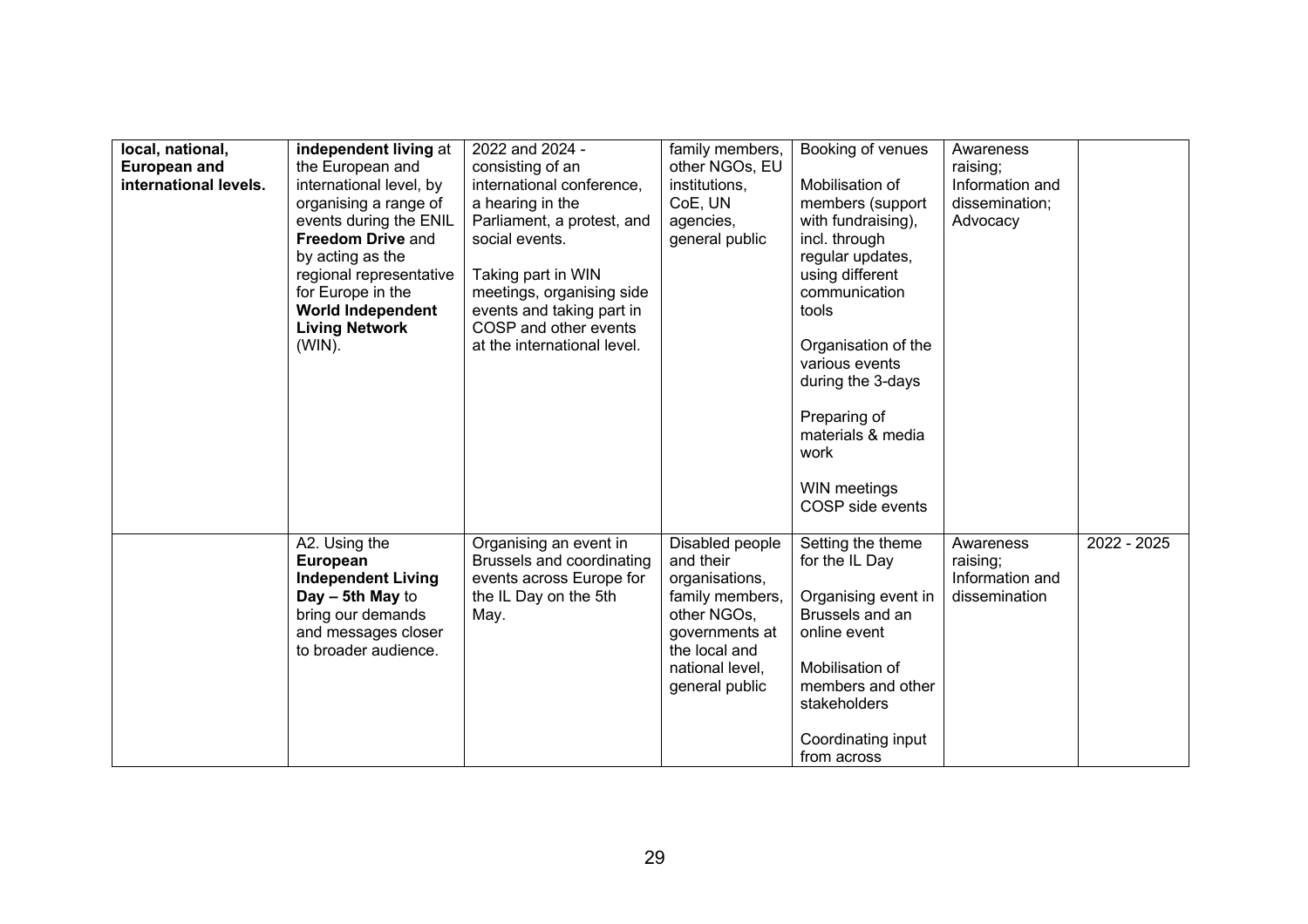|                                                                                                                                                                                                                                                  |                                                                                                                                                                                                                                                                                                                                          |                                                                                                                                                  | Europe on the day,<br>on social media<br>Preparing materials<br>& media work     |                                                                                                   |             |
|--------------------------------------------------------------------------------------------------------------------------------------------------------------------------------------------------------------------------------------------------|------------------------------------------------------------------------------------------------------------------------------------------------------------------------------------------------------------------------------------------------------------------------------------------------------------------------------------------|--------------------------------------------------------------------------------------------------------------------------------------------------|----------------------------------------------------------------------------------|---------------------------------------------------------------------------------------------------|-------------|
| A3. Promoting<br>definitions of<br>independent living<br>and highlighting the<br>impact of the misuse<br>of terminology on the<br>right to independent<br>living.                                                                                | Updating definitions on<br>the ENIL website;<br>including definitions<br>during all events, and in<br>all toolkits, publications<br>and submissions<br>produced by the<br>organisation; promoting<br>the two existing ENIL<br>Myth busters and<br>publishing a new Myth<br>buster on Personal<br>Assistance.                             | Governments,<br>EU institutions,<br>service<br>providers,<br>disabled people<br>and their<br>organisations,<br>family members,<br>general public | <b>Definitions</b>                                                               | Awareness<br>raising;<br>Information and<br>dissemination                                         | 2022 - 2025 |
| A4. Highlighting<br>barriers in the<br>freedom of<br>movement<br>experienced by<br>disabled people in the<br>EU and advocating for<br>the right to move<br>freely, using the<br><b>European Elections</b><br>in 2024 to highlight<br>this issue. | Raising awareness about<br>barriers to freedom of<br>movement, by making<br>this the focus of<br><b>European Elections;</b><br>interviewing EP<br>candidates on what they<br>plan to do to support FoM<br>and publishing interviews.<br>Through the IL survey,<br>collecting information<br>about obstacles faced by<br>disabled people. | Governments,<br>EU institutions,<br>disabled people<br>and their<br>organisations,<br>general public                                             | Interviews with EP<br>election candidates<br>IL Survey<br><b>FAQ</b><br>Meetings | Advocacy;<br>Analytical<br>activity;<br>Awareness<br>raising;<br>Information and<br>dissemination | 2022 - 2025 |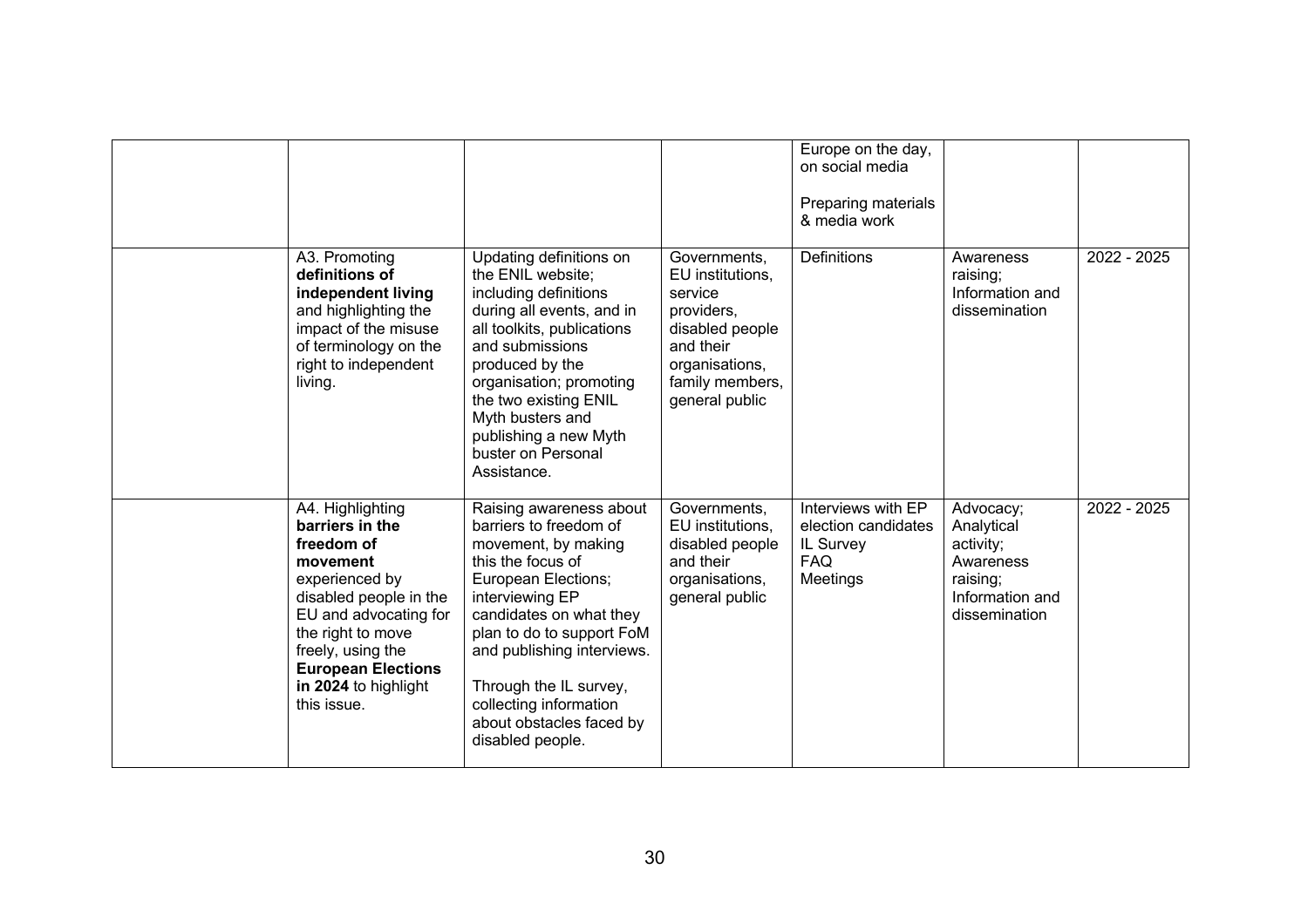|                                                                                                                                                   | Following up on the 2019<br>briefing, producing a FAQ<br>document aimed at<br>disabled people<br>considering to move to<br>another EU country for<br>work or for studying.<br>Attending meetings of the<br><b>Inclusive Mobility</b><br>Alliance. |                                                                                                  |                                                                                                |                                                             |             |
|---------------------------------------------------------------------------------------------------------------------------------------------------|---------------------------------------------------------------------------------------------------------------------------------------------------------------------------------------------------------------------------------------------------|--------------------------------------------------------------------------------------------------|------------------------------------------------------------------------------------------------|-------------------------------------------------------------|-------------|
| A5. Raising awareness<br>about the impact of<br>climate change on<br>Independent Living.                                                          | Organising a training for<br>ENIL members on links<br>between climate change<br>and IL, and preparing a<br>fact sheet/infographic.                                                                                                                | Disabled people<br>and their<br>organisations                                                    | Training session<br>with materials<br>Fact<br>sheet/infographic<br>on IL and climate<br>change | Capacity<br>building of<br>members;<br>Awareness<br>raising | 2023        |
| A6. Monitoring access<br>to Independent<br>Living by disabled<br>refugees, and building<br>the capacity of our<br>members in this area.           | Organising a training for<br><b>ENIL members the</b><br>barriers faced by disabled<br>refuges and how they can<br>be supported by CILs.<br>Preparing a fact sheet,<br>and exploring options for<br>joint projects with<br>members.                | Disabled people<br>and their<br>organisations                                                    | Training session<br>with materials<br>Fact sheet on<br>supporting disabled<br>refugees         | Capacity<br>building of<br>members;<br>Awareness<br>raising | 2022        |
| A7. Supporting and<br>disseminating<br>research on<br>Independent Living,<br>through the<br><b>Independent Living</b><br><b>Research Network.</b> | Coordinating the work of<br>the IL Research Network,<br>and organising online<br>events to disseminate<br>new research on IL living;<br>updating the resource<br>section on the ILRN                                                              | Academics,<br>disabled people<br>and their<br>organisations,<br>governments,<br>EU institutions, | ILRN database and<br>webpage<br>Webinars<br>Updated list of<br>publications                    | Awareness<br>raising;<br>Information and<br>dissemination   | 2022 - 2025 |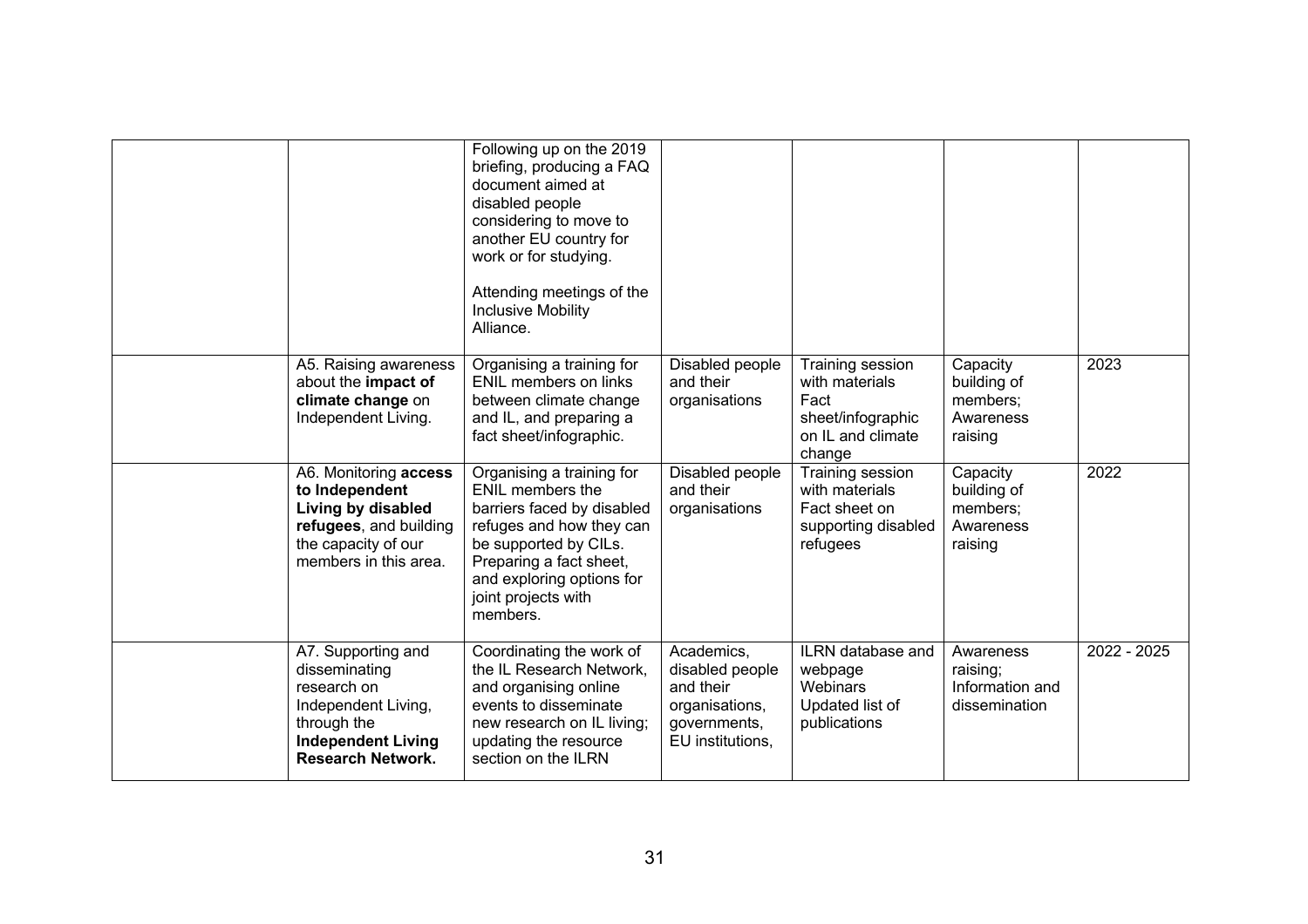|                                                                                                                             |                                                                                                                                              | webpage; promoting<br>ILRN among researchers.                                                                                                                                                                                    | service<br>providers                                                                                                         |                                     |                                                                                                                          |             |
|-----------------------------------------------------------------------------------------------------------------------------|----------------------------------------------------------------------------------------------------------------------------------------------|----------------------------------------------------------------------------------------------------------------------------------------------------------------------------------------------------------------------------------|------------------------------------------------------------------------------------------------------------------------------|-------------------------------------|--------------------------------------------------------------------------------------------------------------------------|-------------|
| Objective 2. To<br>promote better<br>recognition of<br>disability hate crime<br>and prevention of<br>disability hate crime. | A8. Raising awareness<br>of hate crimes<br>against disabled<br>people, including<br>disabled people from<br>an intersectional<br>background. | Promoting the Facing the<br>Facts online training<br>module on hate crime,<br>developed as part of a<br>project with CEJI.<br>Including questions in the<br>IL Survey on disability<br>hate crime.                               | Disabled people<br>and their<br>organisations,<br>family members                                                             | IL Survey                           | Analytical<br>activity; Capacity<br>building of<br>members;<br>Awareness<br>raising;<br>Information and<br>dissemination | 2022 - 2025 |
|                                                                                                                             | A10. Promoting good<br>practice in tackling<br>disability hate crime,<br>especially as<br>developed by our<br>members.                       | Developing a library of<br>good practice, resources,<br>with examples of<br>strategies, reports and<br>other useful documents<br>that can be used by those<br>advocating at the national<br>and local level, and<br>authorities. | Disabled people<br>and their<br>representative<br>organisations,<br>Governments,<br>EU institutions,<br>service<br>providers | Online library of<br>good practices | Mutual learning<br>and exchange of<br>good practice;<br>Information and<br>dissemination                                 | 2024 - 2025 |
| Objective 3. To<br>promote the right to<br>equal recognition<br>before the law<br>(Article 12 CRPD).                        | A11. Raising<br>awareness about the<br>links between Article<br>12 and Article 19<br>CRPD.                                                   | Organising training for our<br>members on Article 12<br>CRPD, as part of the<br>regional members<br>meetings.                                                                                                                    | Disabled people<br>and their<br>representative<br>organisations                                                              | Training                            | Training and<br>capacity<br>building;<br>Capacity<br>building of<br>members                                              | 2022 - 2025 |
|                                                                                                                             | A12. Promoting good<br>practice in supported<br>decision making,<br>through creating<br>opportunities for<br>exchange among our              | Developing a library of<br>good practice, resources,<br>with examples of<br>strategies, reports and<br>other useful documents<br>that can be used by those<br>advocating at the national                                         | Disabled people<br>and their<br>representative<br>organisations,<br>Governments,<br>EC, service<br>providers.                | Online library of<br>good practices | Mutual learning<br>and exchange of<br>good practice;<br>Information and<br>dissemination                                 | 2024 - 2025 |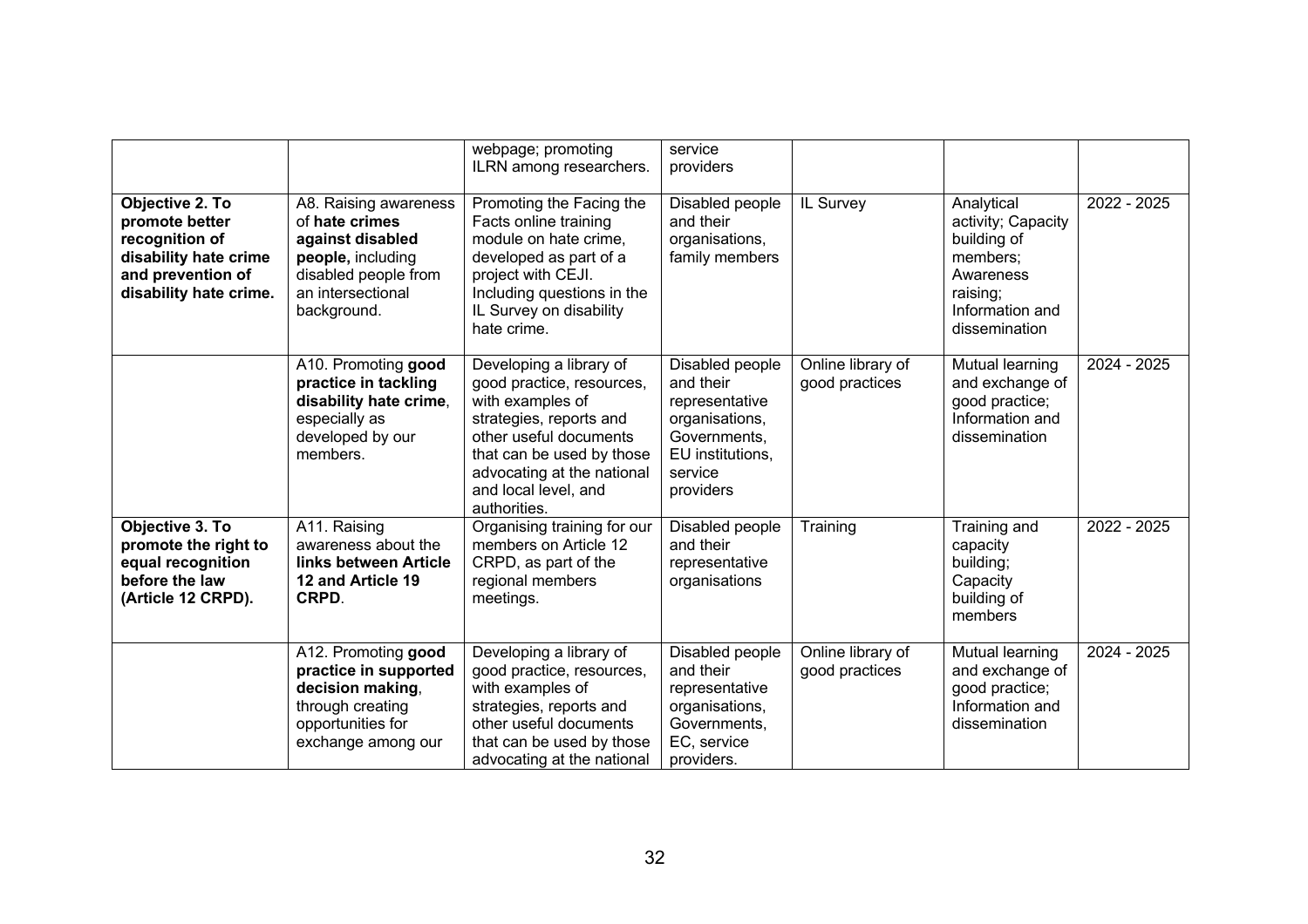| members and other<br>stakeholders.                                                                              | and local level, and<br>authorities.                                                                                                                                                                                                                                                                                                                            |                                                 |                                                  |                                                                                                 |             |
|-----------------------------------------------------------------------------------------------------------------|-----------------------------------------------------------------------------------------------------------------------------------------------------------------------------------------------------------------------------------------------------------------------------------------------------------------------------------------------------------------|-------------------------------------------------|--------------------------------------------------|-------------------------------------------------------------------------------------------------|-------------|
| A13. Challenging<br>legislation and policy<br>which is not compliant<br>with Article 12 and<br>Article 19 CRPD. | Organising and<br>supporting activities with<br>other DPOs in relation to<br>the Oviedo Additional<br>Protocol and the Hague<br>Convention on the<br><b>Protection of Vulnerable</b><br>Adults. Organising<br>training for the EU<br>organisation of public<br>notaries. Supporting<br>members in drafting<br>complaints in relation to<br>the use of EU Funds. | CoE, legal<br>professionals,<br>EU institutions | Written<br>submissions<br>Training<br>Complaints | Communication<br>& engagement<br>activities;<br>Training &<br>capacity<br>building;<br>Advocacy | 2022 - 2025 |

**Goal 3:** Improved capacity of ENIL members to contribute to the implementation of the European Disability Strategy 2021 – 2030, the CRPD and other relevant laws and policies at the local and national level

| <b>Objective</b>                                                                                          | <b>Activity</b>                                                                                                            | <b>Description</b>                                                                                                    | <b>Target group</b>                           | <b>Milestones &amp;</b><br>deliverables  | Methodology                                                              | <b>Timeframe</b> |
|-----------------------------------------------------------------------------------------------------------|----------------------------------------------------------------------------------------------------------------------------|-----------------------------------------------------------------------------------------------------------------------|-----------------------------------------------|------------------------------------------|--------------------------------------------------------------------------|------------------|
| Objective 1. To<br>promote Peer Support<br>as key to Independent<br>Living and<br>deinstitutionalisation. | A1. Collecting<br>information about<br><b>Centres for</b><br><b>Independent Living</b><br>(CILs) and user<br>cooperatives. | Updating and revising<br>the 2014 Toolkit on the<br>role of CILs in<br>supporting disabled<br>people into employment. | Disabled people<br>and their<br>organisations | Toolkit on CILs and<br>user cooperatives | Analytical<br>activity;<br>Evidence base -<br>input for policy<br>design | 2023             |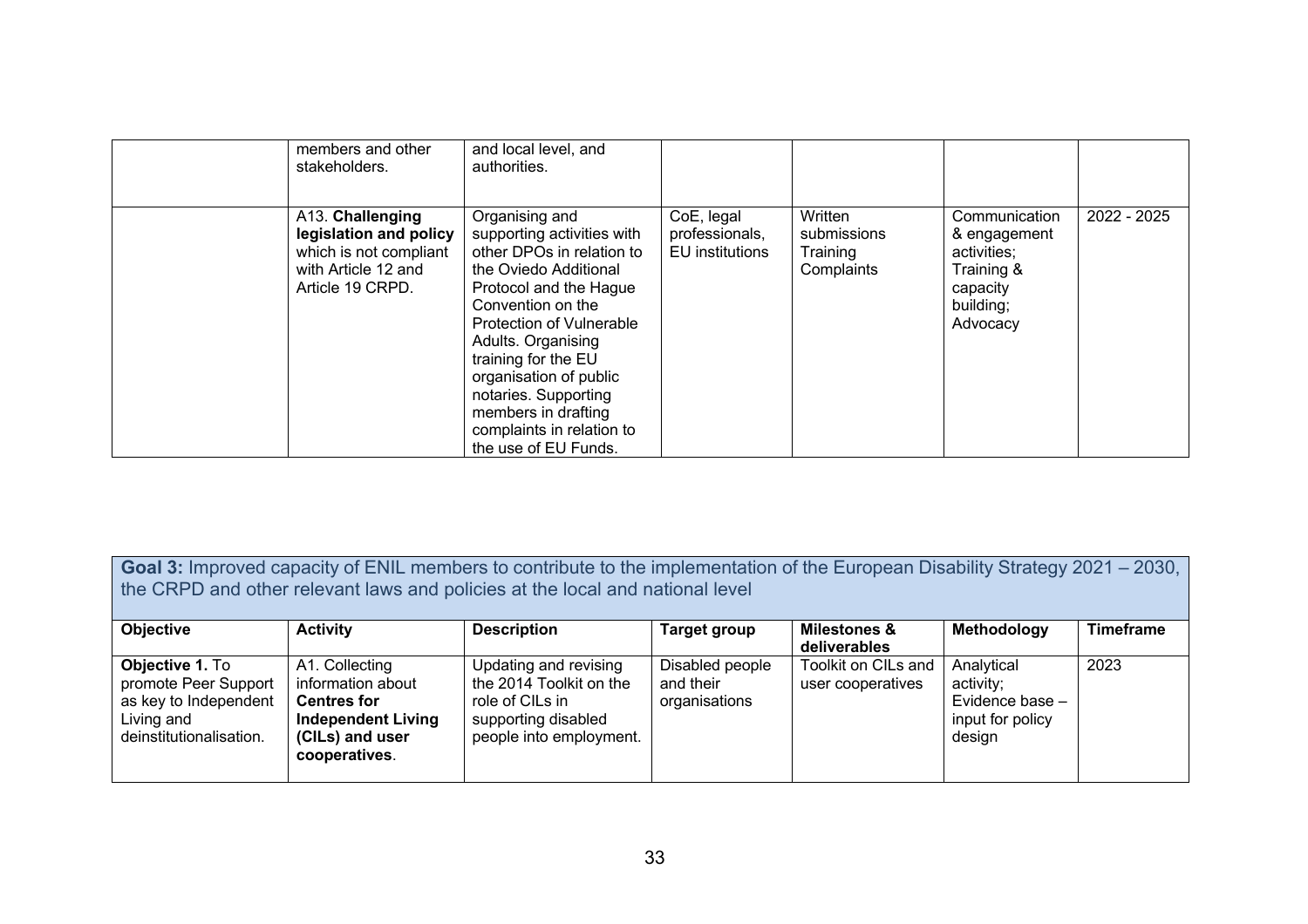| A2. Building the<br>capacity of our<br>members to advocate<br>for and provide peer<br>support (incl. by<br>establishing CILs),<br>through organising<br>study visits and<br>sharing good practice. | Organising four study<br>visits, on the back of<br>regional members<br>meetings.                                                                                                                                                                                                                                             | Disabled people<br>and their<br>organisations                    | Study visits (one<br>visit per year)<br>Resources on peer<br>support | Mutual learning<br>and exchange of<br>good practices;<br>capacity building<br>of members    | 2022 - 2025 |
|----------------------------------------------------------------------------------------------------------------------------------------------------------------------------------------------------|------------------------------------------------------------------------------------------------------------------------------------------------------------------------------------------------------------------------------------------------------------------------------------------------------------------------------|------------------------------------------------------------------|----------------------------------------------------------------------|---------------------------------------------------------------------------------------------|-------------|
| A3. Organising<br>training for members<br>to get involved in<br>legal advocacy, in<br>order to protect and<br>promote the rights<br>guaranteed by the<br>CRPD in their<br>countries.               | Organising legal<br>webinars, run by<br>lawyers, in cooperation<br>with Disability Defenders<br>Network.                                                                                                                                                                                                                     | Disabled people<br>and their<br>organisations,<br>family members | Four online<br>webinars                                              | Mutual learning<br>and exchange of<br>good practices;<br>Capacity<br>building of<br>members | 2022 - 2025 |
| A4. Encouraging<br>leadership among<br>young disabled<br>people and building<br>their capacity to<br>become advocates for<br>Independent Living;                                                   | Organising study<br>sessions for young<br>people, in Budapest or<br>Strasbourg, supported<br>by the CoE Youth<br>Department. The<br>sessions will be<br>organised and run by a<br>team of young disabled<br>people.<br>Hosting up to two young<br>disabled people per year<br>at the ENIL Brussels<br>office, as part of the | Young disabled<br>people                                         | Study sessions for<br>young people<br><b>ESC</b> volunteers          | Training and<br>capacity building                                                           | 2022 - 2025 |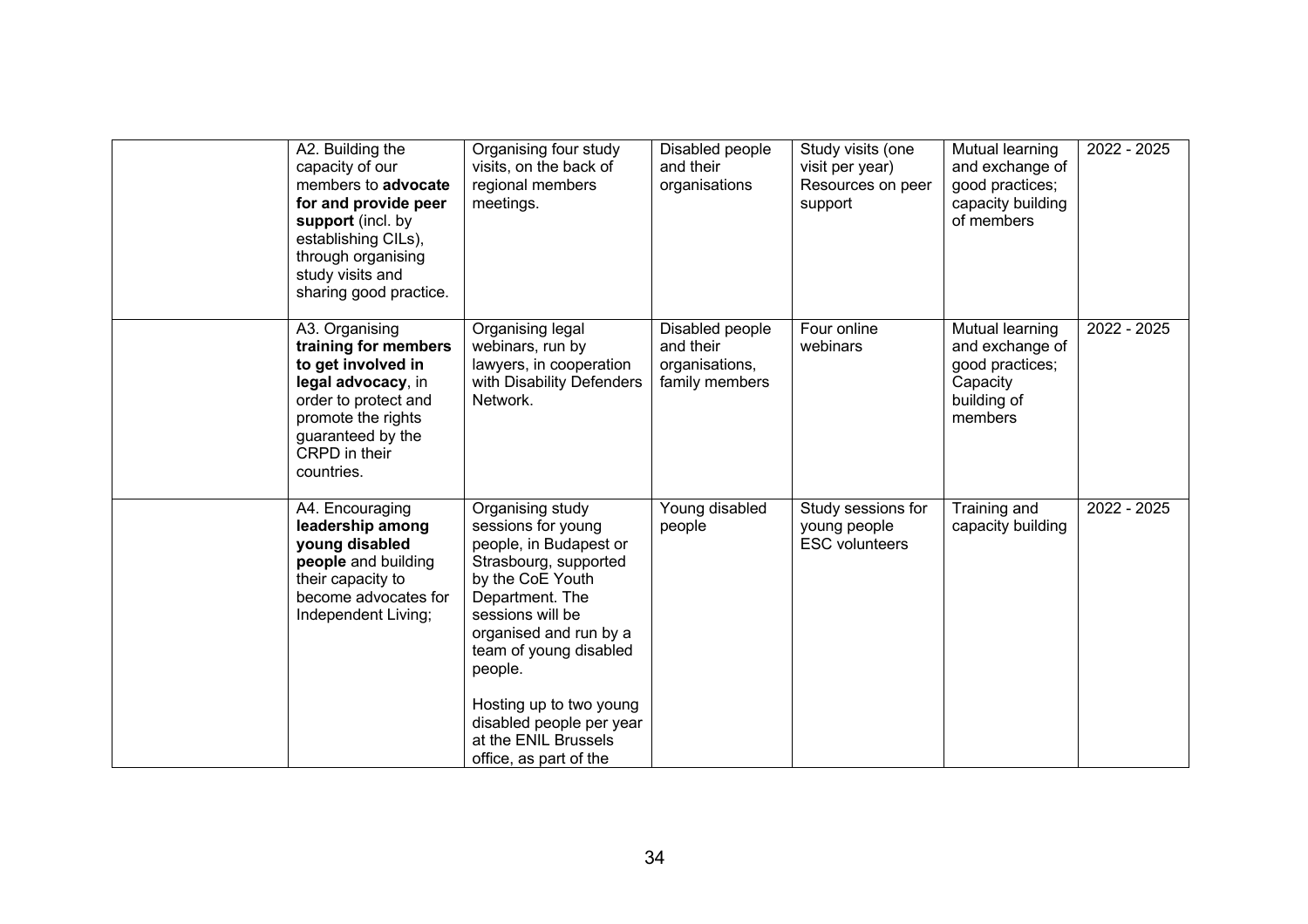|                                                                                                                                                                                                                                                         |                                                                                                                                                                                                                                                               | <b>European Solidarity</b><br>Corps programme.                                                                                                                                                                                     |                                                                                                                            |                                                               |                                                                                          |             |
|---------------------------------------------------------------------------------------------------------------------------------------------------------------------------------------------------------------------------------------------------------|---------------------------------------------------------------------------------------------------------------------------------------------------------------------------------------------------------------------------------------------------------------|------------------------------------------------------------------------------------------------------------------------------------------------------------------------------------------------------------------------------------|----------------------------------------------------------------------------------------------------------------------------|---------------------------------------------------------------|------------------------------------------------------------------------------------------|-------------|
|                                                                                                                                                                                                                                                         | A5. Promoting ENIL<br>and ENIL Youth<br>ambassadors across<br>all regions of Europe.                                                                                                                                                                          | Publishing video<br>interviews with IL role<br>models on the ENIL<br>website and in the<br>Newsletter.                                                                                                                             | Disabled people<br>and their<br>organisations,<br>families, general<br>public                                              | Video interviews<br>(at least four<br>interviews per<br>year) | Awareness<br>raising;<br>information and<br>dissemination                                | 2022 - 2025 |
| Objective 2: To<br>support our members<br>in advocating more<br>effectively for<br>Independent Living,<br>increasing their<br>capacity to take part in<br>the drafting of relevant<br>laws, policies and<br>strategies, as well as<br>service delivery. | A6. Creating<br>opportunities for<br><b>ENIL members to</b><br>support each other<br>with best practice<br>advice on<br>deinstitutionalisation,<br>accessible and<br>affordable housing,<br>community-based<br>support services and<br>self-directed funding. | In the framework of the<br>European Coalition for<br>Community Living,<br>organising twice-yearly<br>online events with<br>members, other activists<br>and professionals<br>involved in DI reforms.                                | Disabled people<br>and their<br>representative<br>organisations,<br>Governments, EU<br>institutions,<br>service providers. | Online events (at<br>least two per year)                      | Mutual learning<br>and exchange of<br>good practices;<br>capacity building<br>of members | 2022 - 2025 |
|                                                                                                                                                                                                                                                         | A8. Sharing best<br>practice in Personal<br><b>Assistance</b><br>legislation and<br>policies amongst<br>members and other<br>stakeholders;                                                                                                                    | Organising four 3-day<br>regional members'<br>meetings (in East, West,<br>North and South<br>Europe), in partnership<br>with our members,<br>consisting of internal<br>meetings, meeting with<br>authorities and a study<br>visit. | Disabled people<br>and their<br>organisations                                                                              | Regional members'<br>meetings (one<br>event per year)         | Mutual learning<br>and exchange of<br>good practices;<br>capacity building<br>of members | 2022 - 2025 |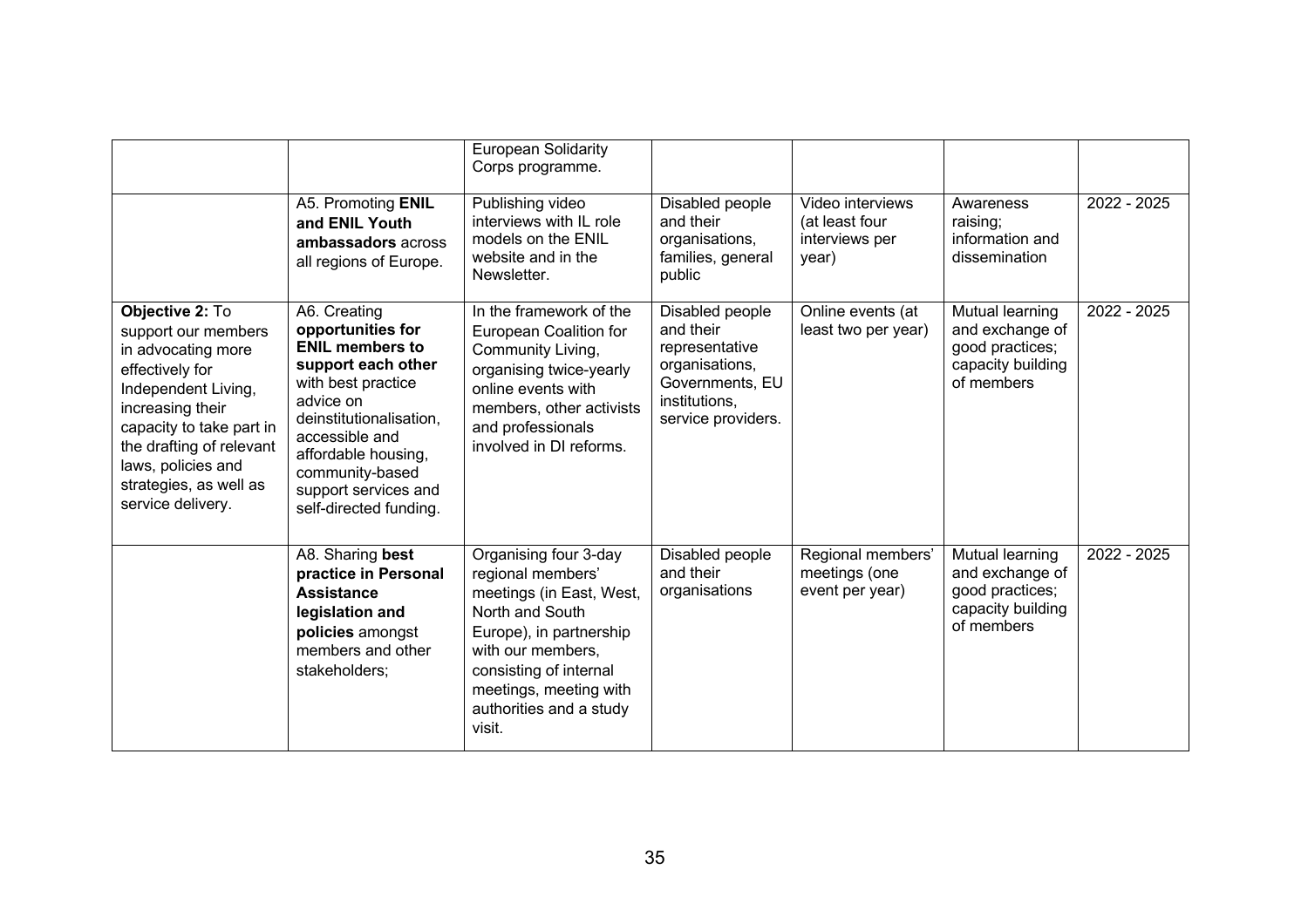| A9. Creating<br>opportunities for our<br>members to meet and<br>exchange best<br>practice ideas in<br>monitoring of EU<br>Funds use and the<br>related advocacy.                                                                                                                                                   | Through the EU Funds<br>for our Rights<br>Campaign, collecting<br>information from our<br>members about their<br>monitoring activities and<br>sharing information<br>during the annual<br>campaign meetings.<br>Including this<br>information in the<br>campaign briefings.                                                                                                                                                             | Disabled people<br>and their<br>organisations | Campaign<br>meetings (online,<br>one event per year) | Mutual learning<br>and exchange of<br>good practices;<br>capacity building<br>of members | 2022 - 2025 |
|--------------------------------------------------------------------------------------------------------------------------------------------------------------------------------------------------------------------------------------------------------------------------------------------------------------------|-----------------------------------------------------------------------------------------------------------------------------------------------------------------------------------------------------------------------------------------------------------------------------------------------------------------------------------------------------------------------------------------------------------------------------------------|-----------------------------------------------|------------------------------------------------------|------------------------------------------------------------------------------------------|-------------|
| A10. Establishing a<br><b>Martin Naughton</b><br>Prize, on the occasion<br>of ENIL's 35th<br>anniversary, for an IL<br>organisation which has<br>had the biggest impact<br>(through advocacy) at<br>the national or local<br>level in the past 2<br>years, to be given<br>during the Freedom<br><b>Drive 2024.</b> | Inviting ENIL members<br>to nominate themselves<br>(or another organisation)<br>for a piece of work that<br>has had a major impact<br>in their country (at the<br>local or national level) in<br>the past two years - on<br>policy or practice.<br>Putting together a jury to<br>choose the winner and<br>giving out the award<br>during the FD. Providing<br>an opportunity for the<br>winner and runner ups<br>to present their work. | Disabled people<br>and their<br>organisations | Award                                                | Awareness<br>raising; Capacity<br>building of<br>members                                 | 2024        |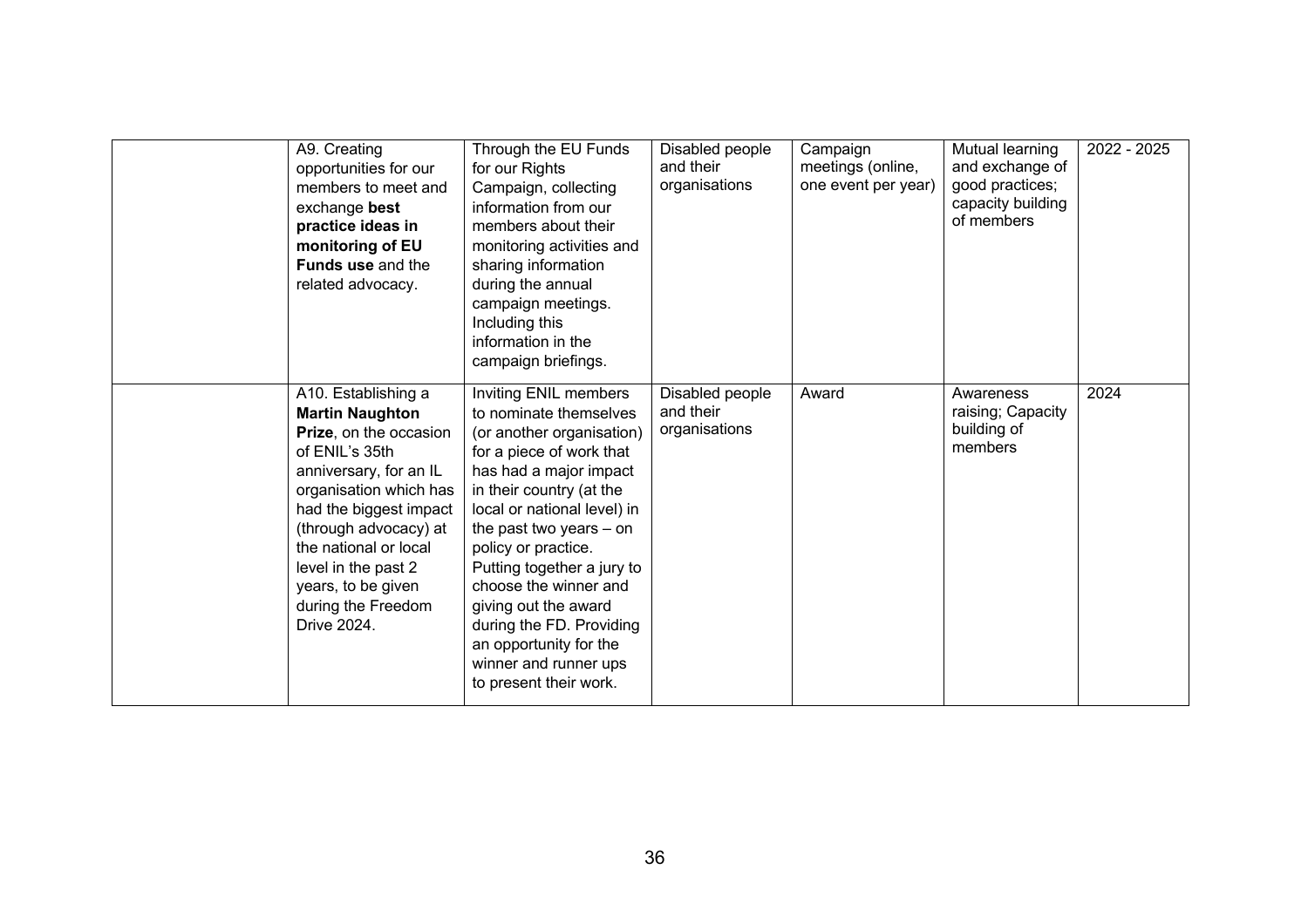**1. Goal 4:** A stronger and unified movement of disabled people on Independent Living and deinstitutionalisation at the European and global level.

| <b>Objective</b>                                                                                                                                                                                                | <b>Activity</b>                                                                                                                                                                                                                      | <b>Description</b>                                                                                                                                                                                                                                                                                              | <b>Target group</b>                           | <b>Milestones</b><br>&<br>deliverables                                            | Methodology                                                     | <b>Timeframe</b> |
|-----------------------------------------------------------------------------------------------------------------------------------------------------------------------------------------------------------------|--------------------------------------------------------------------------------------------------------------------------------------------------------------------------------------------------------------------------------------|-----------------------------------------------------------------------------------------------------------------------------------------------------------------------------------------------------------------------------------------------------------------------------------------------------------------|-----------------------------------------------|-----------------------------------------------------------------------------------|-----------------------------------------------------------------|------------------|
| Objective 1: To<br>improve ENIL's<br>ability to address<br>barriers to<br>independent living<br>and to provide a<br>platform for<br>independent living<br>organisations and<br>activists from across<br>Europe. | A1. Facilitating the<br>participation of<br>members in the<br><b>General Assembly</b><br>and organising<br>elections to the<br>Board every two<br>years, ensuring it is<br>representative of the<br>diversity of disabled<br>people. | Organising a General<br>Assembly and Board<br>elections in 2022 and<br>2024. This includes<br>preparing Board<br>nominations (coordinated<br>by the Nominations<br>Committee) and all<br>documents for the GA<br>and the elections.<br>Supporting ENIL Youth in<br>organising elections for<br>the Youth Board. | Disabled people<br>and their<br>organisations | <b>General Assembly</b><br>Board elections<br><b>Youth Board</b><br>elections     | Organisational<br>development                                   | 2022 & 2024      |
|                                                                                                                                                                                                                 | A2. Supporting the<br>work of the Board.                                                                                                                                                                                             | Organising four online<br>Board meetings per year,<br>with a Secretariat report,<br>financial and membership<br>documents prepared for<br>each meeting. In-person<br>Board meetings might be<br>organised on the back of<br>other meetings, if there is<br>an opportunity.                                      | Disabled people<br>and their<br>organisations | Board meetings (4<br>meetings per year)                                           | Organisational<br>development                                   | 2022 - 2025      |
|                                                                                                                                                                                                                 | A3. Providing<br>opportunities for<br>staff development<br>and maintaining a<br>good working                                                                                                                                         | Organising bi-weekly<br>online staff meetings and<br>a yearly face to face staff<br>meeting, which will<br>include team building                                                                                                                                                                                | <b>Staff members</b><br>and volunteers        | Online staff<br>meetings (bi-<br>weekly)<br>Annual face to face<br>staff meetings | Organisational<br>development;<br>Capacity<br>building of staff | 2022 - 2025      |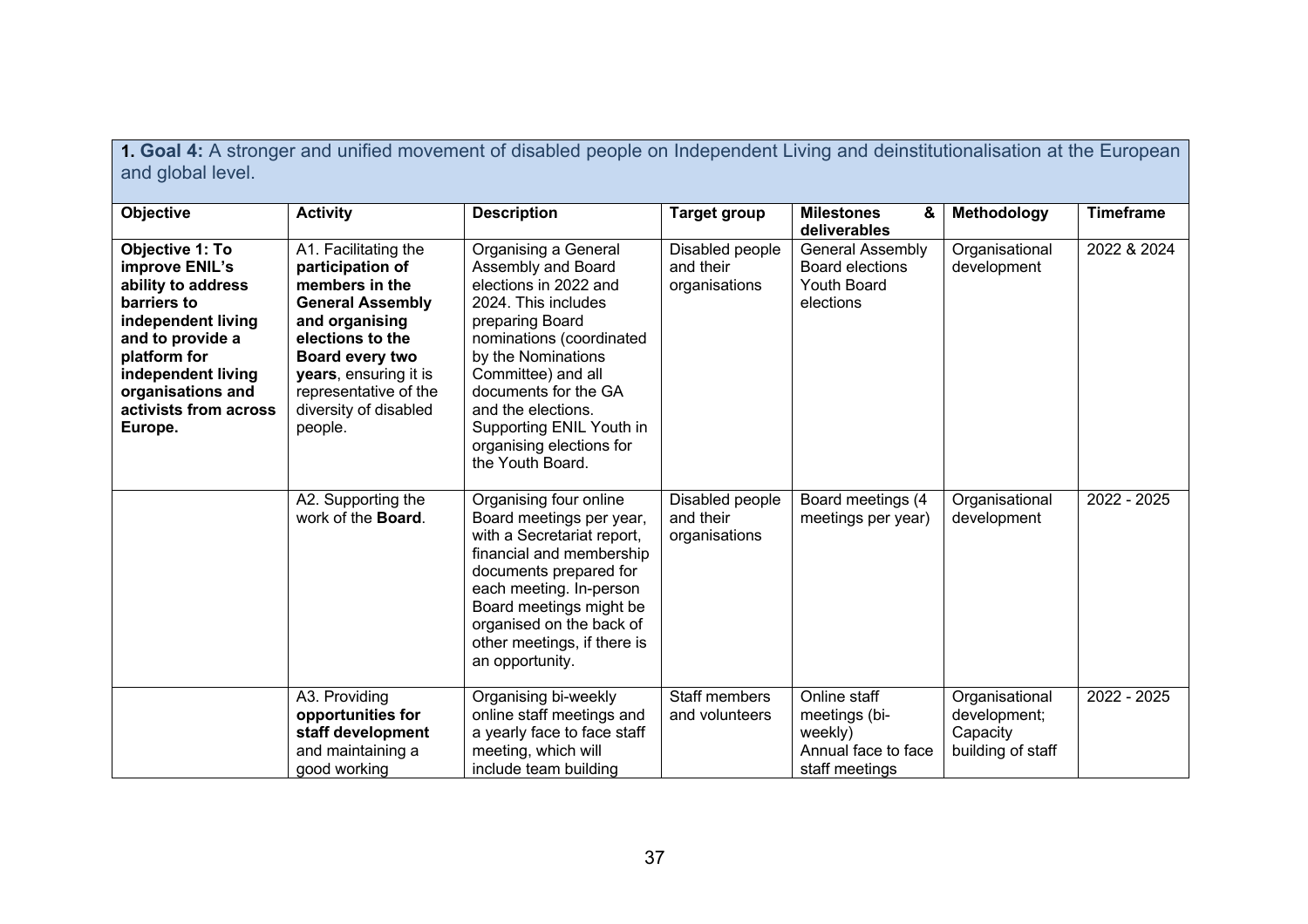| environment, with a<br>positive work-life<br>balance.                                                                                 | activities. Providing the<br>staff and volunteers with<br>training, in areas where<br>they need additional<br>support.                                                                                                                                                                      |                     | Training (once per<br>year)                                                                                                                |                                                           |             |
|---------------------------------------------------------------------------------------------------------------------------------------|---------------------------------------------------------------------------------------------------------------------------------------------------------------------------------------------------------------------------------------------------------------------------------------------|---------------------|--------------------------------------------------------------------------------------------------------------------------------------------|-----------------------------------------------------------|-------------|
| A4. Diversifying<br>funding and<br>strengthening<br>mechanisms for<br>financial<br>management of the<br>organisation.                 | Drafting and submitting<br>funding bids, alone and<br>jointly with members and<br>other partner<br>organisations. Holding<br>monthly meetings of the<br>Management Team and<br>quarterly meetings of the<br>Audit Committee;<br>reporting to the Board<br>during regular Board<br>meetings. | <b>Funders</b>      | Funding<br>applications                                                                                                                    | Organisational<br>development;<br>Financial<br>management | 2022 - 2025 |
| A5. Adopting internal<br>policies currently<br>lacking, to streamline<br>the work of the<br>organisation and<br>improve transparency. | Drafting internal policies<br>on safeguarding,<br>accessibility,<br>communications and<br>membership, to be<br>discussed and accepted<br>by the ENIL Board.                                                                                                                                 | Members,<br>funders | Internal policies                                                                                                                          | Organisational<br>development                             | 2022 - 2025 |
| A6. Maintaining an up<br>to date risk<br>management<br>strategy, and carrying<br>out risk assessment on<br>a regular basis.           | Holding monthly meetings<br>of the Management Team<br>and quarterly meetings of<br>the Audit Committee:<br>reporting to the Board<br>during regular Board<br>meetings.                                                                                                                      | Members,<br>funders | Meetings of the<br>Management Team<br>(monthly)<br>Meetings of the<br><b>Audit Committee</b><br>(quarterly)<br>Risk management<br>strategy | Organisational<br>development;<br>Financial<br>management | 2022 - 2025 |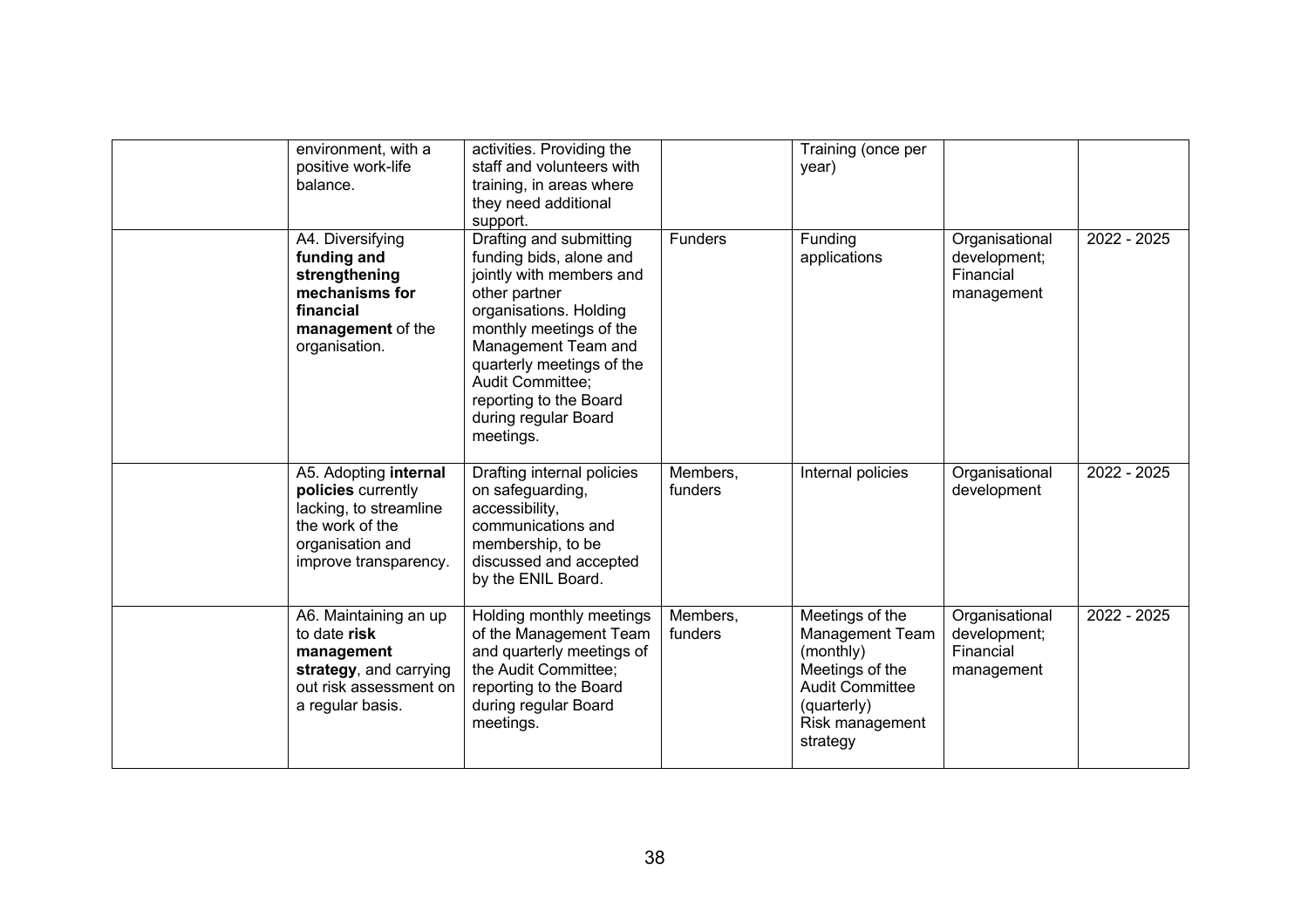|                                                                                                                           | A7. Ensuring that<br>members are kept<br>informed about the<br>work of the Secretariat<br>and the Board, and are<br>able to contribute to<br>the work of the<br>organisation.                               | Publishing a monthly<br>Members' Mailing,<br>distributed to all members<br>via Mailchimp.                                                                                                                                                                                                                                    | <b>Members</b>                                                                                      | Members' mailing<br>(monthly)                                                     | Information and<br>dissemination                               | 2022 - 2025 |
|---------------------------------------------------------------------------------------------------------------------------|-------------------------------------------------------------------------------------------------------------------------------------------------------------------------------------------------------------|------------------------------------------------------------------------------------------------------------------------------------------------------------------------------------------------------------------------------------------------------------------------------------------------------------------------------|-----------------------------------------------------------------------------------------------------|-----------------------------------------------------------------------------------|----------------------------------------------------------------|-------------|
|                                                                                                                           | A8. Providing<br>information in<br>diverse (written,<br>audio and video) and<br>fully accessible<br>formats, so as not to<br>exclude anyone from<br>the work we do and to<br>appeal to a broad<br>audience. | Publishing a monthly<br>online Newsletter,<br>publishing articles, videos<br>and podcasts on the<br>website and social media.<br>Translating key<br>information into easy<br>read. Making information<br>accessible in different<br>languages by using<br>human translators or<br>automatic translation<br>tools.            | Members,<br>Governments,<br>EU institutions,<br>general public                                      | <b>Newsletter</b><br>Website articles<br>Videos<br>Podcasts<br>Social media posts | Information and<br>dissemination;<br>Awareness<br>raising      | 2022 - 2025 |
| <b>Objective 2: To apply</b><br>an intersectional<br>approach when<br>advocating for the<br>rights of disabled<br>people. | A9. Advocating for the<br>rights of women and<br>girls with disabilities,<br>children and older<br>people to live<br>independently and to<br>be included in the<br>community.                               | Ensuring there is a<br>gender and age<br>perspective in all<br>activities. Taking part in<br>an informal coalition of<br>organisations on the<br>rights of the child, and<br>other partnerships<br>focused on other rights<br>holders. Having a<br>representative on EDF's<br>Women's Committee.<br>Contributing to the work | Governments,<br>EU institutions,<br>disabled people<br>and their<br>representative<br>organisations | <b>Briefings</b><br><b>Submissions</b><br>Gender/age related<br>indicators        | Advocacy;<br>analytical<br>activities;<br>awareness<br>raising | 2022 - 2025 |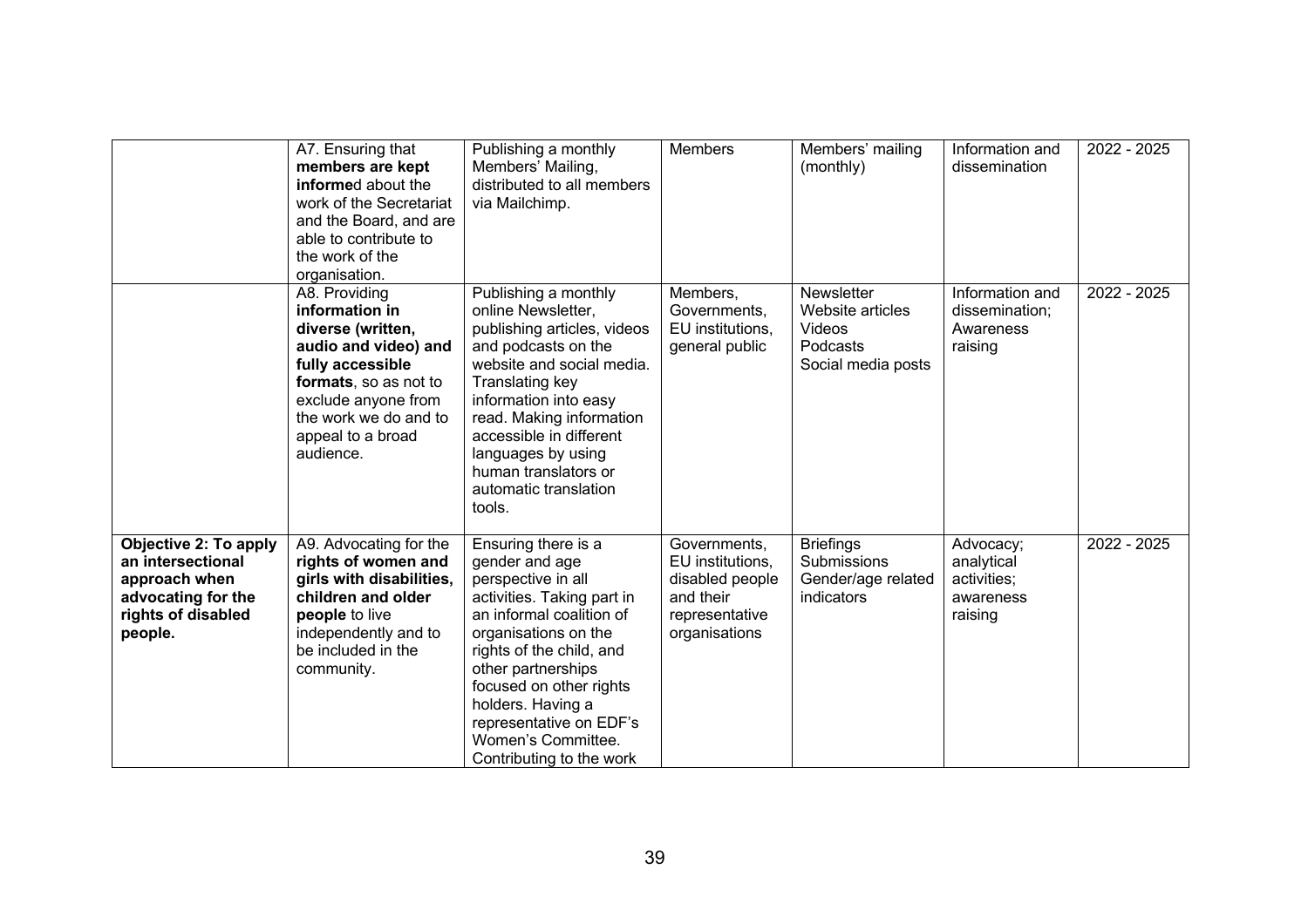|                                                                                                                                                                                               | on long-term care and the<br><b>UN Open-Ended Working</b><br>Group on Ageing, when<br>relevant.                                                                                                                                                                        |                                                     |                                                                                                                                      |                                                                                                               |             |
|-----------------------------------------------------------------------------------------------------------------------------------------------------------------------------------------------|------------------------------------------------------------------------------------------------------------------------------------------------------------------------------------------------------------------------------------------------------------------------|-----------------------------------------------------|--------------------------------------------------------------------------------------------------------------------------------------|---------------------------------------------------------------------------------------------------------------|-------------|
| A10. Promoting the<br>participation of<br>young disabled<br>people, through<br>supporting the work of<br>the ENIL Youth<br>Network.                                                           | Providing a part-time staff<br>member to coordinate<br>meetings of the ENIL<br>Youth Board and other<br>activities. Supporting<br><b>ENIL Youth with funding</b><br>applications. Updating the<br>Youth section on the<br>website and the ENIL<br>Youth Facebook page. | Young disabled<br>people and their<br>organisations | <b>ENIL Youth</b><br>activities<br>Funding<br>applications<br><b>ENIL Youth</b><br>website and<br>Facebook page                      | Training and<br>capacity<br>building;<br>Capacity<br>building of<br>members;<br>Organisational<br>development | 2022 - 2025 |
| A11. Encouraging<br>disabled people who<br>face multiple<br>discrimination to<br>speak out, and assist<br>them in doing so by<br>creating inclusive safe<br>spaces and<br>mechanisms in ENIL. | Adopting a Code of<br>Conduct and a<br><b>Whistleblower Protection</b><br>Policy, and ensuring all<br>staff members and<br>volunteers are familiar<br>with it.                                                                                                         | Staff and<br>volunteers                             | Code of Conduct<br>Whistleblower<br><b>Protection Policy</b>                                                                         | Organisational<br>development                                                                                 | 2022 - 2025 |
| A12. Encourage<br>greater representation<br>within ENIL and our<br>members of<br>individuals from<br>diverse communities<br>such as people of<br>colour, ethnic minority,                     | Promoting as role<br>models, featured on the<br>website and in other<br>communications, people<br>from diverse community,<br>and including them as<br>speakers in different<br>events. Collecting<br>information about<br>diversity through                            | Disabled people<br>and their<br>organisations       | Role models<br>Newsletter, website<br>articles<br>Social media posts<br>Events<br>Questionnaires<br>Internal/external<br>evaluations | Organisational<br>development                                                                                 | 2022 - 2025 |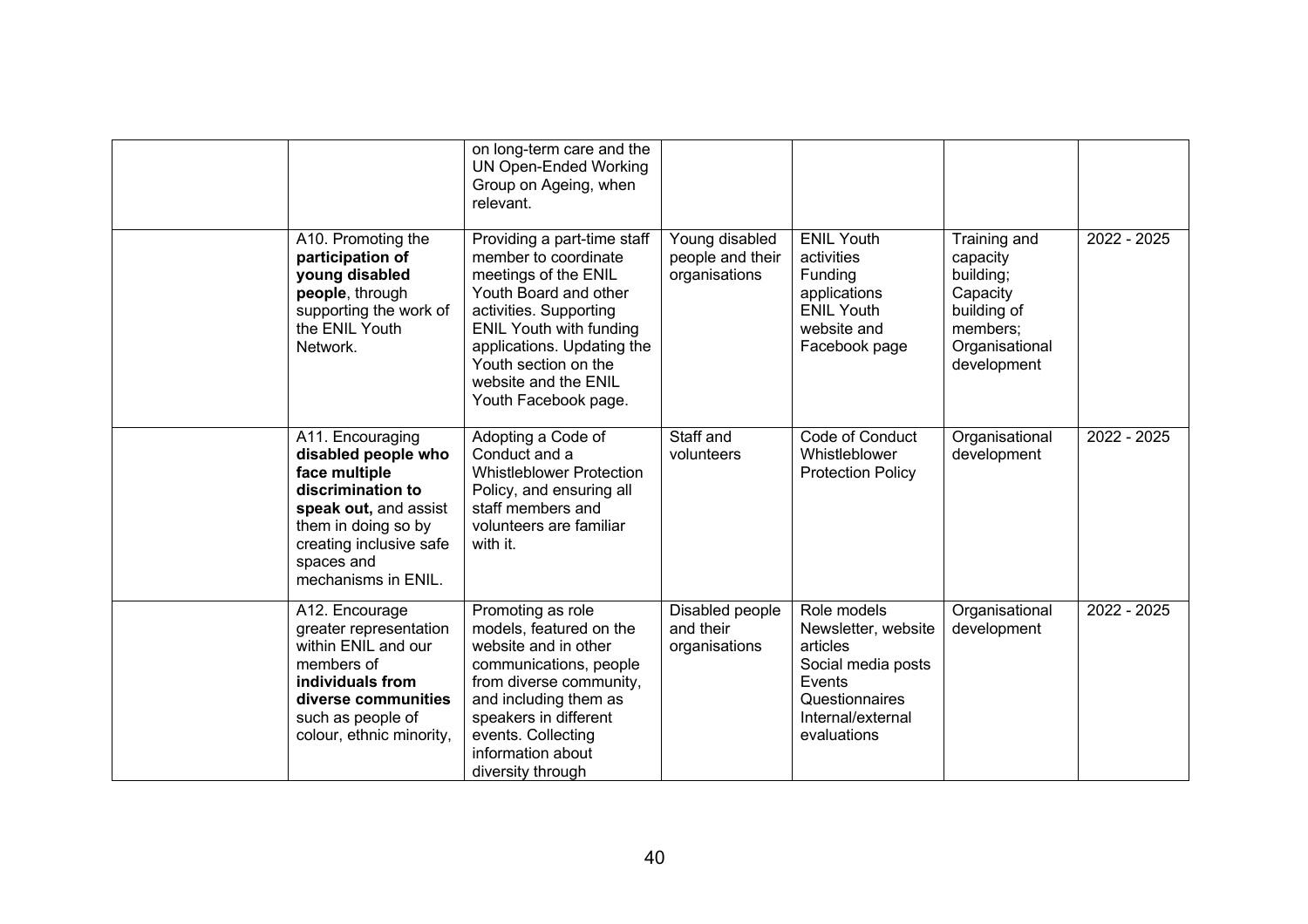| LGBTQIAA+,<br>refugees, etc.                                                                                                                                                                                                                                                                                                     | questionnaires.<br>Evaluating the<br>effectiveness of this<br>objective through the<br>internal and external<br>evaluation.                                                                                                                                                                                                                                                                                                                                                                                                                                      |                                              |                                                                                       |                               |             |
|----------------------------------------------------------------------------------------------------------------------------------------------------------------------------------------------------------------------------------------------------------------------------------------------------------------------------------|------------------------------------------------------------------------------------------------------------------------------------------------------------------------------------------------------------------------------------------------------------------------------------------------------------------------------------------------------------------------------------------------------------------------------------------------------------------------------------------------------------------------------------------------------------------|----------------------------------------------|---------------------------------------------------------------------------------------|-------------------------------|-------------|
| A13. Encourage<br>greater<br>representation within<br><b>ENIL and our</b><br>members of activists<br>with intellectual<br>impairments, autistic<br>advocates, users and<br>survivors of psychiatry<br>and all those currently<br>underrepresented in<br>the organisation, while<br>abiding by the social<br>model of disability. | Encouraging people with<br>different impairments to<br>join the organisation and<br>stand for the Board.<br>Involving people with<br>different impairments in<br>our events as speakers.<br>Ensuring that our<br>information and events<br>are fully accessible to<br>everyone. Collecting<br>information about<br>diversity through<br>questionnaires.<br>Evaluating the<br>effectiveness of this<br>objective through the<br>internal and external<br>evaluation.<br>Using ENIL's 35th<br>anniversary in 2024 to<br>celebrate diversity of the<br>IL movement. | Disabled people<br>and their<br>orgnisations | Questionnaires<br>35th Anniversary<br>Celebration<br>Internal/external<br>evaluations | Organisational<br>development | 2022 - 2025 |